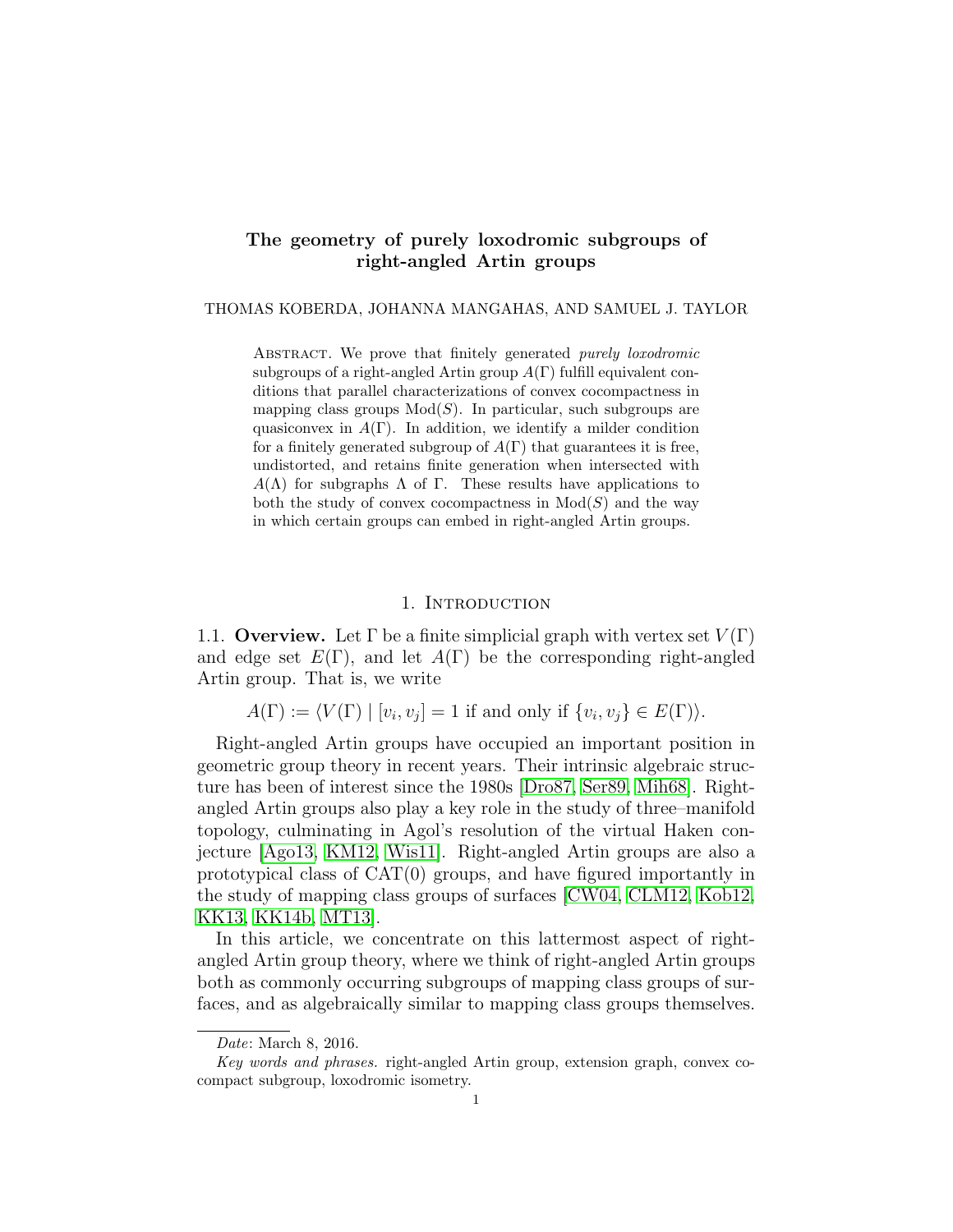In particular, we study a class of finitely generated subgroups of rightangled Artin groups, called purely loxodromic subgroups. These are certain finitely generated free subgroups of right-angled Artin groups which we prove are (in a very strong sense) quasiconvex in the ambient right-angled Artin group, and which have quasi-isometric orbit maps to the right-angled Artin group analogue of the curve complex, i.e. the extension graph.

From this last perspective, we show that purely loxodromic subgroups of right-angled Artin groups are analogous to convex cocompact subgroups of mapping class groups of surfaces. Convex cocompact subgroups are a class of subgroups of mapping class groups distinguished by Farb and Mosher [\[FM02\]](#page-37-5) and which have natural and useful geometric properties. Indeed, our main theorem represents the analogue to an open question for mapping class groups that has received much attention in recent years. (See Section [1.3](#page-3-0) for details.) We shall see that, combining our results with earlier results of the second and third author, purely loxodromic subgroups of right-angled Artin groups generally provide an explicit source of convex cocompact subgroups of mapping class groups.

From our main theorem (Theorem [1.1\)](#page-2-0), that strong quasiconvexity properties are implied by an element-wise condition on a finitely generated subgroup of a right-angled Artin group, several applications of general interest follow. For example, as referenced above, recent groundbreaking results imply that many geometrically significant groups embed as quasiconvex subgroups of right-angled Artin groups [\[Ago13,](#page-36-1) [HW15\]](#page-37-6). We show that when such a group contains distorted subgroups (e.g. fiber subgroups of fibered 3–manifold groups or freeby-cyclic groups) there are elements of these subgroups that map to relatively simple elements of the right-angled Artin group. In particular, the images of these elements have non-cyclic centralizers in  $A(\Gamma)$ . See the discussion after Theorem [1.2](#page-2-1) below for details.

1.2. **Main results.** When a right-angled Artin group  $A(\Gamma)$  does not decompose as a direct product, its typical (as in [\[Sis11\]](#page-38-3)) elements are what we call *loxodromic*. Equivalently, these are its Morse elements, its elements with contracting axes, its elements that act as rank-one isometries on the CAT(0) space associated to  $A(\Gamma)$ , and its elements with cyclic centralizers [\[Ser89,](#page-38-0) [BC12,](#page-36-4) [BF09\]](#page-36-5). In [\[KK14a\]](#page-37-7), loxodromic elements are characterized as those with unbounded orbit in the action of  $A(\Gamma)$  on its extension graph  $\Gamma^e$ , a hyperbolic space introduced by the first author and Kim [\[KK13\]](#page-37-3) to study embeddings between rightangled Artin groups. Here we study *purely loxodromic* subgroups of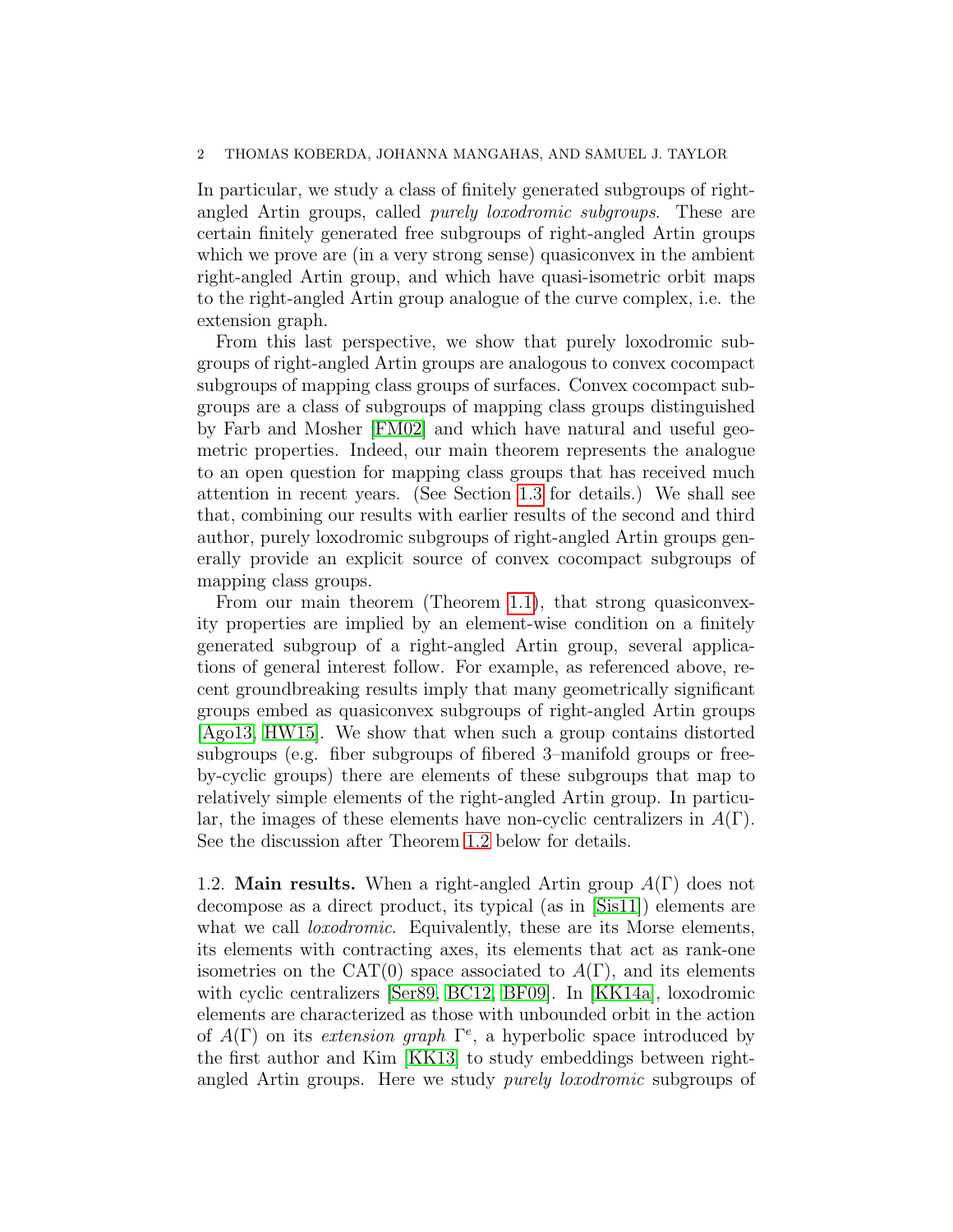$A(\Gamma)$ : those in which every non-trivial element is loxodromic. Such subgroups exist in no short supply—in fact, they are typical [\[TT\]](#page-38-4); see Section [2.4](#page-9-0) for details. Our main result is the following:

<span id="page-2-0"></span>**Theorem 1.1.** Suppose that  $\Gamma$  is connected and anti-connected and that  $H < A(\Gamma)$  is finitely generated. Then the following are equivalent.

- (1) Some (any) orbit map from H into  $\Gamma^e$  is a quasi-isometric embedding.
- (2) H is stable in  $A(\Gamma)$ .
- (3) H is purely loxodromic.

Here, a graph is called *anti-connected* if its opposite graph is connected. See Subsection [2.2](#page-6-0) for a more detailed discussion. A subgroup H of a finitely generated group  $G$  is *stable* if it is undistorted in  $G$ and quasi-geodesics in  $G$  between points in  $H$  have uniformly bounded Hausdorff distance from one another (see Section [6](#page-22-0) for details). This property was defined by the third author and Durham in [\[DT14\]](#page-37-8), where they also show that it implies that  $H$  is quasiconvex with respect to any word metric on G. We remark that both stability and condition (1) are strong properties about global geometry—the embedding of the subgroup in either a relevant space or the ambient group—whereas (3) can be read as a purely algebraic condition (that every element in H has cyclic centralizer). In fact, the proof goes through a fourth equivalence, join-busting (we give the definition in Subsection [1.4\)](#page-4-0), which may be considered a local, combinatorial condition.

A milder condition on  $H < A(\Gamma)$  is that none of its nontrivial elements are conjugate into a subgroup generated by a star of  $\Gamma$  (see Subsection [2.2](#page-6-0) for complete definitions). In that case, we say that  $H$ is star-free. For this more general class of subgroups of  $A(\Gamma)$ , we have:

<span id="page-2-1"></span>**Theorem 1.2.** If  $\Gamma$  is connected and anti-connected and  $H < A(\Gamma)$  is finitely generated and star-free, then:

- (1)  $H$  is a free group,
- (2) H is undistorted in  $A(\Gamma)$ , and
- (3) We have that

 $H_{\Lambda} = H \cap A(\Lambda)$ 

is finitely generated, for any induced subgraph  $\Lambda \subset \Gamma$ .

The main content of Theorem [1.2](#page-2-1) is its last two points; statement (1) is known to specialists. Statement (2) indicates that, among the multiple known constructions of distorted subgroups in right-angled Artin groups, "star-words" are a necessary common feature. In particular, it is a recent theorem of Hagen–Wise that every hyperbolic free-by-cyclic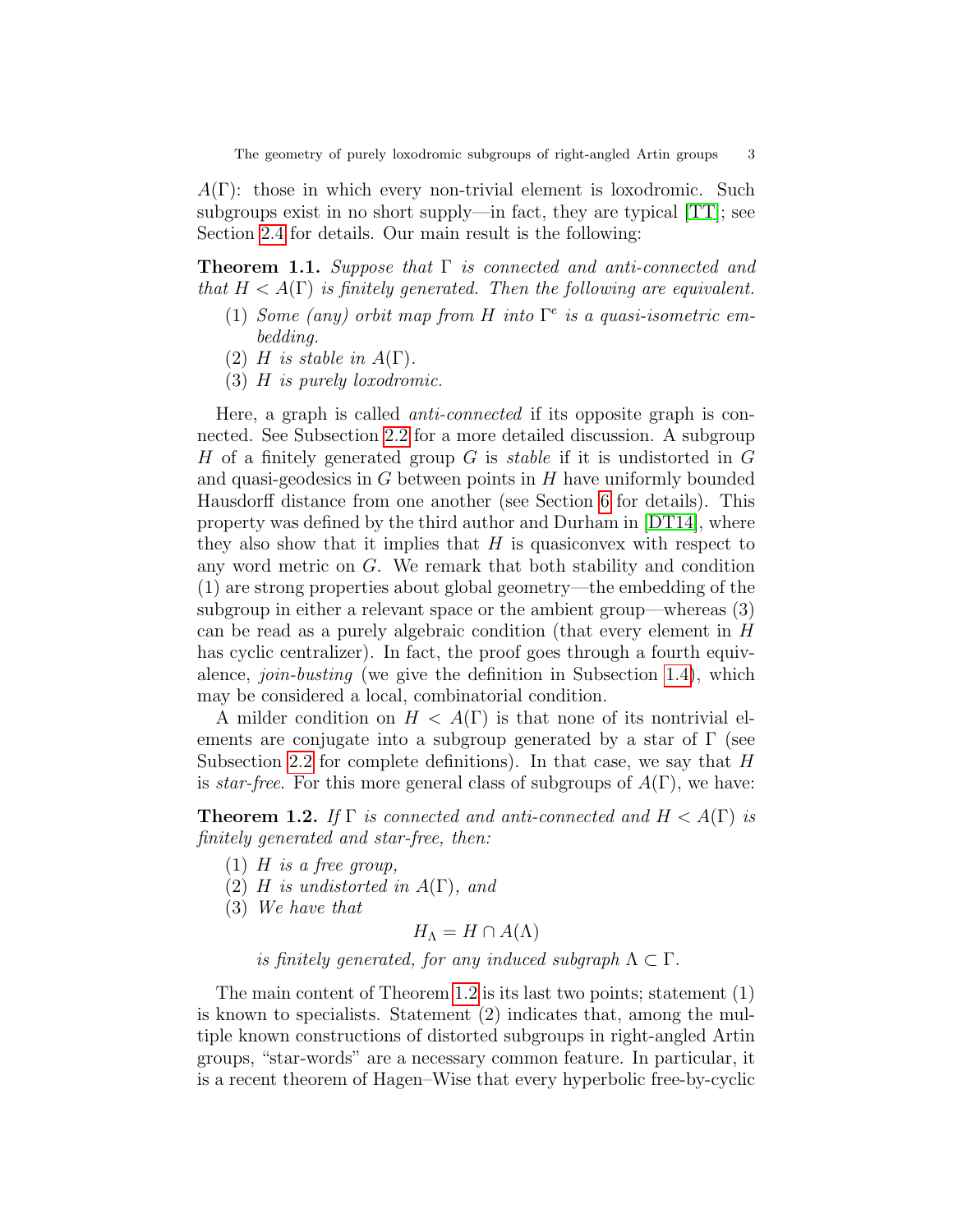group  $G$  has a finite index subgroup  $G'$  that quasi-isometrically embeds in a right-angled Artin group  $A(\Gamma)$  [\[HW15,](#page-37-6) [HW13\]](#page-37-9). Theorem [1.2](#page-2-1) implies that the fiber subgroup of  $G' \leq A(\Gamma)$ , which is always distorted, necessarily contains words that are conjugate into star subgroups.

Regarding the third statement of Theorem [1.2,](#page-2-1) it is not generally true that a finitely generated free subgroup of  $A(\Gamma)$  must intersect  $A(\Lambda)$  in a finitely generated group; we give a counterexample in Section [8.](#page-26-0) We refer to statement (3) as the *Howson property* for star-free subgroups of right-angled Artin groups.

<span id="page-3-0"></span>1.3. Motivation from mapping class groups. In the mapping class group  $Mod(S)$ , typical (as in [\[Riv08,](#page-38-5) [Mah11,](#page-37-10) [Sis11\]](#page-38-3)) elements are *pseudo-*Anosov. Here pseudo-Anosov mapping classes may be defined as those with unbounded orbit in the mapping class group action on its associated *curve graph*  $\mathcal{C}(S)$ , a famously hyperbolic space [\[MM99\]](#page-38-6). Pseudo-Anosov elements are also alternately characterized by being Morse, having virtually infinite cyclic centralizers, and having contracting axes in relevant spaces [\[Beh06,](#page-36-6) [Min96\]](#page-37-11).

Farb and Mosher [\[FM02\]](#page-37-5) introduced the notion of *convex cocom*pact subgroups of  $Mod(S)$ , which they defined as the finitely generated subgroups with quasiconvex orbit in Teichmüller space. Such subgroups are purely pseudo-Anosov, meaning all infinite-order elements are pseudo-Anosov. Subsequent work has led to alternate characterizations: Kent and Leininger, and, independently, Hamenstädt, proved the equivalence of convex cocompactness and (1) below, while Durham and Taylor proved the equivalence of convex cocompactness and (2).

<span id="page-3-1"></span>**Theorem 1.3** (DT14, [Ham05,](#page-37-12) KL08). A finitely generated  $H <$  $Mod(S)$  is convex cocompact if and only if either of the following equivalent conditions hold:

- (1) Some (any) orbit map from H into  $\mathcal{C}(S)$  is a quasi-isometric embedding.
- (2) H is stable in  $Mod(S)$ .

Postponing to Section [1.4](#page-4-0) our comments on the apparent similarities between Theorems [1.1](#page-2-0) and [1.3,](#page-3-1) let us first remark that Theorem [1.3](#page-3-1) does not include the element-wise condition known to be necessary for convex cocompactness: that the group  $H$  is purely pseudo-Anosov. In fact, this is an open question that has received much recent attention.

<span id="page-3-2"></span>Question 1.4 (Farb–Mosher). Are finitely generated, purely pseudo-Anosov subgroups necessarily convex cocompact?

So far, this question has been answered only in special cases. It is easily seen to be true for subgroups of Veech groups, which preserve a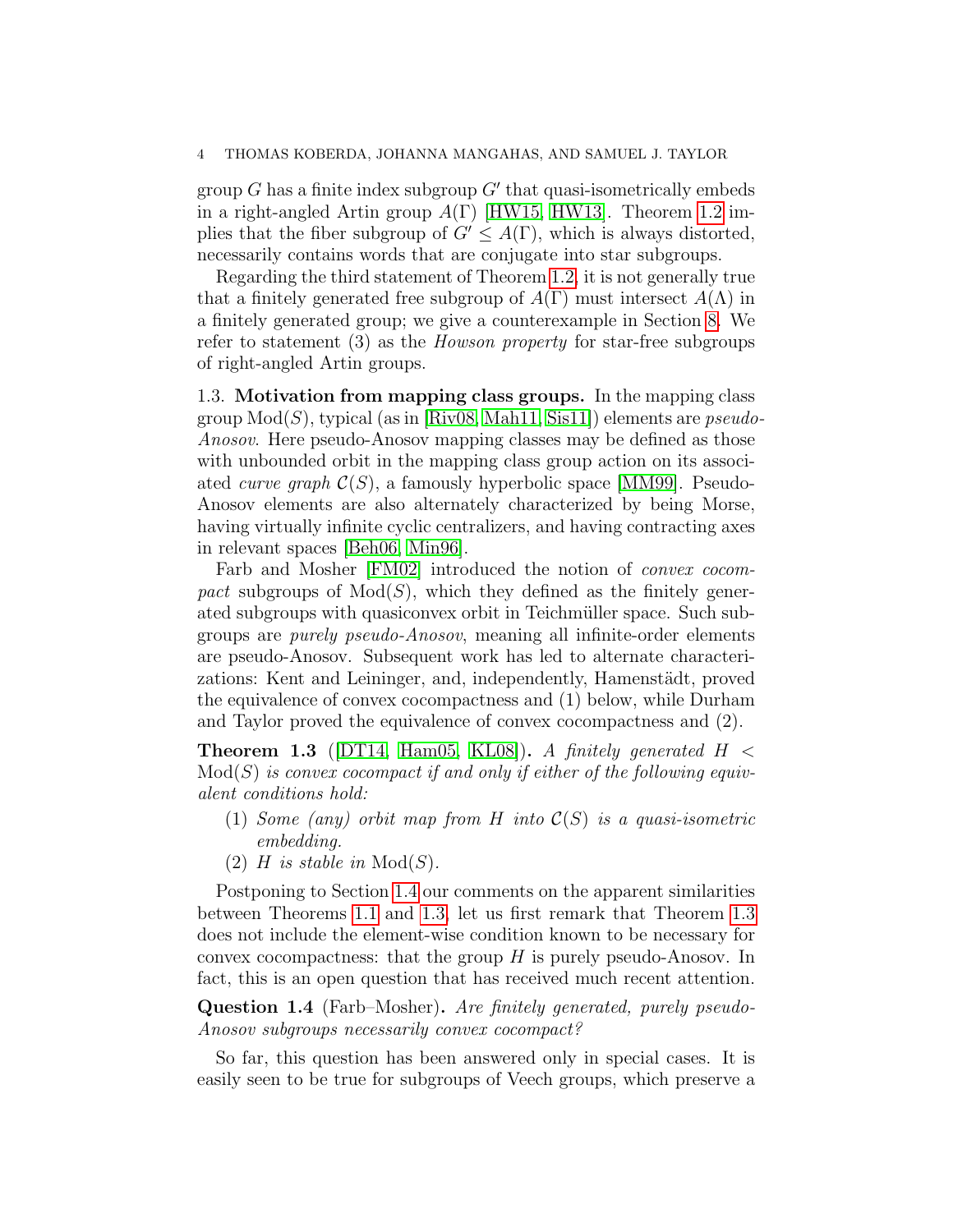hyperbolic disk isometrically embedded in Teichmüller space [\[KL07\]](#page-37-14). A more significant case is resolved by [\[DKL14\]](#page-36-7) (generalizing [\[KLS09\]](#page-37-15)) who answer Question [1.4](#page-3-2) affirmatively for subgroups of certain hyperbolic 3-manifold groups embedded in  $Mod(S)$ .

Theorem [1.1](#page-2-0) completes the affirmative answer for a third case, the family of mapping class subgroups studied by the second and third authors in [\[MT13\]](#page-38-2). That paper considers what the authors call admissible embeddings of  $A(\Gamma)$  in  $Mod(S)$ , whose abundant existence is established in [\[CLM12\]](#page-36-3). The central result of [\[MT13\]](#page-38-2) is that, if  $A(\Gamma) < Mod(S)$ is admissible, then a finitely generated  $H < A(\Gamma) < Mod(S)$  is convex cocompact if and only if it is purely pseudo-Anosov and quasiconvex in  $A(\Gamma)$  using the standard word metric. Since for any embedding of  $A(\Gamma)$ into  $Mod(S)$ , pseudo-Anosov elements in the target are the images of loxodromic elements of  $A(\Gamma)$ , Theorem [1.1](#page-2-0) renders the quasiconvex condition redundant:

**Corollary 1.5.** If  $A(\Gamma) < Mod(S)$  is an admissible embedding, then any finitely generated  $H < A(\Gamma) < Mod(S)$  is convex cocompact if and only if it is purely pseudo-Anosov.

<span id="page-4-0"></span>1.4. Motivation from right-angled Artin group geometry. From another point of view, Theorem [1.1](#page-2-0) can be read as an affirmative answer for the right-angled Artin group analogue of Question [1.4.](#page-3-2) More precisely, Question [1.4](#page-3-2) asks whether for a finitely generated subgroup  $H \leq \text{Mod}(S)$ , the element-wise condition of being pseudo-Anosov is strong enough to guarantee the global property of being convex cocompact. Theorem [1.1](#page-2-0) gives a positive answer to the corresponding question within a right-angled Artin group. The analogy arises from parallel conditions (1) and (2) in Theorems [1.1](#page-2-0) and [1.3,](#page-3-1) along with the corresponding characterizations of loxodromic elements in  $A(\Gamma)$ and pseudo-Anosov elements in  $Mod(S)$ . We refer to [\[KK14a\]](#page-37-7) for a detailed account of the analogy between  $\Gamma^e$  and  $\mathcal{C}(S)$ .

The proof of Theorem [1.1](#page-2-0) establishes the equivalence of (1)-(3) via a fourth condition, that H is join-busting. Let  $\Gamma$  be a connected and anti-connected graph, and let  $H < A(\Gamma)$  be a finitely generated purely loxodromic subgroup. For a natural number N, we say that H is  $N$ *join-busting* if whenever  $w \in H$  is a reduced word in  $A(\Gamma)$  and  $\beta \leq w$ is a join subword, then  $\ell_{A(\Gamma)}(\beta) \leq N$ . (Join subwords are defined in Section [2.2;](#page-6-0) they are the portions of the word  $w$  that live in flats of  $A(\Gamma)$ .) We say H is join-busting if it is N–join-busting for some N. Intuitively, geodesics between elements in a join-busting subgroup can spend only bounded bursts of time in embedded product regions.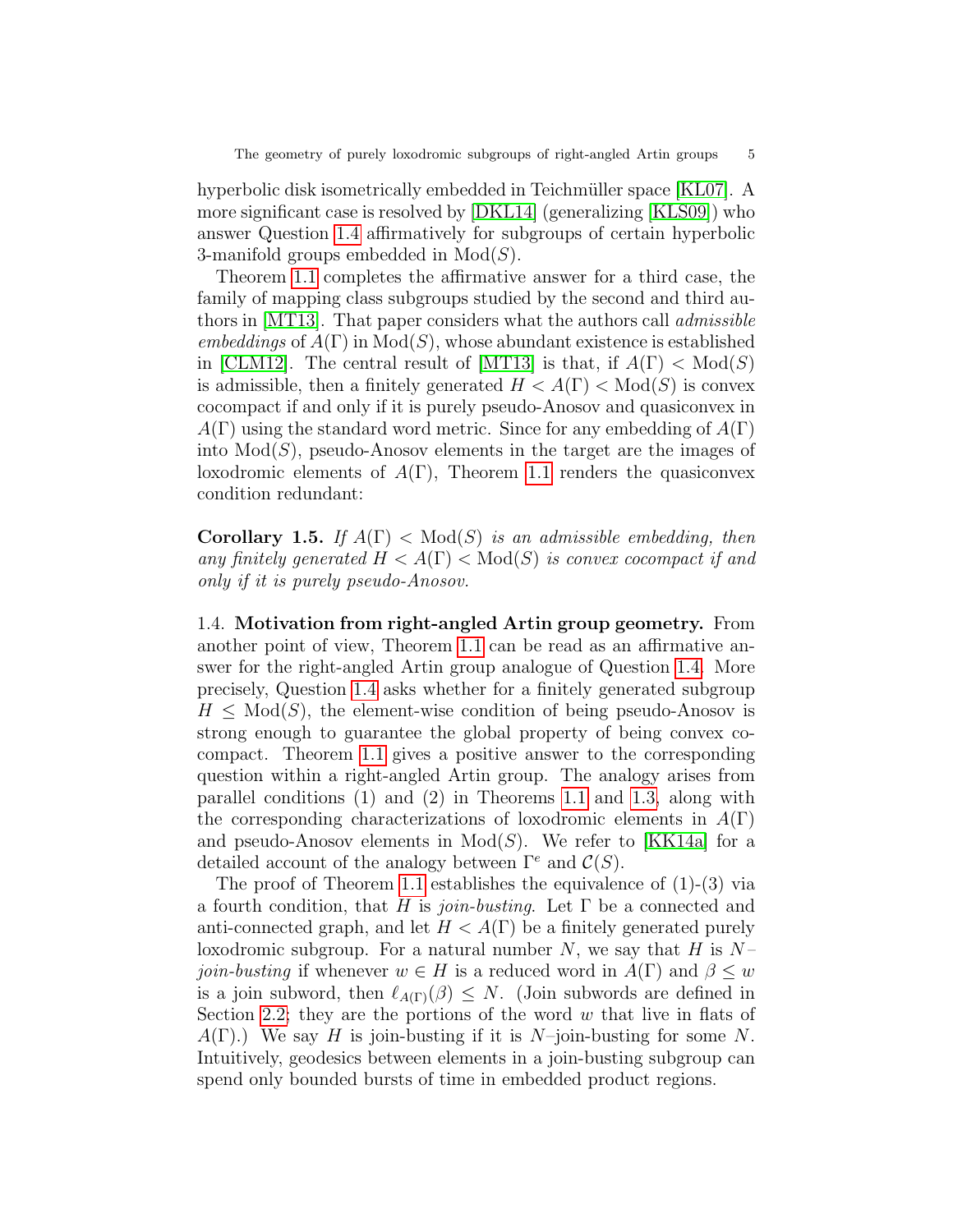1.5. Organization of paper. Section [2](#page-5-0) fixes notation and background about right-angled Artin groups, including in Subsection [2.4](#page-9-0) a summary of results about extension graphs and recipes for producing many purely loxodromic subgroups.

An important tool for the proof of Theorem [1.1](#page-2-0) are what we call disk diagrams, which are dual to van Kampen diagrams and relate to the cubical structure of  $A(\Gamma)$ . These are defined in Section [3](#page-11-0) and yield useful lemmas collected in Section [4.](#page-17-0)

In Section [5,](#page-19-0) we prove Theorem [5.2,](#page-20-0) that finitely generated purely loxodromic subgroups are join-busting. In Section [6,](#page-22-0) we prove that join-busting subgroups fulfill Statement (2) of Theorem [1.1](#page-2-0) (Corollary [6.2\)](#page-25-0), and we give more details on that condition, called stability, which is a kind of strong quasiconvexity.

We prove Theorem [1.1](#page-2-0) in Section [7,](#page-26-1) and Theorem [1.2](#page-2-1) in Section [8.](#page-26-0)

1.6. Acknowledgments. The authors thank S. Dowdall and I. Kapovich for helpful conversations. The authors are grateful to an anonymous referee for a very detailed report which greatly improved the paper. The first named author was partially supported by NSF grant DMS-1203964 while this work was completed. The second named author is partially supported by NSF DMS-1204592 and was a participant at ICERM while this work was completed. The third named author is partially supported by NSF grant DMS-1400498.

## 2. Background

<span id="page-5-0"></span>2.1. Coarse geometry. For metric spaces  $(X, d_X)$  and  $(Y, d_Y)$  and constants  $K \geq 1$  and  $L \geq 0$ , a map  $f : X \to Y$  is a  $(K, L)$ -quasiisometric embedding if for all  $x_1, x_2 \in X$ ,

$$
\frac{1}{K}d_X(x_1,x_2) - L \le d_Y(f(x_1),f(x_2)) \le Kd_X(x_1,x_2) + L.
$$

A quasi-isometric embedding is simply a  $(K, L)$ -quasi-isometric embedding for some  $K, L$ . If the inclusion map of a finitely generated subgroup  $H$  into the finitely generated group  $G$  is a quasi-isometric embedding, we say  $H$  is *undistorted* in  $G$  (this is independent of the word metrics on  $H$  and  $G$ ).

When a quasi-isometric embedding  $f: X \to Y$  has the additional property that every point in  $Y$  is within a bounded distance from the image  $f(X)$ , we say f is a quasi-isometry and X and Y are quasiisometric.

Where I is a subinterval of  $\mathbb R$  or  $\mathbb Z$ , we call a  $(K, L)$ -quasi-isometric embedding  $f: I \to Y$  a  $(K, L)$ -quasi-qeodesic. If  $K = 1$  and  $L = 0$ ,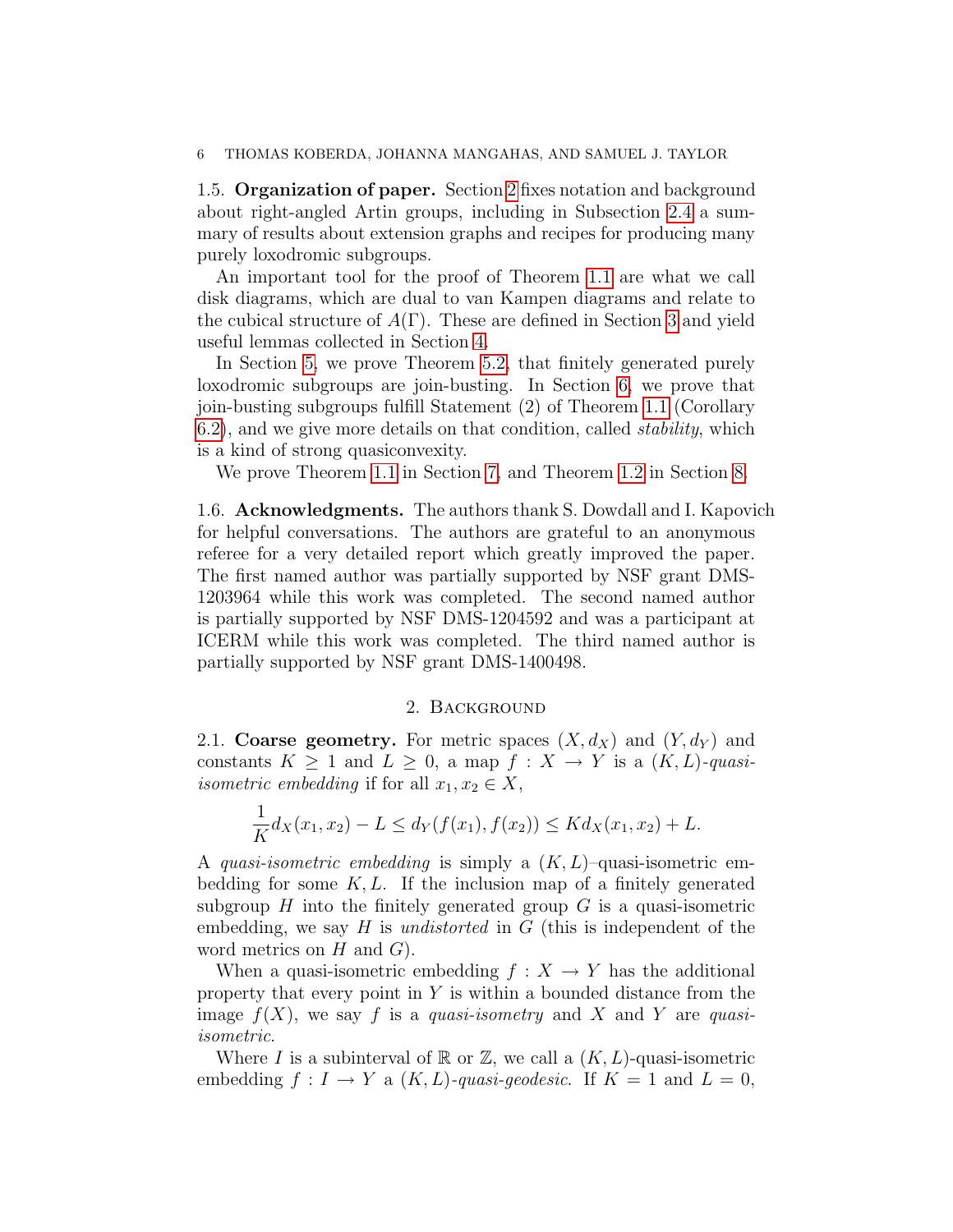then  $f: I \to Y$  is a *geodesic*. When we refer to a K-quasi-geodesic, we mean a  $(K, K)$ -quasi-geodesic as we have defined it here.

A subset  $C \subset X$  is K-quasiconvex if for any  $x, y \in C$  and any geodesic  $[x, y]$  between  $x, y$  in X,

$$
[x, y] \subset N_K(C),
$$

where  $N_K(\cdot)$  denotes the K-neighborhood. We say C is quasiconvex if it is  $K$ -quasiconvex for some  $K$ . When we speak of a quasiconvex subgroup H of a group  $G$ , we have fixed a word metric on G with respect to some finite generating set (changing generating sets can change which subgroups are quasiconvex).

A quasi-geodesic  $\gamma$  in a metric space X is called Morse or stable if every  $(K, L)$ –quasi-geodesic with endpoints on  $\gamma$  is within a bounded distance of  $\gamma$ , depending only on K and L. For a finitely generated group G and  $g \in G$ , g is called a Morse element of G if  $\langle g \rangle$  is a Morse quasi-geodesic in  $G$  with respect to some (any) finite generating set for G. A generalization of stability to subgroups  $H \leq G$  is recalled in Section [6.](#page-22-0)

If  $X$  is a geodesic metric space, i.e. every two points are joined by some geodesic, then X is said to be  $\delta$ -hyperbolic if for any  $x, y, z$ and geodesic segments  $[x, y], [y, z], [x, z]$  joining them, we have  $[x, y] \subset$  $N_{\delta}([x, y] \cup [y, z])$ . Here,  $N_{\delta}(\cdot)$  denotes a  $\delta$ -neighborhood in X. The space X is hyperbolic if X is  $\delta$ -hyperbolic for some  $\delta \geq 0$ . We will require some standard terminology about group actions on hyperbolic spaces, so suppose that G acts on X by isometries. An element  $g \in G$ acts *elliptically* on  $X$  if  $g$  has a bounded diameter orbit in the space X. At the other extreme,  $q \in G$  acts loxodromically on X if for  $x \in X$ the stable translation length

$$
\liminf_{n \to \infty} \frac{d_X(x, g^n x)}{n}
$$

is strictly positive. In this case, it follows easily that any orbit of  $\langle q \rangle$ in X is a quasi-geodesic. Finally, the action  $G \curvearrowright X$  is said to be *acylindrical* if for every  $r > 0$  there are  $N, R > 0$  such that for any  $x, y \in X$  with  $d(x, y) \geq R$  there are no more than N elements  $g \in G$ with

$$
d(x, gx) \leq r
$$
 and  $d(y, gy) \leq r$ .

For additional facts about groups acting acylindrically on hyperbolic spaces, see [\[Osi16\]](#page-38-7).

<span id="page-6-0"></span>2.2. RAAGs, graphs, joins, and stars. Fix a finite, simplicial graph Γ with vertex set  $V(Γ)$  and edge set  $E(Γ)$ , where edges are unordered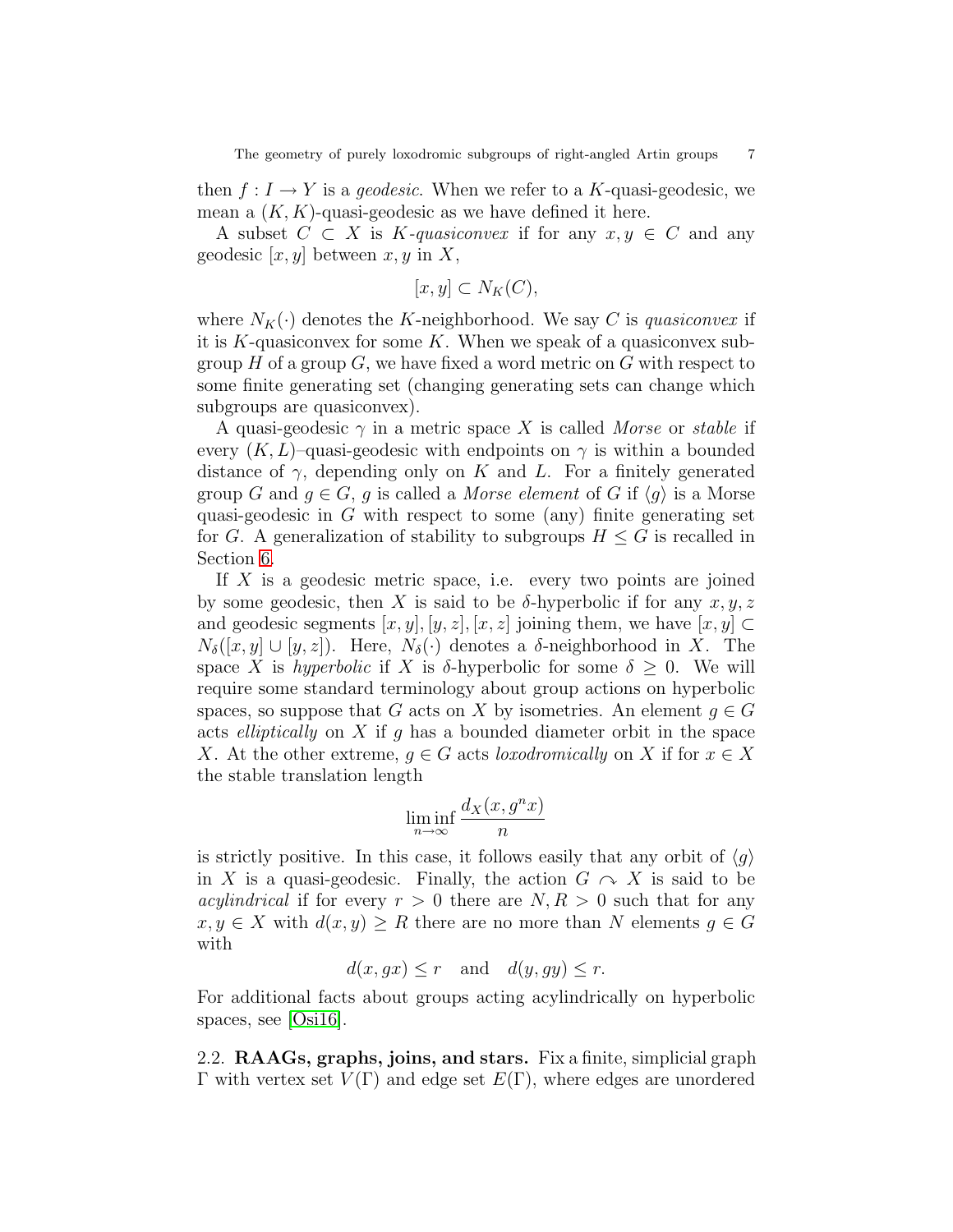pairs of distinct vertices. The right-angled Artin group with defining graph  $\Gamma$  is the group  $A(\Gamma)$  presented by

 $\langle v \in V(\Gamma) : [v, w] = 1$  if and only if  $\{v, w\} \in E(\Gamma)$ .

A graph  $\Gamma$  is a *join* if there are nonempty subgraphs  $J_1, J_2 \subset \Gamma$  such that  $\Gamma = J_1 * J_2$ . Here, the star notation means that every vertex of  $J_1$ is adjacent to every vertex of  $J_2$ . We remark that  $A(\Gamma)$  decomposes as a direct product if and only if  $\Gamma$  is a join.

We call the generators  $v \in V(\Gamma)$  the vertex generators of  $A(\Gamma)$  and note that whenever we say that an element  $q \in A(\Gamma)$  is represented by a word  $w$ , we always mean a word in the vertex generators. Call a word w representing  $q \in A(\Gamma)$  reduced if it has minimal length among all words representing g. Throughout, we use the symbol "=" to denote equality in the group  $A(\Gamma)$ , i.e.  $w = w'$  if and only if w and w' represent the same element in  $A(\Gamma)$ . To say that w and w' are equal as words in the vertex generators, we will use the notation  $w \equiv w'$ .

Let w be any word in the vertex generators. We say that  $v \in V(\Gamma)$ is in the *support* of w, written  $v \in \text{supp}(w)$ , if either v or  $v^{-1}$  occurs as a letter in w. For  $g \in A(\Gamma)$  and w a reduced word representing g, we define the support of q,  $supp(q)$ , to be  $supp(w)$ . It follows from [\[HM95\]](#page-37-16) that  $\text{supp}(q)$  is well-defined, independent of the reduced word w representing  $g$ . Indeed, this fact also follows from the techniques used in Section [3.](#page-11-0)

A simplicial graph is connected if it is connected as a simplicial complex. The *opposite qraph* of a simplicial graph  $\Gamma$  is the graph  $\Gamma^{opp}$ , whose vertices are the same as those of  $\Gamma$ , and whose edges are  $\{\{v, w\} \mid \{v, w\} \notin E(\Gamma)\}\$ . A simplicial graph is anti-connected if its opposite graph is connected. Note that a graph is anti-connected if and only if it does not decompose as a nontrivial join.

Throughout this work, by a subgraph  $\Lambda \subset \Gamma$  we will always mean a subgraph which is induced from  $\Gamma$ . Recall that a subgraph is *induced* (or full) if any edge of  $\Gamma$  whose vertices are contained in  $\Lambda$  is also an edge of  $\Lambda$ . For such a subgraph, the natural homomorphism  $A(\Lambda) \to A(\Gamma)$ is injective and, in fact, is an isometric embedding with respect to the word metrics given by the vertex generators. This last fact is not special to right-angled Artin groups, but in fact holds for general Artin groups [\[CP14\]](#page-36-8). We identify  $A(\Lambda)$  with its image in  $A(\Gamma)$  and refer to it as the subgroup of  $A(\Gamma)$  induced by  $\Lambda \subset \Gamma$ . Hence, for any  $g \in A(\Gamma)$ and subgraph  $\Lambda \subset \Gamma$ , supp $(g) \subset \Lambda$  if and only if  $g \in A(\Lambda)$ .

Of particular importance are the subgroups of  $A(\Gamma)$  that nontrivially decompose as direct products. Say that an induced subgraph J of Γ is a join of Γ if J itself is a join graph and call any subgraph  $\Lambda \subset J$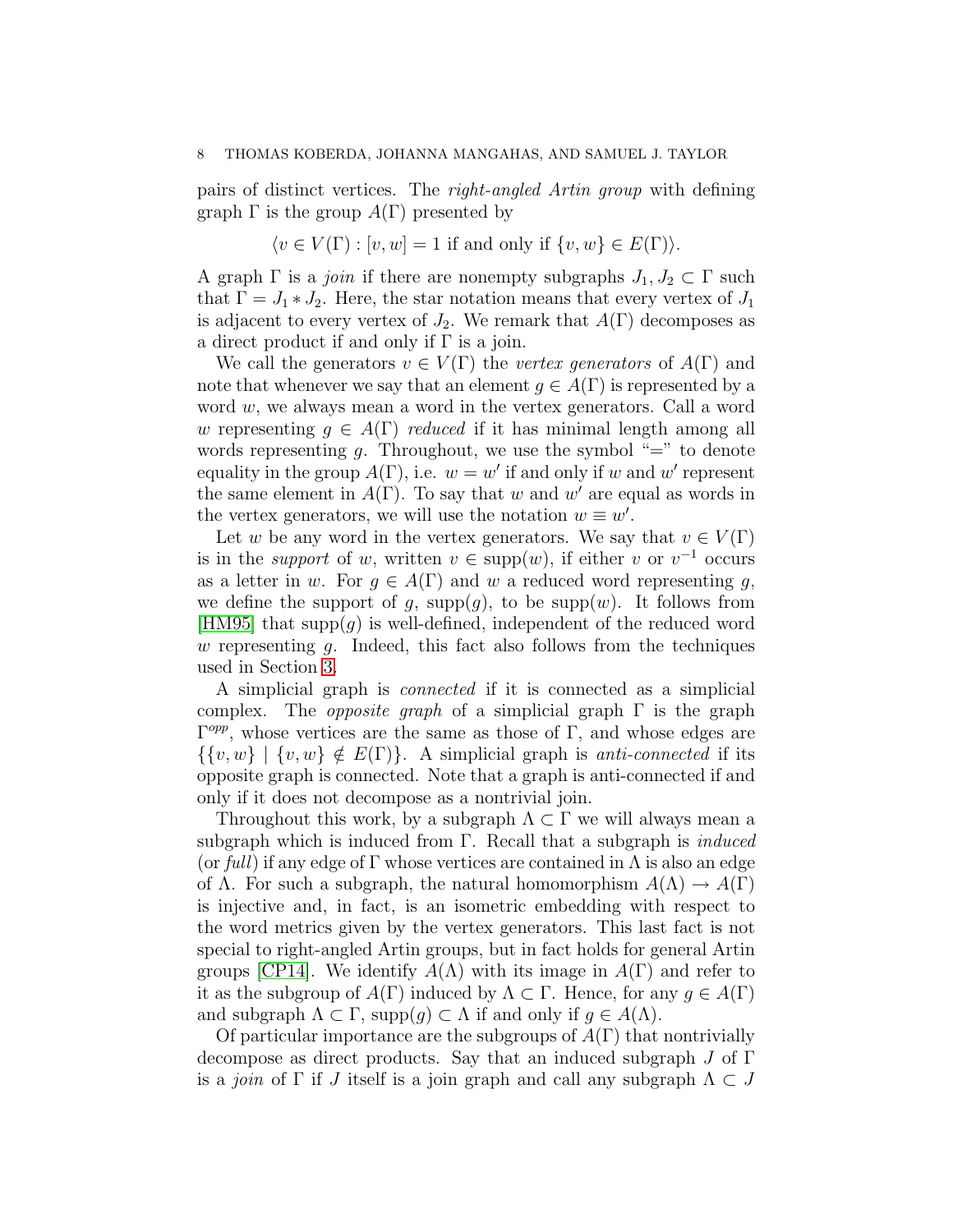of a join graph a subjoin; note that this definition does not require a subjoin be itself a join. The induced subgroup  $A(J) \leq A(\Gamma)$  a join subgroup. A word w in  $A(\Gamma)$  is called a *join word* if supp $(w) \subset J$  for some join  $J$  of  $\Gamma$ . Hence, a reduced word  $w$  is a join word if and only if w represents  $q \in A(\Gamma)$  such that  $q \in A(J)$ . If  $\beta$  is a subword of w, we will say that  $\beta$  is a *join subword* of w when  $\beta$  is itself a join word. If an element  $g \in A(\Gamma)$  is conjugate into a join subgroup, then we will call g elliptic. This terminology is justified by the discussion in Section [2.4.](#page-9-0) It is a theorem of Servatius [\[Ser89\]](#page-38-0) that  $q \in A(\Gamma)$  lives in a  $\mathbb{Z} \oplus \mathbb{Z}$ subgroup of  $A(\Gamma)$  if and only if q is an elliptic element of  $A(\Gamma)$ . (This is part of Theorem [2.2](#page-10-0) below).

Let  $v \in V(\Gamma)$  be a vertex. The *star* of v, written  $St(v)$ , is the vertex v together with the *link* of v, written  $Lk(v)$ , which is the set of vertices adjacent to v. A *star subgroup* is a subgroup of a right-angled Artin group generated by the vertices in a star, i.e.  $A(\text{St}(v))$  for some vertex  $v$ . Note that a star of a vertex is always a join, but the converse is generally not true. A reduced word  $w \in A(\Gamma)$  is a *star word* if it is supported in a star of Γ. A word w (or subgroup H) of  $A(\Gamma)$  is *conjugate into a star* if some conjugate of w (resp.  $H$ ) is contained in a star subgroup of  $A(\Gamma)$ . Note again that a star word is always a join word, but the converse is generally not true.

2.3. The Salvetti complex and its hyperplanes. In the study of the geometry of a right-angled Artin group, it is often useful to consider a canonical  $K(G, 1)$  for a right-angled Artin group  $A(\Gamma)$ , called the Salvetti complex of  $A(\Gamma)$ , which we denote by  $S(\Gamma)$ . For the convenience of the reader, we recall a construction of  $S(\Gamma)$ .

Let  $n = |V(\Gamma)|$ . We consider the 1-skeleton of the unit cube  $I^n \subset \mathbb{R}^n$ with the usual cell structure, and we label the 1-cells of  $I<sup>n</sup>$  which contain the origin, by the vertices of  $\Gamma$ . If K is a complete subgraph of  $\Gamma$ , we attach the corresponding sub-cube of  $I<sup>n</sup>$  labeled by the relevant 1–cells. Doing this for every complete subgraph of  $\Gamma$ , we obtain a subcomplex  $X(\Gamma) \subset I^n$ . We write  $S(\Gamma) = X(\Gamma)/\mathbb{Z}^n$ , where we have taken the quotient by the usual  $\mathbb{Z}^n$ -action on  $\mathbb{R}^n$ .

It is easy to check that  $S(\Gamma)$  is a compact cell complex and that  $\pi_1(S(\Gamma)) \cong A(\Gamma)$ . By the Milnor–Schwarz Lemma, we have that  $A(\Gamma)$ is quasi-isometric to  $S(\Gamma)$ , the universal cover of  $S(\Gamma)$ . By construction, the labeled 1–skeleton of  $\widetilde{S}(\Gamma)$  is also the Cayley graph of  $A(\Gamma)$  with respect to the generating set  $V(\Gamma)$ . Consequently, reduced words in  $A(\Gamma)$  correspond to geodesics in  $\widetilde{S}(\Gamma)^{(1)}$ , which we call *combinatorial*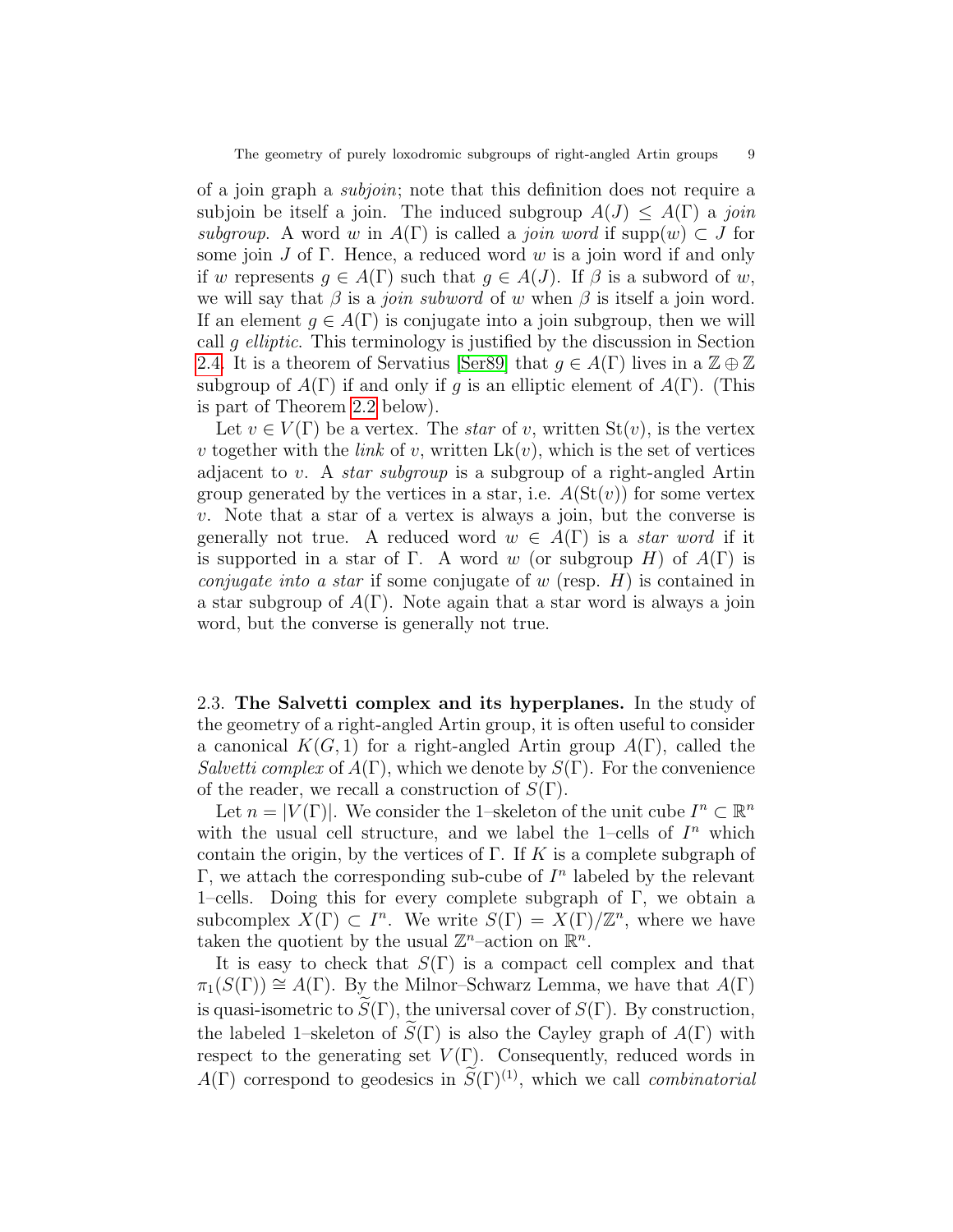*geodesics.* We refer to distance in  $\widetilde{S}(\Gamma)^{(1)}$  as *combinatorial distance*. By combinatorial quasiconvexity, we mean quasiconvexity in  $S(\Gamma)^{(1)}$ .

It is well-known that  $\hat{S}(\Gamma)$  is a CAT(0) cube complex. This structure will be important to our proofs, so we record some relevant definitions here. In  $S(\Gamma)$ , each edge  $e_v$  (labeled by the generator v) is dual to a hyperplane  $H_v$  determined as follows: let m be the midpoint of  $e_v$ . For every sub-cube  $e_v \times I^k$  in  $X(\Gamma)$ , the midcube dual to  $e_v$  is the set  $m \times I^k$ ; we define  $H_v$  as the image in  $S(\Gamma)$  of all midcubes dual to  $e_v$ . Observe that, by construction,  $H_v$  and  $H_u$  intersect if and only if v and u commute. The lifts of hyperplanes in  $S(\Gamma)$  define similarly labeled hyperplanes dual to edges in  $S(\Gamma)$ . Each of these latter hyperplanes separates  $\widetilde{S}(\Gamma)$  into two convex sets. It follows that the combinatorial distance between a pair of vertices equals the number of hyperplanes in  $S(\Gamma)$  separating those vertices. These facts hold generally for  $CAT(0)$ cube complexes: see Lecture 1 of [\[Sag\]](#page-38-8) or Proposition 3.4 of [\[Sch\]](#page-38-9).

<span id="page-9-0"></span>2.4. Extension graphs and a profusion of purely loxodromic subgroups. In this section, we record some facts about the extension graph Γ<sup>e</sup> , and we establish the existence of many purely loxodromic subgroups of right-angled Artin groups. Recall that  $q \in A(\Gamma)$  is said to be elliptic if it is conjugate into a join subgroup of  $A(\Gamma)$ . Otherwise, we say that  $q \in A(\Gamma)$  is *loxodromic*. Also, call  $q \in A(\Gamma)$  cyclically reduced if it has the shortest word length among all of its conjugates in  $A(\Gamma)$ .

Let  $\Gamma$  be a finite simplicial graph. The *extension graph*  $\Gamma^e$  of  $\Gamma$  is the graph whose vertices are given by  $\{v^g \mid v \in V(\Gamma), g \in A(\Gamma)\}\$ , and whose edges are given by pairs  $\{ \{v^g, w^h\} \mid [v^g, w^h] = 1 \}$ . Here,  $v^g = g^{-1}vg$ .

Note that the conjugation action of  $A(\Gamma)$  on itself induces an action of  $A(\Gamma)$  on  $\Gamma^e$  by isometric graph automorphisms.

<span id="page-9-1"></span>**Theorem 2.1** (See [\[KK13\]](#page-37-3), [\[KK14a\]](#page-37-7)). Let  $\Gamma$  be a finite, connected, and anti-connected simplicial graph with at least two vertices.

- (1) The graph  $\Gamma^e$  is connected.
- (2) The graph  $\Gamma^e$  has infinite diameter.
- (3) The graph  $\Gamma^e$  is locally infinite.
- (4) The graph  $\Gamma^e$  is quasi-isometric to a regular tree of infinite valence. In particular,  $\Gamma^e$  is  $\delta$ -hyperbolic.
- (5) The action of  $A(\Gamma)$  on  $\Gamma^e$  is acylindrical. In particular, the action of every nonidentity element of  $A(\Gamma)$  is either elliptic or loxodromic, depending on whether its orbits in  $\Gamma^e$  are bounded or unbounded.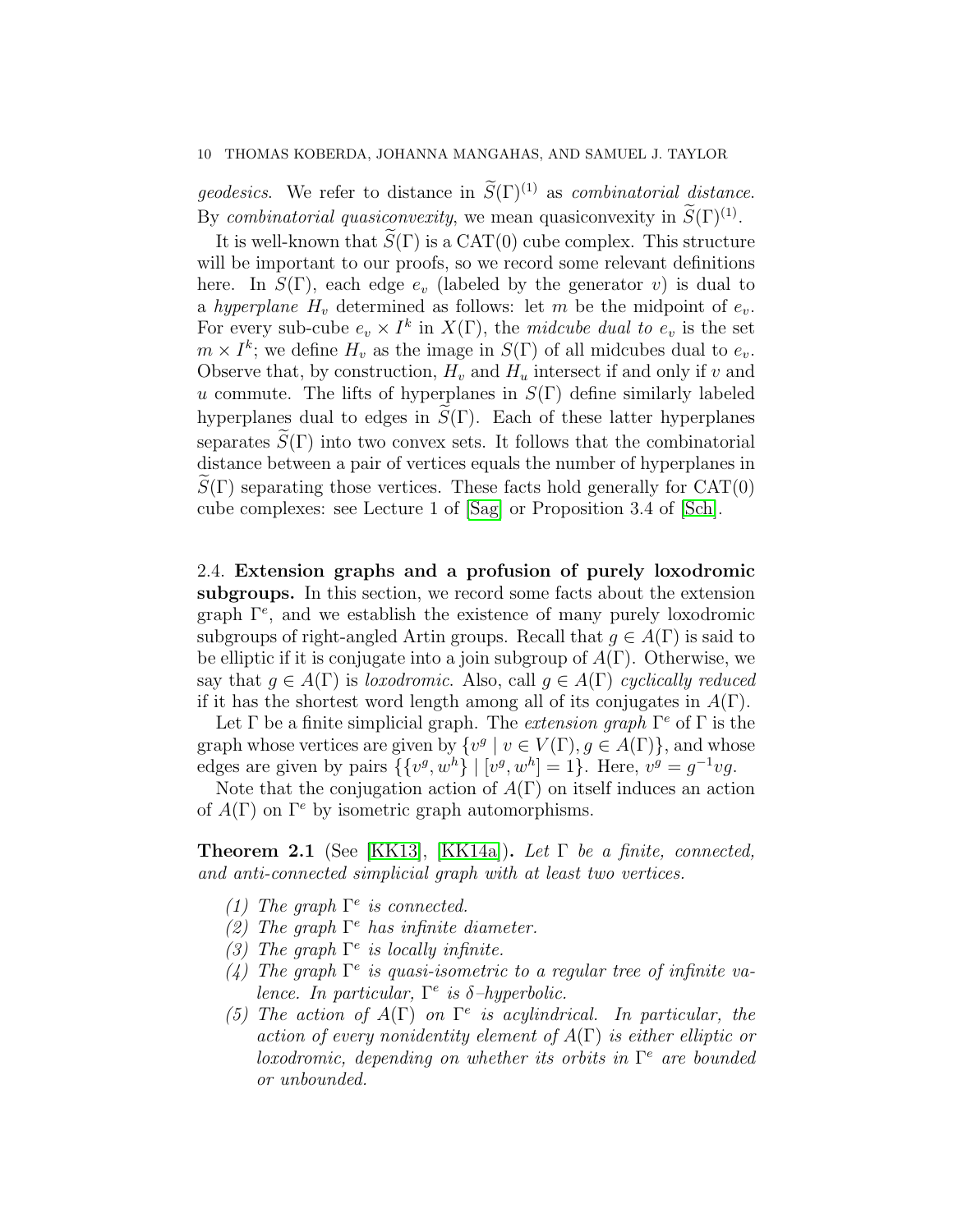The geometry of purely loxodromic subgroups of right-angled Artin groups 11

- (6) A nontrivial cyclically reduced element of  $A(\Gamma)$  acts elliptically on  $\Gamma^e$  if and only if its support is contained in a join of  $\Gamma$ . In particular,  $A(\Gamma)$  contains a loxodromic element.
- (7) Any purely loxodromic subgroup of  $A(\Gamma)$  is free.

Hence, using Theorem [2.1,](#page-9-1) we see that when  $\Gamma$  if connected and anticonnected  $g \in A(\Gamma)$  is *loxodromic* if and only if it acts as a loxodromic isometry of  $\Gamma^e$ . Combining results of [\[Ser89,](#page-38-0) [BC12,](#page-36-4) [KK14a\]](#page-37-7) we state the following characterization of loxodromic elements of  $A(\Gamma)$  for easy reference to the reader.

<span id="page-10-0"></span>**Theorem 2.2** (Characterization of loxodromics). Let  $q \in A(\Gamma)$  for  $\Gamma$ connected, anti-connected, and with at least two vertices. The following are equivalent:

- (1) g is loxodromic, i.e. g is not conjugate into a join subgroup.
- (2) q acts as a rank 1 isometry on  $S(\Gamma)$ .
- (3) The centralizer  $C_{A(\Gamma)}(q)$  is cyclic.
- (4) g acts as a loxodromic isometry of  $\Gamma^e$ .

A single loxodromic element of  $A(\Gamma)$  generates an infinite, purely loxodromic subgroup of  $A(\Gamma)$ . Items (4) and (5) of Theorem [2.1](#page-9-1) allow us to produce many non-cyclic purely loxodromic subgroups:

<span id="page-10-1"></span>**Proposition 2.3.** Let  $\lambda \in A(\Gamma)$  be a loxodromic element for  $\Gamma$  connected and anti-connected. There is an N which depends only on  $\Gamma$ such that the normal closure  $\Lambda_N$  of  $\lambda^N$  in  $A(\Gamma)$  is purely loxodromic.

*Proof.* We have that  $\Gamma^e$  is a  $\delta$ -hyperbolic graph on which  $A(\Gamma)$  acts acylindrically. By [\[DGO11\]](#page-36-9), Theorem 2.30, we have  $N \gg 0$  for which the normal closure  $\Lambda_N$  of  $\lambda^N$  is purely loxodromic and free, and this constant N depends only on the hyperbolicity and acylindricity constants of the  $A(\Gamma)$  action on  $\Gamma^e$ . .

We remark that, if a finite set of loxodromic elements of  $A(\Gamma)$  is pairwise independent (i.e., no two elements have common powers), then a standard argument in hyperbolic geometry proves that sufficiently high powers of these elements generate a purely loxodromic group. Moreover, by following the arguments in [\[DGO11\]](#page-36-9), one can verify a generalization of Propositon [2.3:](#page-10-1) there exist powers of these elements whose normal closure (as a set) is purely loxodromic.

Proposition [2.3](#page-10-1) shows that there are enough loxodromic elements in  $A(\Gamma)$  for them to be present in every nontrivial normal subgroup:

<span id="page-10-2"></span>**Theorem 2.4.** Let  $\Gamma$  be a connected and anti-connected graph with at least two vertices, and let  $1 \neq G < A(\Gamma)$  be a normal subgroup. Then G contains a loxodromic element of  $A(\Gamma)$ .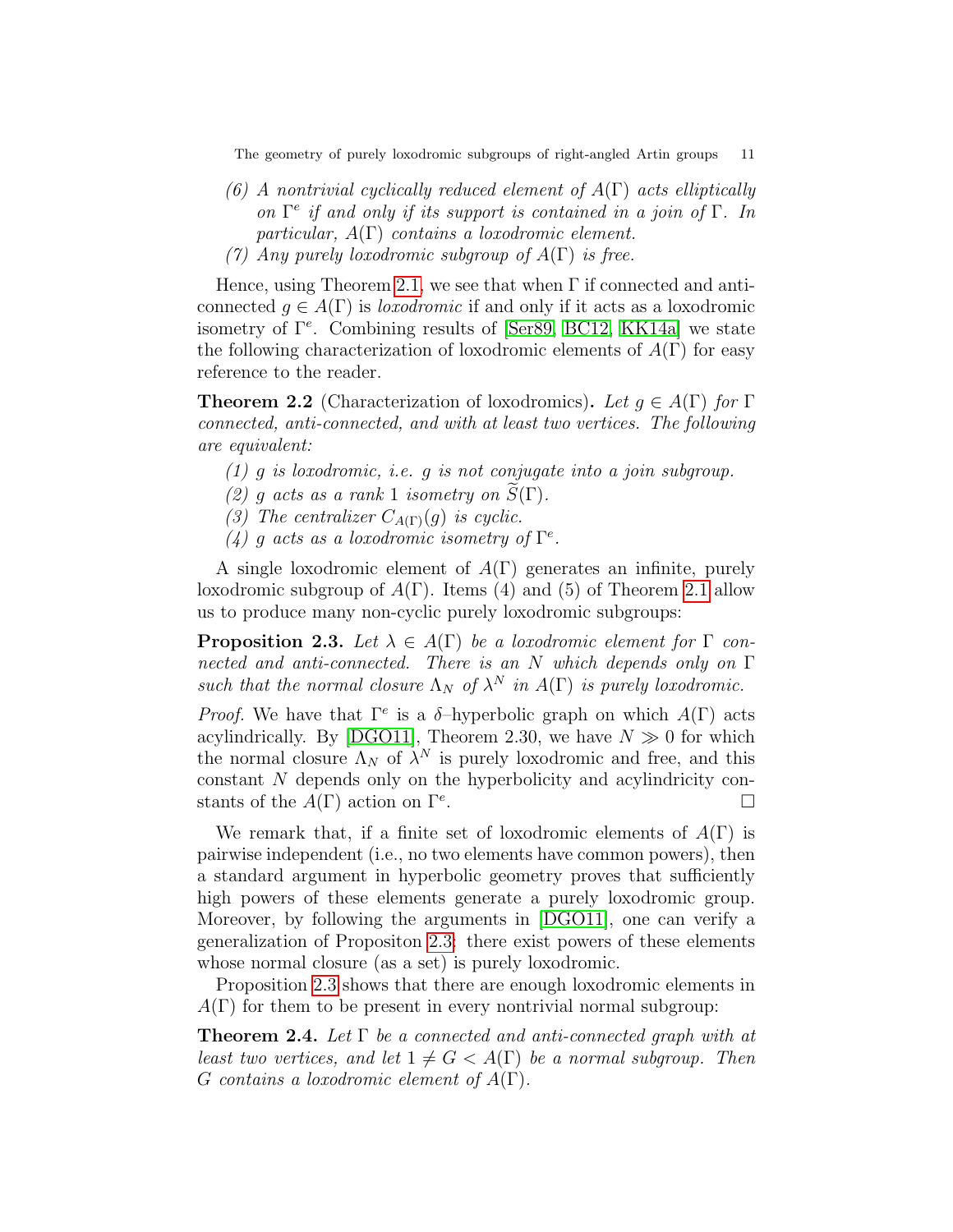It is very easy to produce counterexamples to Theorem [2.4](#page-10-2) if one omits the hypothesis that  $\Gamma$  be anti-connected.

*Proof of Theorem [2.4.](#page-10-2)* Let  $1 \neq g \in G$  be any element, and let  $\lambda \in A(\Gamma)$ be loxodromic. Let N be the constant furnished by Proposition [2.3.](#page-10-1) Consider the element  $[g, \lambda^N] \in G \cap \Lambda_N$ . If this commutator is the identity then g commutes with  $\lambda^N$ , so that these two elements have a common power. In particular, g is loxodromic. If the commutator is not the identity then it represents a nontrivial loxodromic element of G, since  $\Lambda_N$  is purely loxodromic.

We remark that Behrstock, Hagen, and Sisto [\[BHS\]](#page-36-10) have very recently introduced a different curve complex analogue, called the contact graph, associated to RAAGs and more generally CAT(0) cubical groups. Such a group's action on its contact graph may be used to define "loxodromic" elements in the group. In the RAAG case, the contact graph  $\mathcal{CS}(\Gamma)$  is equivariantly quasi-isometric to the extension graph Γ<sup>e</sup> , except for in a few sporadic cases. Therefore both definitions of loxodromic elements coincide, and one may add to Theorem [1.1](#page-2-0) a statement (1'), replacing  $\Gamma^e$  with  $\mathcal{CS}(\Gamma)$ .

Finally, we note the work of the third author and Tiozzo [\[TT\]](#page-38-4), which proves that typical subgroups of appropriate  $A(\Gamma)$  are purely loxodromic. More precisely, let  $\mu$  be a probability measure on  $A(\Gamma)$  whose support generates  $A(\Gamma)$  as a semigroup, and consider k independent random walks on  $A(\Gamma)$  whose increments are distributed according to  $\mu$ . They prove that the subgroup generated by the  $n^{th}$  step of each random walk is purely loxodromic with probability going to 1 as  $n$  goes to infinity.

## 3. Disk diagrams in RAAGs

<span id="page-11-0"></span>Our main technical tool is the disk diagrams introduced in [\[CW04\]](#page-36-2) (as "dissections of a disk") and further detailed in [\[Kim08\]](#page-37-17). We present the general theory here for the convenience of the reader.

<span id="page-11-1"></span>3.1. Construction of a disk diagram. Suppose that  $w$  is a word in the vertex generators of  $A(\Gamma)$  and their inverses which represents the identity element in  $A(\Gamma)$ . A disk diagram for w is a combinatorial tool indicating how to reduce w to the empty word. Before giving a formal definition, we show how to construct such a diagram.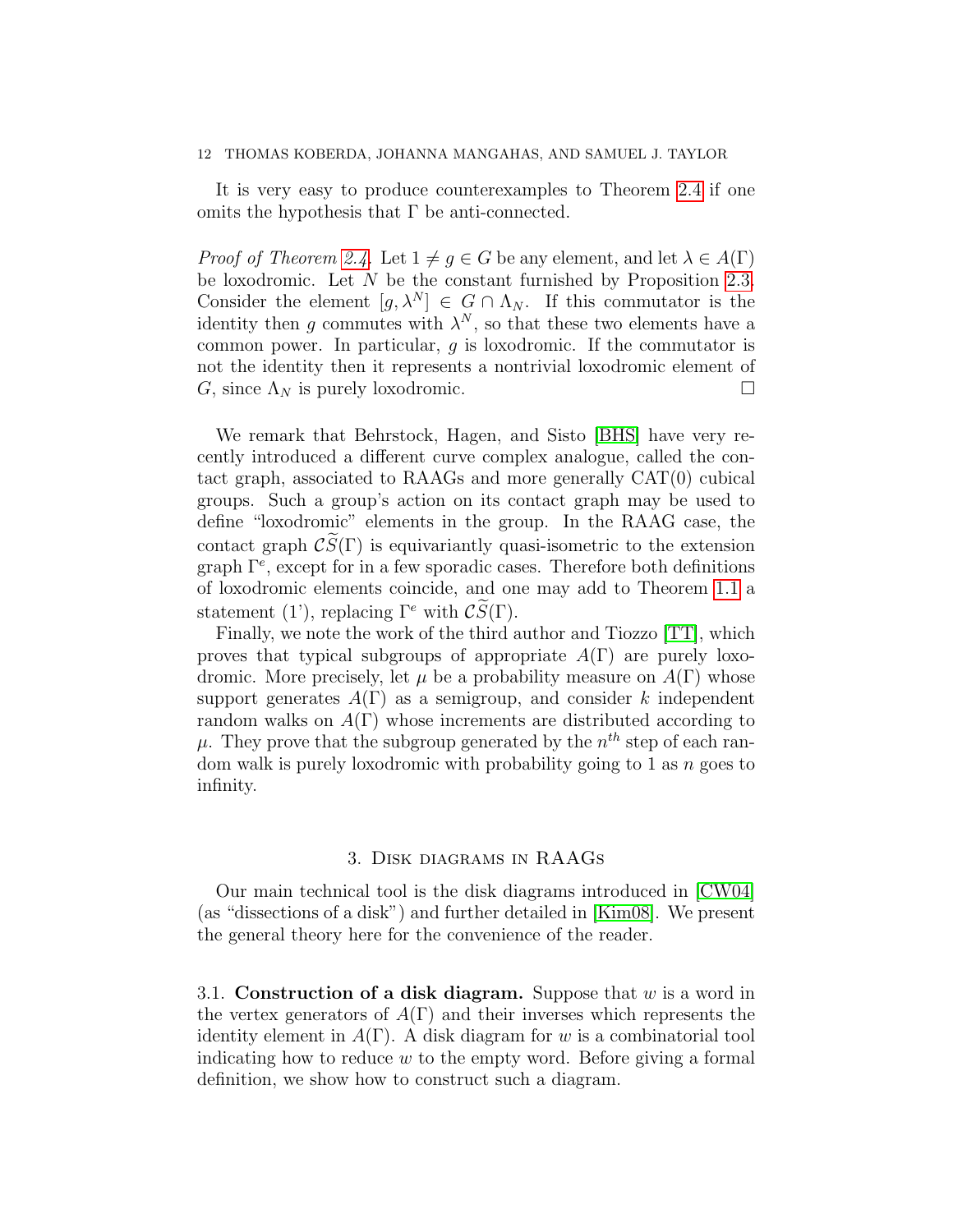The geometry of purely loxodromic subgroups of right-angled Artin groups 13

<span id="page-12-0"></span>

FIGURE 1. On the left, a disk diagram for the identity word abbāaa $a\bar{a}\bar{b}dc\bar{d}ab a\bar{b}\bar{a}\bar{b}d\bar{d}\bar{a}\bar{c}\bar{a}$  in  $\AA(P_4)$ , with  $P_4$  shown on the right. Here  $\bar{x}$  is the inverse of x.

Consider the loop in  $S(\Gamma)$  determined by the word w, which we continue to denote by w. This is the map  $w : S^1 \to S(\Gamma)$  that, starting at a basepoint in  $S^1$ , parameterizes an edge path in  $S(\Gamma)$  spelling the word w. (Throughout this paper, an edge path in  $S(\Gamma)$ , or its universal cover, spells a word w if w is the word obtained by recording the labels on the oriented edges traversed by the path according to its orientation.) Since w represents the trivial word in  $A(\Gamma)$ , this map is null homotopic in  $S(\Gamma)$ . Denote by  $f: D \to S(\Gamma)$  an extension of the loop w to the unit disk, and homotope f rel  $\partial D$  so that it is transverse to the hyperplanes of  $S(\Gamma)$ . After doing so, all preimages of hyperplanes through f consist of simple closed curves and properly embedded arcs. Using standard techniques in combinatorial topology, perform a further homotopy rel  $\partial D$  to remove all simple closed curve components in the preimage and to ensure that no properly embedded arcs intersect more than once. After performing such a homotopy, the preimage of each hyperplane in  $S(\Gamma)$  is a collection of properly embedded disjoint arcs.

For the hyperplane  $H_v$  in  $S(\Gamma)$  dual to the edge  $e_v$  representing v, there are two co-orientations corresponding to the two orientations of the edge  $e_v$ . We label each of these two co-orientations on  $H_v$  either v or  $v^{-1}$  corresponding to the label on the oriented edge. By pulling back the co-orientation of  $H_v$ , we likewise label the co-orientation of each arc in the preimage of  $H_v$ . This is to say that an arc in the preimage of  $H_v$  is labeled with both the symbol v and a transverse arrow. Crossing the arc in the direction indicated by the arrow corresponds to reading the label v and crossing in the reverse direction reads the label  $v^{-1}$ . The oriented disk D together with this collection of labeled, co-oriented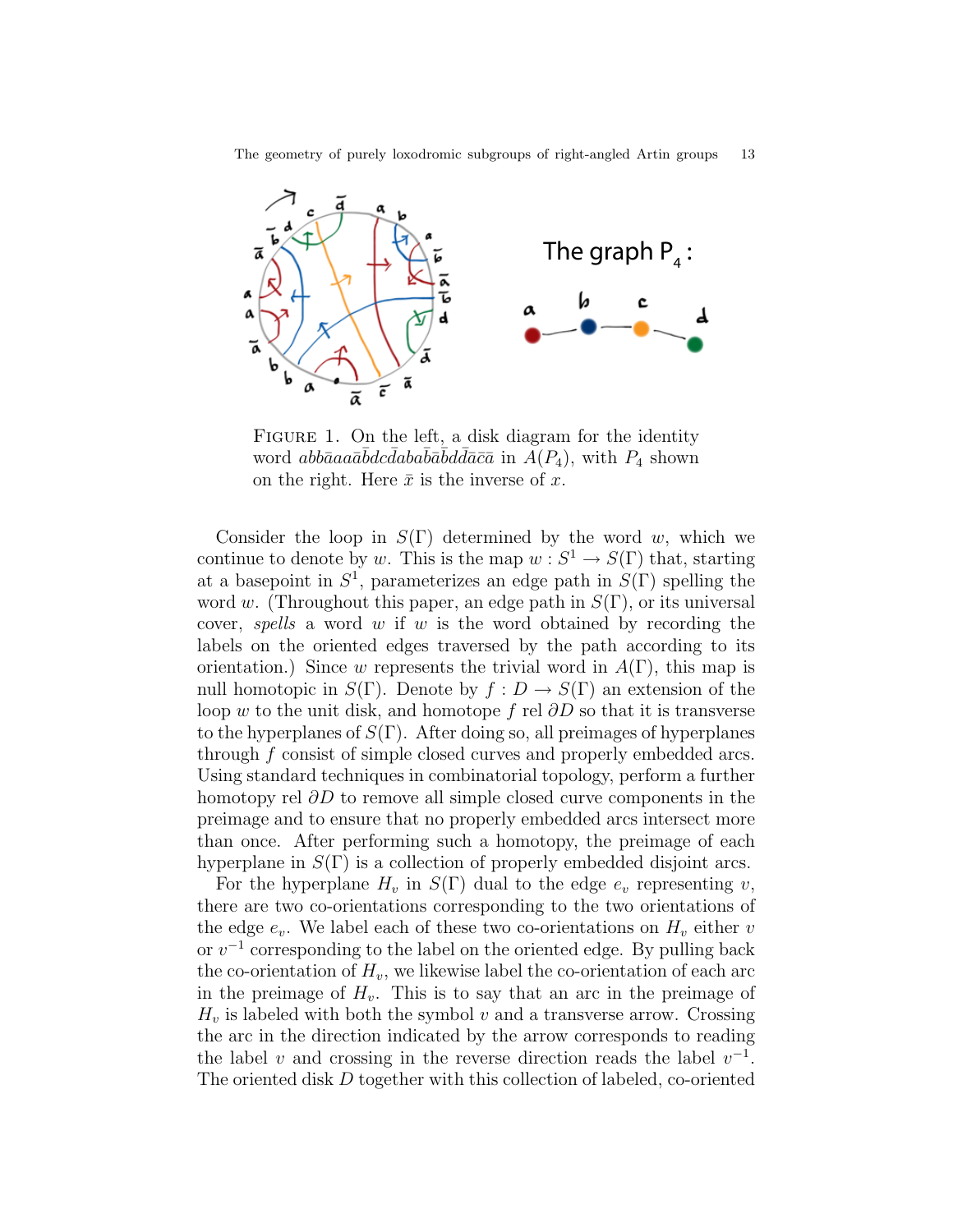properly embedded arcs is called a disk diagram for w and is denoted by  $\Delta$ . See Figure [1.](#page-12-0)

3.2. Formal definition. Our disk diagrams follow the definition in [\[Kim08\]](#page-37-17). For a word w representing the trivial element in  $A(\Gamma)$ , a disk diagram (or dual van Kampen diagram)  $\Delta$  for w in  $A(\Gamma)$  is an oriented disk  $D$  together with a collection  $\mathcal A$  of co-oriented, properly embedded arcs in general position, satisfying the following:

- (1) Each co-oriented arc of  $\mathcal A$  is labeled by an element of  $V(\Gamma)$ . Moreover, if two arcs of  $A$  intersect then the generators corresponding to their labels are adjacent in Γ.
- (2) With its induced orientation,  $\partial D$  represents a cyclic conjugate of the word w in the following manner: there is a point  $* \in \partial D$ such that w is spelled by starting at  $\ast$ , traversing  $\partial D$  according to its orientation, and recording the labels of the arcs of A so encountered, according to their co-orientation. The latter means that, at each intersection of an arc of  $\mathcal A$  with  $\partial D$ , the corresponding element of  $V(\Gamma)$  is recorded if the co-orientation of the arc coincides with the orientation of  $\partial D$ , and its inverse is recorded otherwise.

We think of the boundary of  $D$  as subdivided into edges and labeled according to the word w, with edges oriented consistently with  $\partial D$  if that edge is labeled by an element of  $V(\Gamma)$ , and oppositely oriented otherwise, so that the label on an oriented edge in this subdivision agrees with the label on the co-oriented arc of  $A$  meeting this edge. In this way, each arc of  $A$  corresponds to two letters of w which are represented by oriented edges on the boundary of  $\Delta$ .

While not required by the definition, it is convenient to restrict our attention to *tight* disk diagrams, in which arcs of  $A$  intersect at most once.

3.3. Interchangeable interpretations. In Section [3.1,](#page-11-1) we saw that any word representing the identity has a disk diagram induced by a null-homotopy  $f: D \to S(\Gamma)$ . Here we show how any disk diagram can be induced by such a map. This uses the duality, observed in [\[CW04\]](#page-36-2) and detailed in [\[Kim08\]](#page-37-17), between disk diagrams and the more familiar notion of van Kampen diagrams. For a general discussion of the latter, see [\[Sap14\]](#page-38-10) or [\[LS01\]](#page-37-18). We recall the relevant details here.

A van Kampen diagram  $X \subset S^2$  for a word w representing the identity in  $A(\Gamma)$  is a simply connected planar 2–complex equipped with a combinatorial map into  $S(\Gamma)$  whose boundary word is w. Such a map may be expressed by labeling the oriented 1–cells of the diagram  $X$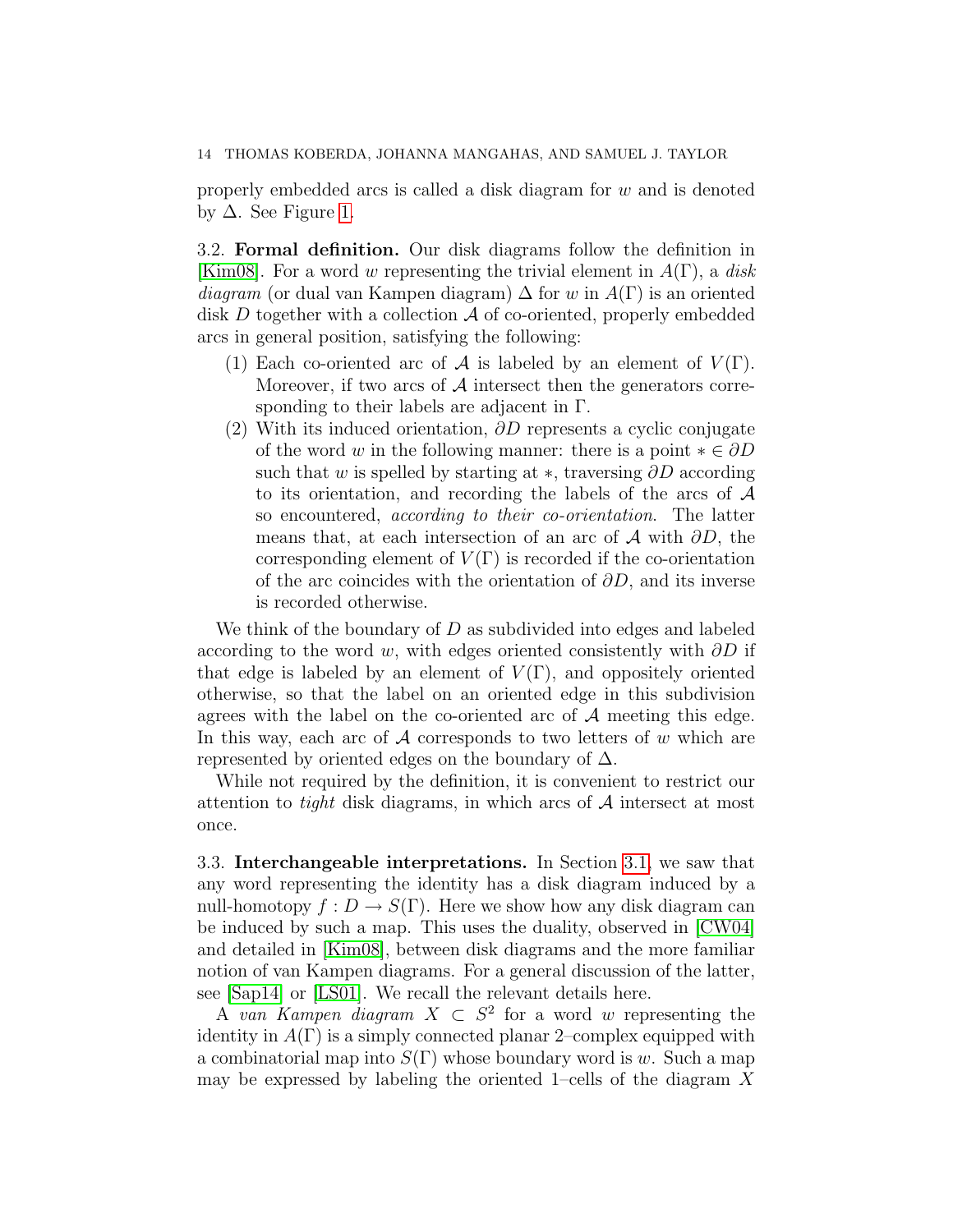with vertex generators and their inverses in such a way that every 2– cell represents a (cyclic conjugate of) a relator of  $A(\Gamma)$ , i.e. a 2–cell of  $S(\Gamma)$ . The boundary word of X is the cyclic word obtained by reading the labels of  $\partial X$ , and X represents a null-homotopy of its boundary.

<span id="page-14-0"></span>

FIGURE 2. On the left, a van Kampen diagram X for the identity word shown in Figure [1,](#page-12-0) whose disk diagram  $\Delta$  is repeated on the right to illustrate their duality. If the arcs A of  $\Delta$  are extended to a single vertex v in the complement of  $\Delta$  in  $S^2$ , the resulting graph  $\mathcal{A} \cup v$  is dual to  $X$ ; compare to Figure 1 in [\[Kim08\]](#page-37-17).

While  $X$  itself is not necessarily a disk, it has a small neighborhood in  $S<sup>2</sup>$  which deformation retracts onto X, and which is a disk D. The composition of the retract from D to X and the map of X into  $S(\Gamma)$ gives a map  $f: D \to S(\Gamma)$  such that pre-images of hyperplanes are properly embedded arcs in  $D$  which induce a disk diagram for  $w$ .

It is shown in [\[Kim08\]](#page-37-17) that any disk diagram for w is dual in  $S^2$ to a van Kampen diagram with boundary word  $w$ , and vice versa. In particular, given a disk diagram, one obtains a van Kampen diagram by simply taking its dual complex; see Figure [2.](#page-14-0)

3.4. Surgery and subwords. Starting with a disk diagram  $\Delta$  for w, one can often extract useful information about a subword of  $w$  by surgering  $\Delta$  along properly embedded arcs. In details, suppose that  $\gamma$ is a properly embedded, oriented arc in  $\Delta$  which is either an arc of  $\mathcal A$ or transverse to the arcs of A. Traversing  $\gamma$  according to its orientation and recording the labels of those arcs of  $A$  so crossed according to their co-orientation spells a word  $y$  in the standard generators. We say the word y is obtained from *label reading* along  $\gamma$ .

In particular, starting with a subword w' of w, any oriented arc  $\gamma$ of  $D$  which begins at the initial vertex of  $w'$  and ends at the terminal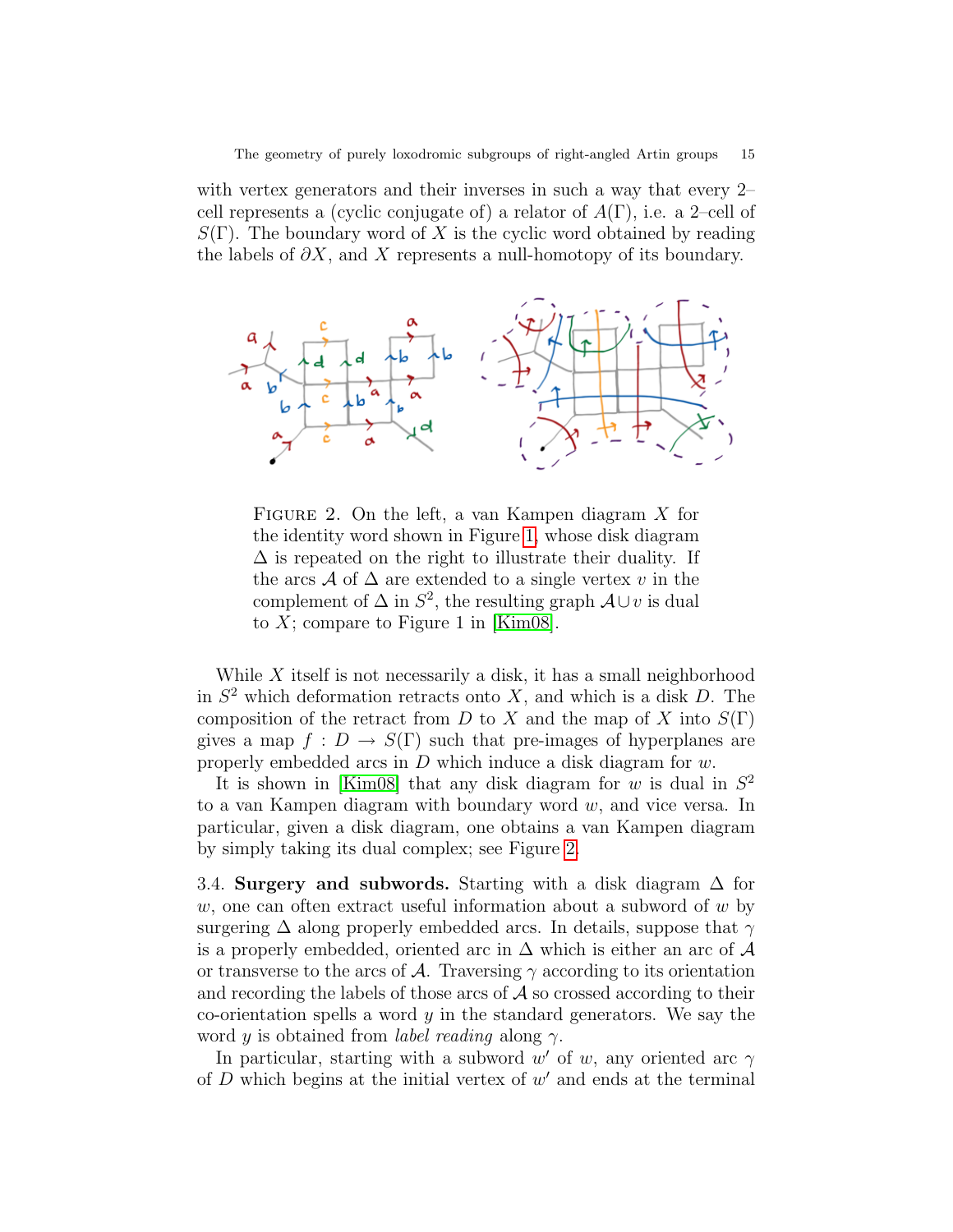vertex of  $w'$  produces a word y via label reading such that  $w = y$  in  $A(\Gamma)$ . To see this, note that the arc  $\gamma$  cuts the disk D into two disks D' and  $D''$ , one of which (say  $D'$ ) determines the homotopy (and sequence of moves) to transform the word  $w'$  into  $y$ . This is to say that the disk D' along with arcs coming from  $\Delta$  is a disk diagram for the word  $w'\bar{y}$ , and we say that this diagram is obtained via *surgery* on  $\Delta$ . This simple observation will be important to our arguments.

Here let us record a few lemmas enabled by surgery. The first appears as Lemma 2.2 in [\[Kim08\]](#page-37-17).

<span id="page-15-0"></span>**Lemma 3.1.** Suppose an arc of A in a disk diagram  $\Delta$  for the identity word w cuts off the subword w', i.e.,  $w \equiv s v w' v^{-1} t$ , where s, w', and t are subwords and  $v, v^{-1}$  are letters at the ends of the arc. Then  $w' \in A(\mathrm{St}(v)).$ 

We omit the proof, which is straightforward, and can be found in [\[Kim08\]](#page-37-17).

If a subword in a disk diagram has the property that no two arcs emanating from it intersect, let us say that this subword is combed in the disk diagram. The property of being combed will be important in Sections [4](#page-17-0) and [5.](#page-19-0)

<span id="page-15-1"></span>**Lemma 3.2.** Suppose w is a word representing the identity and b is a subword of w, so w is the concatenation of words a, b, and c. Let  $\Delta$  be a disk diagram for w.

Then there exists a word  $b'$  obtained by re-arranging the letters in  $b$ , such that  $b' = b$  and there exists a disk diagram  $\Delta'$  for ab'c in which b' is combed, arcs emanating from b' have the same endpoint in the boundary subword ca as their counterpart in b, and arcs that both begin and end in ca are unchanged in  $\Delta'$ .

Furthermore, there exists a word  $b''$  obtained by deleting letters in  $b'$ , such that  $b'' = b$  and there exists a disk diagram  $\Delta''$  for ab"c which is precisely  $\Delta'$  without the arcs corresponding to the deleted letters.

*Proof.* Start with any tight disk diagram  $\Delta$  for w and consider the arcs emanating from  $b$ . If a pair of arcs from  $b$  intersect, they cut out a piece of the disk in which one can find an innermost intersection between arcs from  $b$ , meaning arcs emanating from letters x and z so that b decomposes as  $sxyzt$ , no arc from a letter in the subword y intersects any other arc, and arcs from  $x$  and  $z$  intersect at a point  $p$ . This means that all arcs that start in  $y$  end in  $y$ . Consequently, one can divide the disk with an arc  $\gamma$  which is disjoint from A and which divides the boundary into two components, one of which corresponds to  $y$ .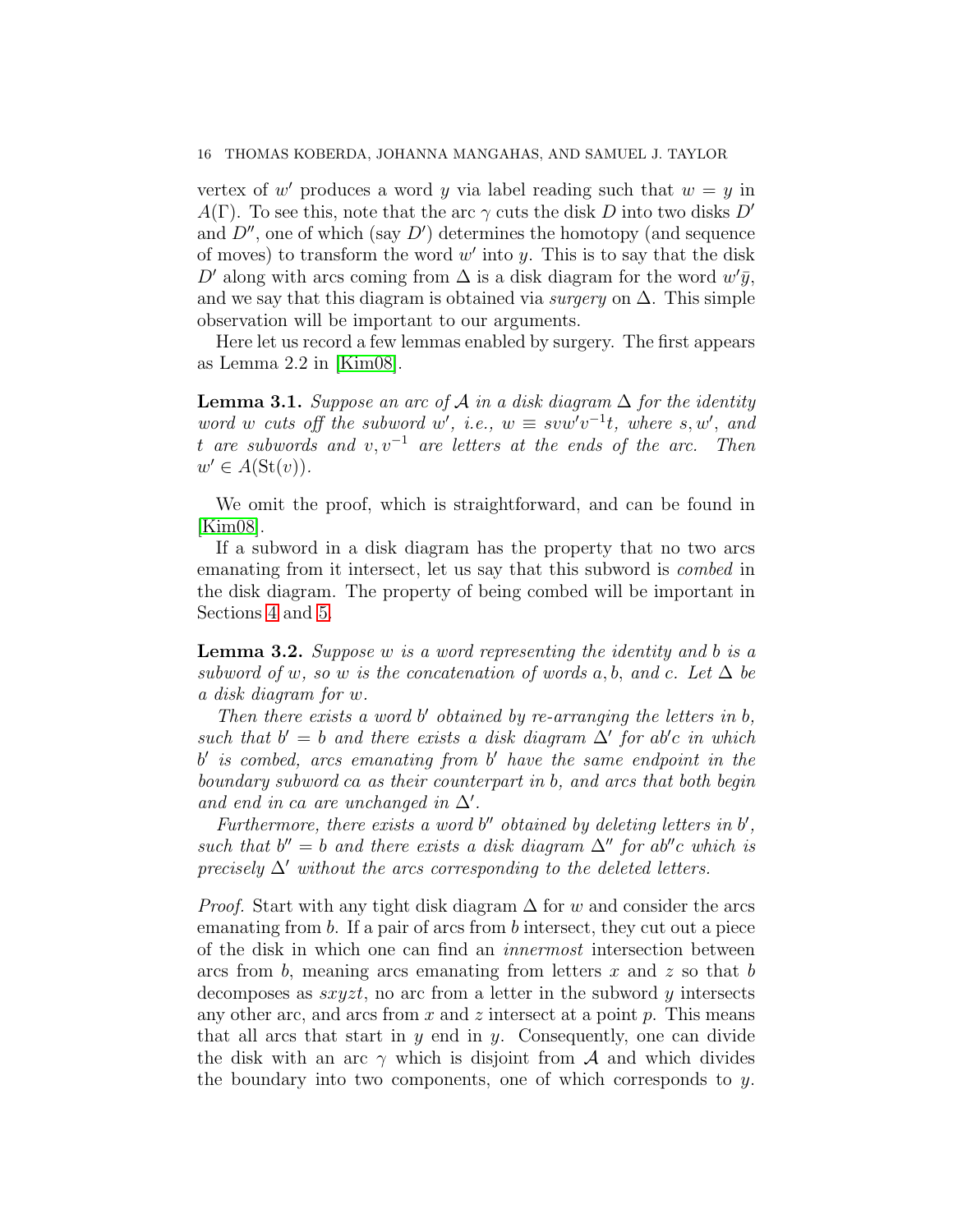Surgery using  $\gamma$  shows that y equals the identity. Then  $sxyzt = szyxt$ . Let  $b_1 \equiv szyxt$  and let  $w_1 \equiv ab_1c$ .

We now describe a tight disk diagram  $\Delta_1$  for  $w_1$  in which the number of intersections among arcs emanating from  $b_1$  is one less than the number of intersections among arcs emanating from b in the original disk diagram. In  $\Delta$ , divide the arcs from x and z into proximal and distal segments, corresponding respectively to the part of the arc between  $b$  and the intersection point  $p$  and the part of the arc between p and its other endpoint on the boundary. Because  $\Delta$  is tight, an arc intersects the proximal part of the  $x$  arc if and only if it intersects the proximal part of the z arc.

Let the arc  $z'$  consist of the proximal part of  $x$  and the distal part of  $z$ , and let  $x'$  consist of the proximal part of  $z$  and the distal part of x. It is evident that  $x'$  and  $z'$  may be perturbed in a neighborhood of p, to be disjoint. Then  $\Delta_1$  is obtained by switching boundary letters x and z, and replacing their corresponding arcs with the arcs  $x'$  and  $z'$ . See Figure [3.](#page-16-0) By repeating this process as many times as the original number of intersections between arcs from b in  $\Delta$ , we obtain a disk diagram  $\Delta_n$  for  $w_n$  in which the subword  $b_n$  is combed, and  $b_n$  is equal to b and obtained by rearranging its letters.

<span id="page-16-0"></span>To obtain  $b''$  and  $\Delta''$ , delete arcs with both ends in  $b'$ , by again finding innermost such arcs, which come from subwords of the form  $vv^{-1}$ .  $\Box$ 



FIGURE 3. On the left, part of  $\Delta$ ; on the right, part of  $\Delta_1$ .

3.5. Reducing diagrams. In our applications, disk diagrams will come with some additional structure. Let h be a word in the vertex generators of  $A(\Gamma)$ , which is not assume to be reduced in any sense. Let w denote a reduced word in the vertex generators which represents the same group element, i.e.  $w = h$  in  $A(\Gamma)$ . Then, the word  $h\bar{w}$  represents the identity in  $A(\Gamma)$  and so it is the boundary of some disk diagram  $\Delta$ . (Here  $\bar{w}$  denotes the inverse of the word w.) In this situation, we record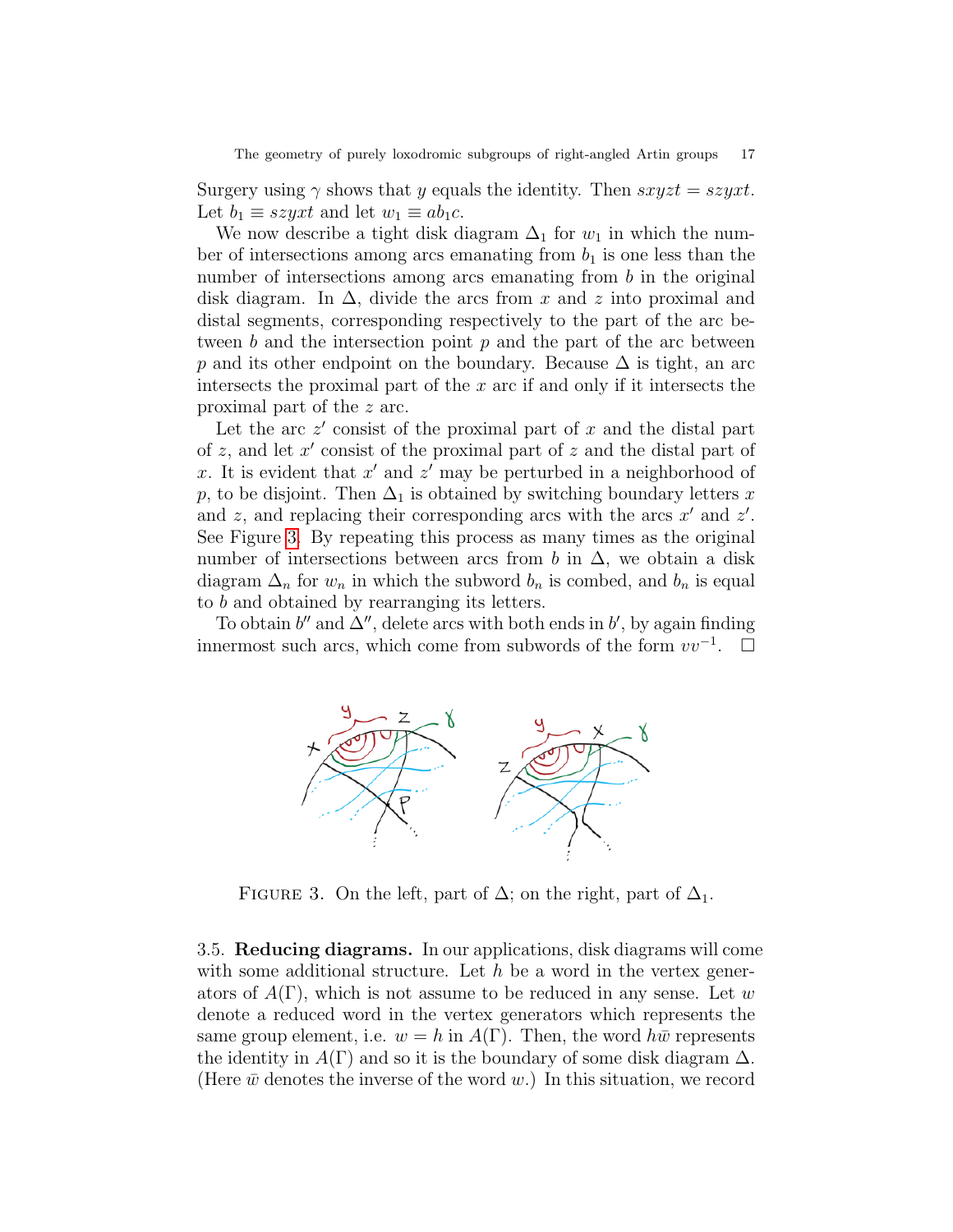<span id="page-17-1"></span>that the boundary of  $\Delta$  consist of two words h and  $\bar{w}$  and we draw the diagram as in Figure [4.](#page-17-1) We sometimes refer to a disk diagram constructed in this way as a reducing diagram as it represents a particular way of reducing h to the reduced word w. For such disk diagrams,  $\partial D$ is divided into two subarcs (each a union of edges) corresponding to the words h and w; we call these subarcs the h and w subarcs, respectively.



FIGURE 4. Segmented orientation in a reducing diagram.

Suppose that  $\Delta$  is a disk diagram that reduces h to the reduced word w. Since w is already a reduced word, no arc of  $A$  can have both its endpoints on the w subarc of  $\partial D$ . Otherwise, one could surger the diagram to produce a word equivalent to  $w$  with fewer letters. Hence, each arc of  $A$  either has both its endpoints on the subarc of  $\partial D$  corresponding to h, or it has one endpoint in each subarc of  $\partial D$ . In the former case, we call the arc (and the letters of  $h$  corresponding to its endpoints) noncontributing since these letters do not contribute to the reduce word  $w$ . Otherwise, the arc is called *contributing* (as is the letter of h corresponding the endpoint contained in the h subarc of  $\partial D$ ). If h as a word is partitioned into a product of subwords abc, then the *contribution of the subword b to w* is the set of letters in b which are contributing. We remark that whether a letter of  $h$  is contributing or not is a property of the fixed disk diagram that reduces  $h$  to  $w$ .

For Section [8,](#page-26-0) we loosen the definition of a reducing diagram so that the word  $w$  is only partially reduced. That is, rather than requiring w be minimal length in  $A(\Gamma)$ , we simply require that no arc in  $\Delta$  has both endpoints in w. Then it is clear that w still has length in  $A(\Gamma)$ no longer than that of h.

#### 4. Disk diagram applications

<span id="page-17-0"></span>From here on, we assume that  $\Gamma$  is a connected and anti-connected simplicial graph. In this section we consider elements of  $H$  a finitely generated, star-free subgroup of  $A(\Gamma)$ ; such subgroups include but are more general than purely loxodromic subgroups. In Section [8](#page-26-0) we include a short proof that star-free subgroups are necessarily free, but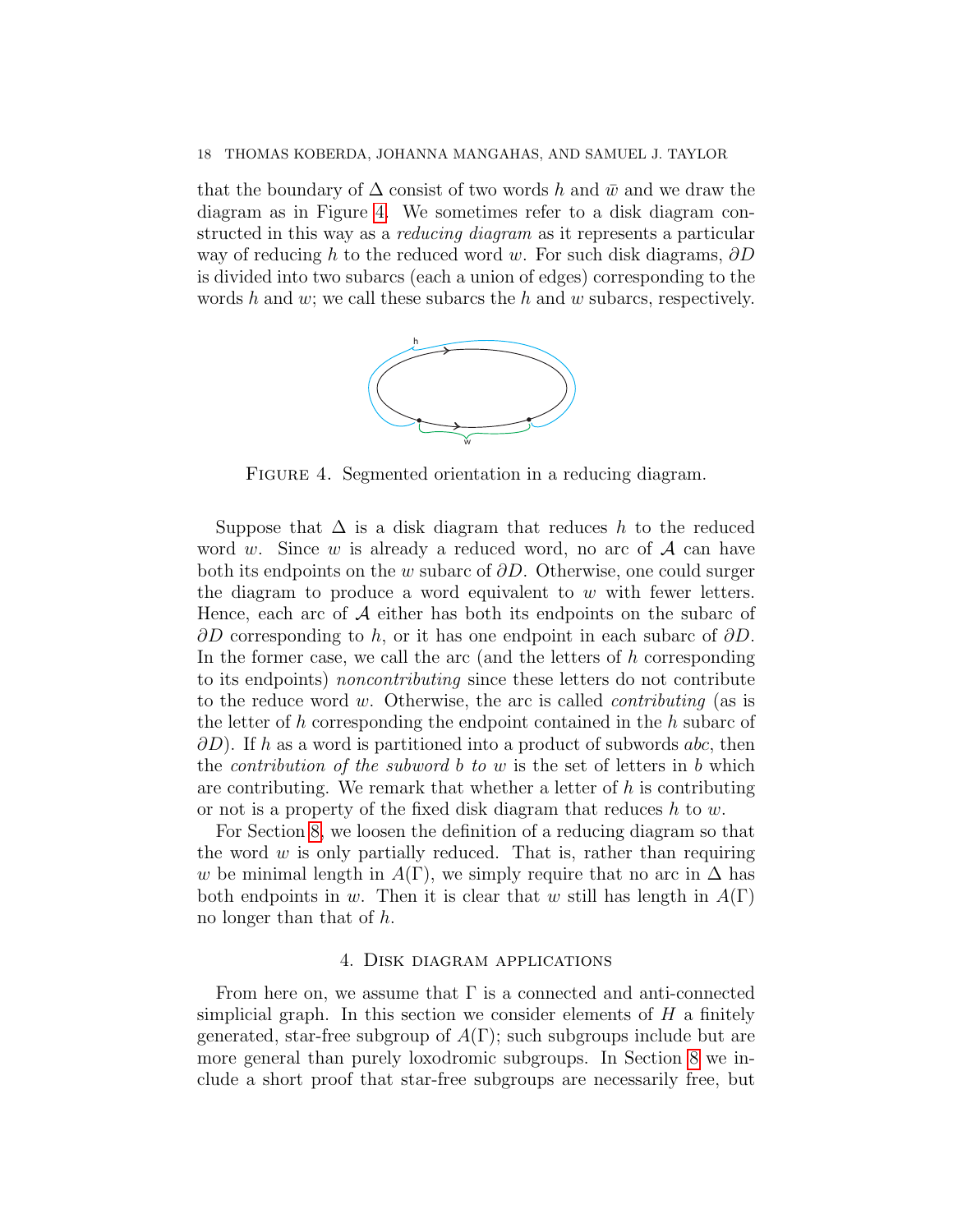we do not require that knowledge here. We do note that, by finite generation, the inclusion of H into  $A(\Gamma)$  is proper with respect to any word metric on both groups.

Here we employ disk diagrams, described in Section [3,](#page-11-0) to derive several useful lemmas about finitely generated, star-free subgroups. Fix a finite generating set S for H and a reduced word representative for each generator in S. An element  $h \in H$  can be expressed as a geodesic word in H, that is,  $h = h_1 \cdots h_n$  such that  $h_i \in S$  and n is minimal. We use a disk diagram with boundary word  $(h_1 \cdots h_n)h^{-1}$ , where h and each  $h_i$  are written as reduced words in  $A(\Gamma)$ . In other words, we concatenate the reduced word representatives for the  $h_i$  to obtain a word representing  $h = h_1 \cdots h_n$  and consider a reducing diagram for this word. With our choices fixed, we call such a reducing diagram for h simply a disk diagram for  $h \in H$ . Recall that every letter in the disk diagram is connected by an arc to its inverse somewhere else in the disk diagram, and if arcs intersect, the corresponding generators commute.

<span id="page-18-0"></span>**Lemma 4.1** (Cancellation diameter). Suppose  $H$  is a finitely generated, star-free subgroup of  $A(\Gamma)$ . There exists  $D = D(H)$  with the following property: If in a disk diagram for  $h \in H$ , a letter in  $h_i$  is connected to a letter in  $h_i$ , then  $j - i < D$ .

*Proof.* Suppose in a disk diagram for  $h \in H$ , a letter g in  $h_i$  is connected to a letter  $g^{-1}$  in  $h_j$ . By Lemma [3.1,](#page-15-0)  $h_i \cdots h_j = \sigma M \tau$ , where M is in the star of g, and  $\sigma$ ,  $\tau$  are a prefix of  $h_i$  and suffix of  $h_j$  respectively.

Therefore, if the lemma is false, there a sequence of reduced-in- $H$ words

$$
h_{i(t)}^t \cdots h_{j(t)}^t = \sigma_t M_t \tau_t
$$

as above, with  $j(t) - i(t)$  increasing. Because  $\Gamma$  is finite and H is finitely generated, we may pass to a subsequence so that the  $M_t$  are in the star of the same generator, and furthermore we have constant  $\sigma_t = \sigma$  and  $\tau_t = \tau$ , while  $M_t \neq M_s$  for  $s \neq t$ . This last claim follows from properness of the inclusion  $H \to A(\Gamma)$ . Then for any  $s \neq t$ ,

$$
h_{i(s)}^{s} \cdots h_{j(s)}^{s} (h_{i(t)}^{t} \cdots h_{j(t)}^{t})^{-1} = \sigma M_{s} M_{t}^{-1} \sigma^{-1}
$$

which is conjugate into a star, a contradiction.  $\Box$ 

Consider  $h_i \cdots h_j$  a subword of  $h = h_1 \cdots h_n$  reduced in H as above. For D the constant of Lemma [4.1,](#page-18-0) we have

<span id="page-18-1"></span>**Lemma 4.2.** The element  $h_i \cdots h_j \in A(\Gamma)$  may be written as a concatenation of three words  $\sigma W \tau$ , where the letters occurring in  $\sigma$  are a subset of the letters occurring in  $h_{i-D} \cdots h_{i-1}$  when  $i > D$ , and in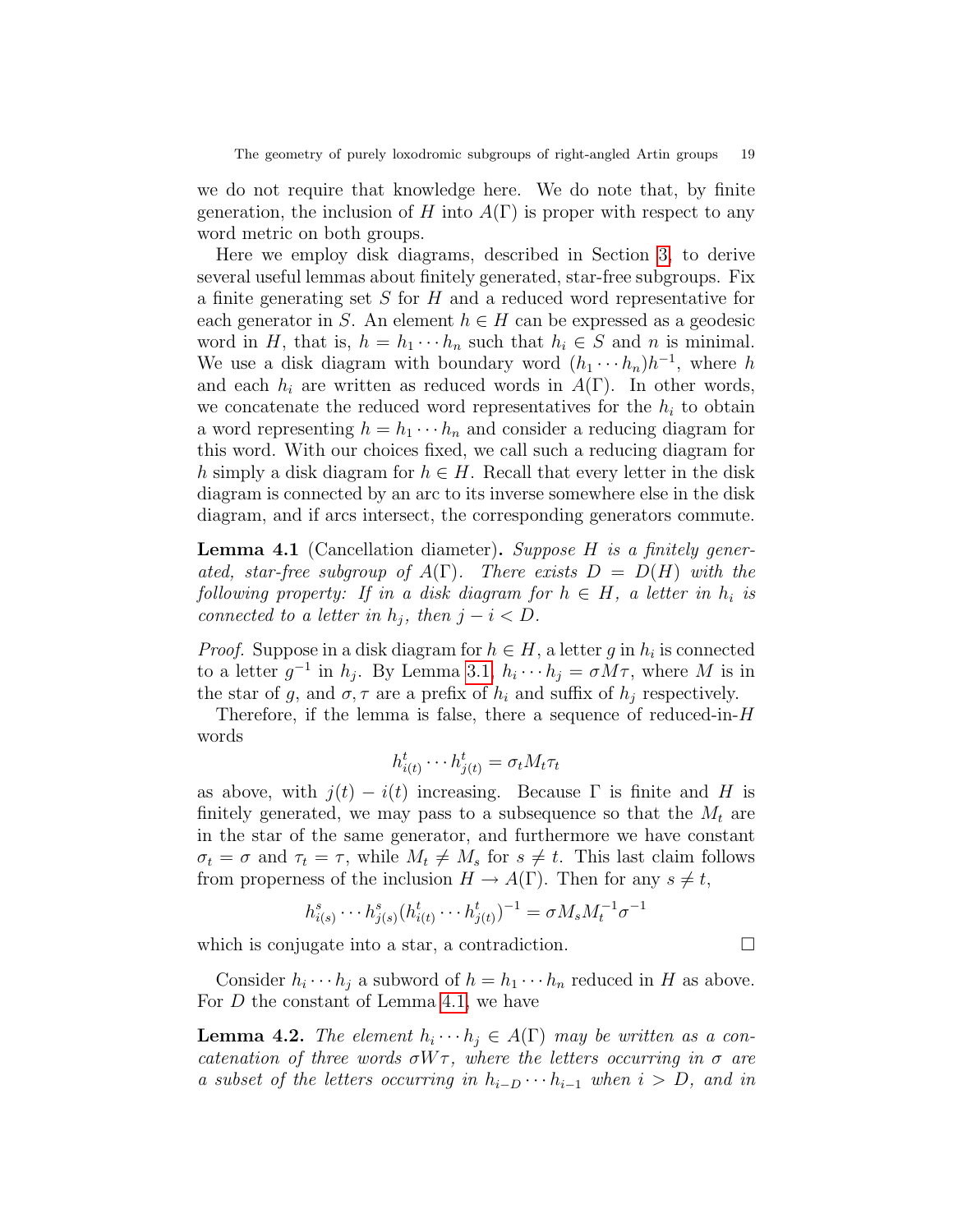$h_1 \cdots h_{i-1}$  otherwise; the letters occurring in  $\tau$  are a subset of the letters occurring in  $h_{j+1} \cdots h_{j+D}$  when  $j \leq n - D$  and in  $h_{j+1} \cdots h_n$  otherwise; and the letters occurring in W are exactly the letters occurring in  $h_i \cdots h_j$  which survive in the word h after it is reduced in  $A(\Gamma)$ .

*Proof.* Consider a disk diagram for  $(h_1 \cdots h_n)h^{-1}$ , and let b be the subword  $h_i \cdots h_j$ . Lemma [3.2](#page-15-1) provides a word  $b'' = b$  and a disk diagram for  $(h_1 \cdots h_{i-1} b'' h_{j+1} \cdots h_n) h^{-1}$  in which all arcs emanating from  $b''$  terminate in  $h_{j+1} \cdots h_n h^{-1} h_1 \cdots h_{i-1}$  and no two arcs from  $b''$  intersect. Then it is clear that b'' partitions into subwords  $\sigma, W$ , and  $\tau$ , whose arcs connect to  $h_1 \cdots h_{i-1}$ , h, and  $h_{i+1} \cdots h_n$  respectively. Recall that the disk diagram furnished by Lemma [3.2](#page-15-1) differs from the original only by removing or shuffling endpoints of arcs in b. Lemma [4.1](#page-18-0) implies that the arcs that do not contribute to  $h$  end within the subwords claimed.  $\Box$ 

<span id="page-19-1"></span>**Lemma 4.3** (Bounded non-contribution). Given  $H$  a finitely generated, star-free subgroup of  $A(\Gamma)$ , there exists  $K = K(H)$  such that, if  $h_i \cdots h_j$  is a subword of a reduced word for h in H which contributes nothing to the reduced word for h in  $A(\Gamma)$ , then  $j - i \leq K$ .

Proof. Consider a vanishing subword, that is, a subword that contributes nothing to the reduced word for h in  $A(\Gamma)$ . By Lemma [4.2,](#page-18-1) this subword  $h_i \cdots h_j$  can be rewritten in  $A(\Gamma)$  as  $LR$ , where the letters occurring in L are a subset of the letters occurring in  $h_{i-D} \cdots h_{i-1}$ and the letters occurring in  $R$  are a subset of the letters occurring in  $h_{j+1} \cdots h_{j+D}$ . Therefore  $\ell_{A(\Gamma)}(LR) \leq 2D \cdot \max\{\ell_{A(\Gamma)}(h_i)\}\)$ , so that there are only finitely many elements in  $A(\Gamma)$  that might equal LR. Since the inclusion  $H \to A(\Gamma)$  is proper, there is a  $K \geq 0$  so that no word in H of length greater than K reduces to a work in  $A(\Gamma)$  of length less then  $2D \cdot \max{\ell_{A(\Gamma)}(h_i)}$ . Hence,  $j - i = |h_i \cdots h_j|_H \leq K$ .

<span id="page-19-2"></span>**Proposition 4.4** (Undistorted). Finitely generated star-free subgroups are quasi-isometrically embedded.

*Proof.* For  $h \in H \leq A(\Gamma)$  fulfilling the hypotheses, we have

$$
(\ell_H(h) - K)/(K + 1) \le \ell_{A(\Gamma)}(h) \le \ell_H(h) \cdot \max\{\ell_{A(\Gamma)}(h_i)\}\
$$

<span id="page-19-0"></span>where K is from Lemma [4.3.](#page-19-1)

## 5. Join-busting in purely loxodromic subgroups

Recall that H is  $N$ -join-busting if, for any reduced word w representing  $h \in H$ , and any join subword  $\beta \leq w$ , we have  $\ell_{A(\Gamma)}(\beta) \leq N$ . In this section we prove that purely loxodromic subgroups of  $A(\Gamma)$  are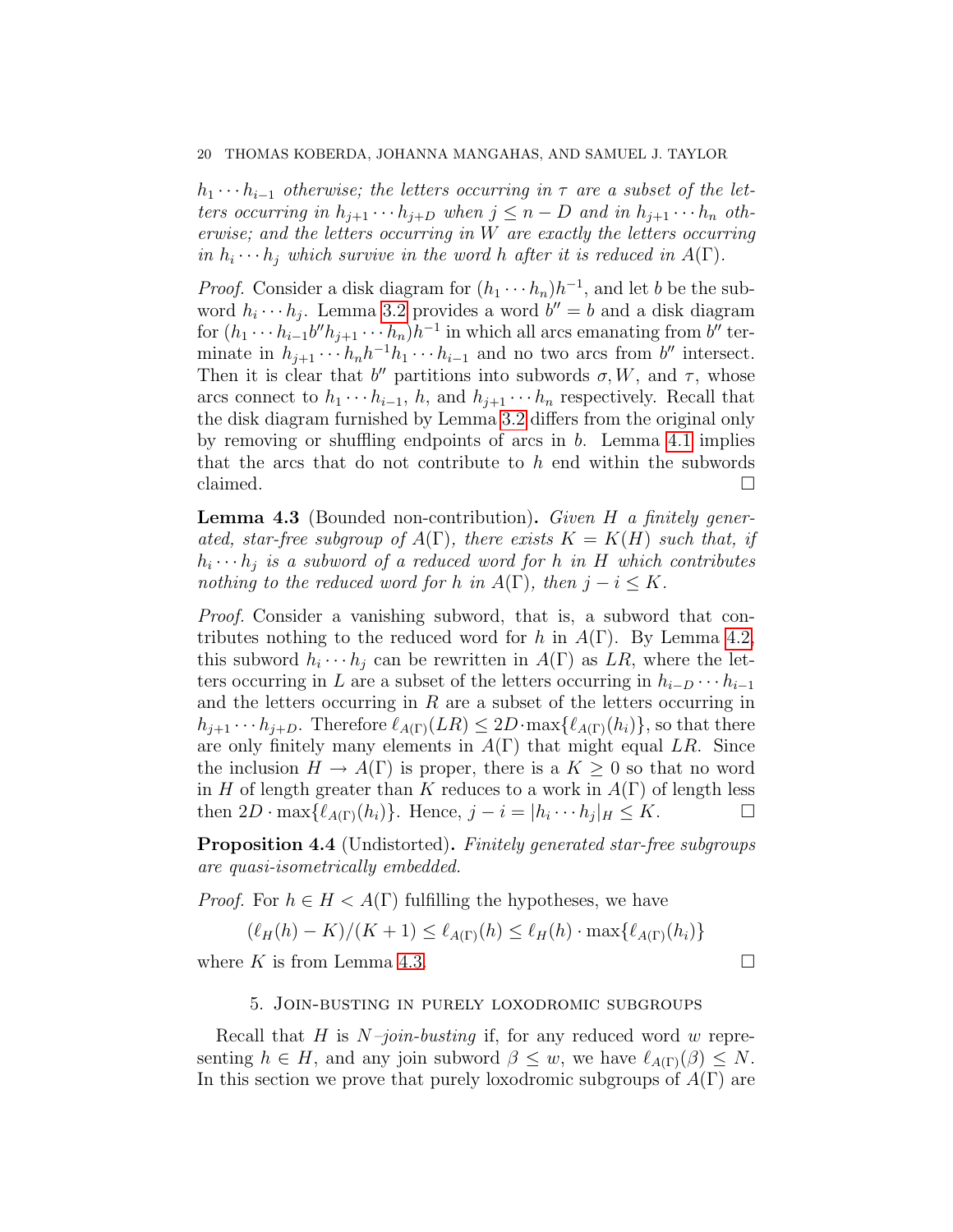$N$ –join-busting. Before proving this result (Theorem [5.2](#page-20-0) below), let us introduce some terminology. Let  $\Lambda$  be a subjoin of  $\Gamma$ . A reduced word w in generators of  $A(\Lambda) < A(\Gamma)$  is said to be M-homogeneous with respect to  $\Lambda$  if every subword w' of w with length at least M contains each vertex generator of  $\Lambda$ , or its inverse.

<span id="page-20-1"></span>**Lemma 5.1.** Let H be a finitely generated subgroup of  $A(\Gamma)$ . Suppose  $h_k \in H$  is a sequence of words with reduced decomposition  $a_k w_k b_k$ , where  $w_k$  are join subwords and  $\ell_{A(\Gamma)}(w_k) \to \infty$ . Then for some  $M \geq 1$ and some subjoin  $\Lambda \subset \Gamma$  there exists such a sequence in H so that the  $w_k$  are M–homogeneous with respect to  $\Lambda$ .

*Proof.* Since there are only finitely many joins in the graph  $\Gamma$ , after passing to a subsequence, we may assume that the  $w_k$  are supported in a single join J. If there is no M so that the sequence  $w_k$  is eventually M–homogeneous, then we can find arbitrarily large subwords of  $w_k$  supported on a proper subjoin of J. After again passing to a subsequence, we may assume that these subjoins are constant, i.e equal to  $\Lambda_1 \subset J$ . In this manner, we obtain a new sequence of reduced words  $h_k^2 = a_k^2 w_k^2 b_k^2$  such that  $|w_k^2| \to \infty$  and the letters of  $w_k^2$  are contained in  $\Lambda_1 \subset J$ . Now either  $w_k^2$  are eventually M-homogeneous with respect to  $\Lambda_1$ , for some  $M \geq 1$ , or we may iterate the process and find subjoins

$$
J \supset \Lambda_1 \supset \Lambda_2 \supset \Lambda_3 \supset \cdots
$$

in the same way we found  $\Lambda_1$ . Since there are only finitely many subgraphs of J, each of finite size, this process terminates in a sequence of words in  $H$  which contribute  $M$ –homogeneous subwords of unbounded size and which are supported on some subjoin  $\Lambda_n \subset J$  of  $\Gamma$ .

<span id="page-20-0"></span>**Theorem 5.2.** Let  $H < A(\Gamma)$  be finitely generated and purely loxodromic. There exists an  $N = N(H)$  such that H is N-join-busting.

Proof. Fix a finite free generating set S for H and reduced word representatives for each generator in  $S$ . Suppose the contrary of the theorem, so that we have a sequence  $\{h_k\} \subset H$  of elements with reduced decompositions  $h_k = a_k w_k b_k$ , where the  $w_k$  are join subwords of unbounded length. Fix disk diagrams for  $(h_k)^{-1}(a_k w_k b_k)$  so that arcs emanating from  $w_k$  do not intersect each other, using Lemma [3.2.](#page-15-1) Recall that we refer to this condition when we say that the arcs for  $w_k$  are *combed* in the disk diagram. By specifying this, we also fix a particular reduced word representing  $w_k$ . Note that here our disk diagram reduces  $h_k$ , written as a concatenation of our fixed representatives from  $S$ , to the reduced word  $a_k w_k b_k$ .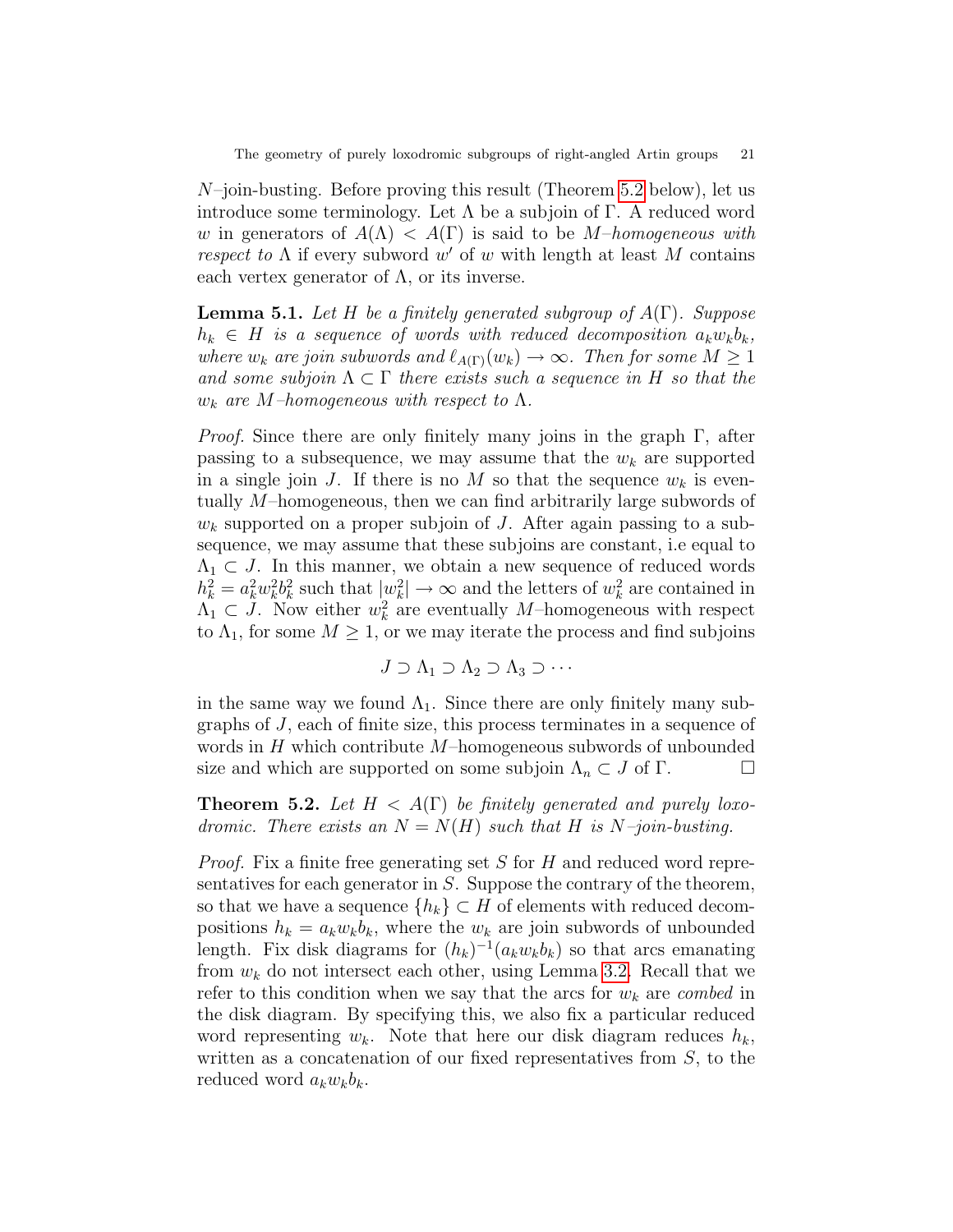By Lemma [5.1,](#page-20-1) we may suppose that the  $w_k$  are M–homogeneous for some uniform  $M$ , and that these contributions are supported in a fixed subjoin  $\Lambda$ . Recall that this assumption implies that every subword of  $w_k$  of length at least M uses each letter coming from the subgraph  $\Lambda$ . Because, in the proof of the lemma, our final  $w_k$  are subwords of our original  $w_k$ , they retain the property that arcs emanating from them do not intersect in our fixed disk diagrams (they are combed), and so we can think of the  $w_k$  as having fixed reduced form representatives. We may also assume that  $\ell_{A(\Gamma)}(w_k) \geq kM$ , by passing to a subsequence.

Each  $h_k$  is represented in its disk diagram by a unique geodesic word  $h_{1,k} \cdots h_{s(k),k}$ , where the  $h_{n,k}$  are from our fixed generating set S. For  $k \geq 2$ , let  $h_{I(k),k}$  be the H–generator connected by an arc to the  $M^{th}$ letter of  $w_k$ , and  $h_{J(k),k}$  to the  $(\ell_{A(\Gamma)}(w_k) - M + 1)^{th}$  letter of  $w_k$ . Because the arcs from  $w_k$  are combed,  $I(k) \leq J(k)$ . For k sufficiently large, depending on how many times the vertices of J correspond to letters in a free generator for H,  $J(k) - I(k) > 1$ . In that case we may set  $i(k) = I(k) + 1$  and  $j(k) = J(k) - 1$  and consider the nonempty subword  $h_{i(k),k} \cdots h_{j(k),k}$ .

The subword  $h'_k = h_{i(k),k} \cdots h_{j(k),k}$  is the largest whose contribution to  $w_k$  is  $M$ –deep, meaning that the subword contributes to  $w_k$  but none of its arcs connect to either the first or last M letters of  $w_k$ . Because the arcs of  $w_k$  are combed, all letters of  $w_k$  between the first and last sets of M do connect to  $h'_k$ , and therefore  $j(k) - i(k)$  is unbounded. In particular, for sufficiently large  $k$ , we may consider the subwords

$$
h''_k = h_{i(k)+D,k} \cdots h_{j(k)-D,k}
$$

for D the constant from Lemma [4.1.](#page-18-0)

We may apply Lemma [4.2](#page-18-1) and see that  $h''_k$  may be written as  $\sigma_k W_k \tau_k$ , where the letters for  $\sigma_k$  correspond to arcs in  $h''_k$  that connect to  $h_{i(k)} \cdots h_{i(k)+D-1}$ , and the letters for  $\tau_k$  correspond to arcs in  $h''_k$  that connect to  $h_{j(k)-D+1}\cdots h_{j(k)}$ . The letters in  $W_k$  correspond precisely to the arcs in  $h''_k$  that connect to  $a_k w_k b_k$ . Any arc in  $h''_k$  that connects to either  $a_k$  or  $b_k$  must cross the arcs from either the first or the last M letters of  $w_k$ ; by our assumption of M–homogeneity, this means that those arcs correspond to letters that commute with each vertex generator of  $\Lambda$ . In particular, every letter in  $W_k$  either belongs to  $\Lambda$  (if it is contributed to  $w_k$ ) or is joined with all of  $\Lambda$  (if it is contributed to either  $a_k$  or  $b_k$ ).

Now observe that there are only finitely many possibilities for  $\sigma_k$  and  $\tau_k$ , so we may pass to a subsequence where these are constant. That is, we have a sequence

$$
h_t''' = \sigma W_t \tau
$$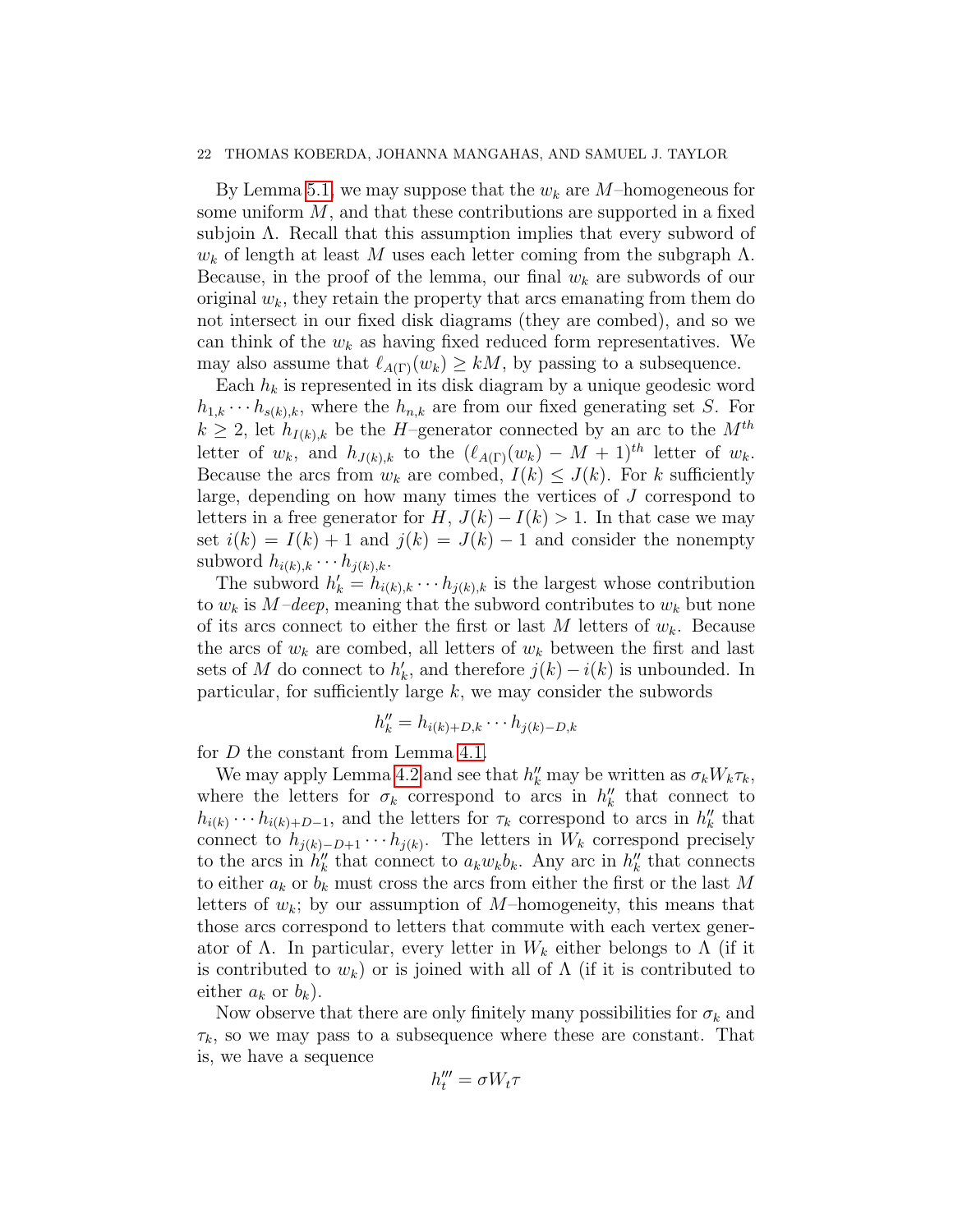of words in H where  $\ell_H(h'''_t)$  is unbounded and each letter in  $W_t$  either belongs to  $\Lambda$  or is joined with  $\Lambda$ . In particular we have  $h'''_s \neq h'''_t$  in this sequence, and

$$
h_t'''(h_s''')^{-1} = (\sigma W_t \tau)(\tau^{-1} W_s^{-1} \sigma^{-1})
$$

which is conjugate to  $W_t W_s^{-1}$ . But  $W_t W_s^{-1}$  is a join word, since it is supported on  $\Lambda$  joined with {letters in  $W_t, W_s$  not in  $\Lambda$ }. This contra-dicts the assumption that H is purely loxodromic, by Theorem [2.2.](#page-10-0)  $\Box$ 

## 6. Stability of join-busting subgroups

<span id="page-22-0"></span>Let G be a finitely generated group and let  $H \leq G$  be a finitely generated subgroup. We say that  $H$  is stable in  $G$  if  $H$  is undistorted in  $G$ (i.e.  $H \to G$  is a quasi-isometric embedding), and for any  $K \geq 1$  there is an  $M = M(K) \geq 0$  such that any pair of K–quasi-geodesics in G with common endpoints in  $H$  have Hausdorff distance no greater than M. This definition was introduced by the third author and Durham in [\[DT14\]](#page-37-8). It is clear that stable subgroups of  $G$  are quasiconvex with respect any word metric on  $G$ . In this section we prove that join-busting subgroups of  $A(\Gamma)$  are stable. This will come as a corollary to Theorem [6.1](#page-22-1) below.

Say that an element  $g \in A(\Gamma)$  is N–join-busting if for any reduced word w representing g and any join subword w' of w,  $\ell_{A(\Gamma)}(w') \leq N$ . Of course, a subgroup in  $A(\Gamma)$  is join-busting if and only if its nontrivial elements are  $N$ -join-busting for some uniform N. Recall that the 1skeleton of  $\widetilde{S}(\Gamma)$  can be identified with the Cayley graph of  $A(\Gamma)$  with respect to the vertex generators once we fixed a lift of the unique vertex of  $S(\Gamma)$ . Fix such a lift and denote it by 1; it is the image of  $1 \in A(\Gamma)$ under the orbit map  $A(\Gamma) \to \widetilde{S}(\Gamma)$  given by  $g \mapsto g_1$ .

<span id="page-22-1"></span>**Theorem 6.1.** Given  $K \geq 1$  and  $N \geq 0$ , there exists  $M = M(K, N)$ satisfying the following. Suppose  $q \in A(\Gamma)$  is N-join-busting and let w be a combinatorial geodesic from 1 to g1. If p is a  $K$ -quasi-geodesic edge path in  $\tilde{S}(\Gamma)$  also joining 1 to g1, then the Hausdorff distance between w and p is no more than M.

*Proof.* As before, we identify the edge paths  $p$  and  $w$  with the corresponding sequence of oriented edges, and hence the corresponding word representing  $g \in A(\Gamma)$ . As w is a geodesic path, it corresponds to a reduced word representing  $g$ , which we continue to denote by  $w$ . We wish to bound the distance between the paths  $w$  and  $p$ . To do this, we first fix a disk diagram  $\Delta$  realizing the reduction of p to the reduced form w. For concreteness, suppose that  $\Delta$  is obtained from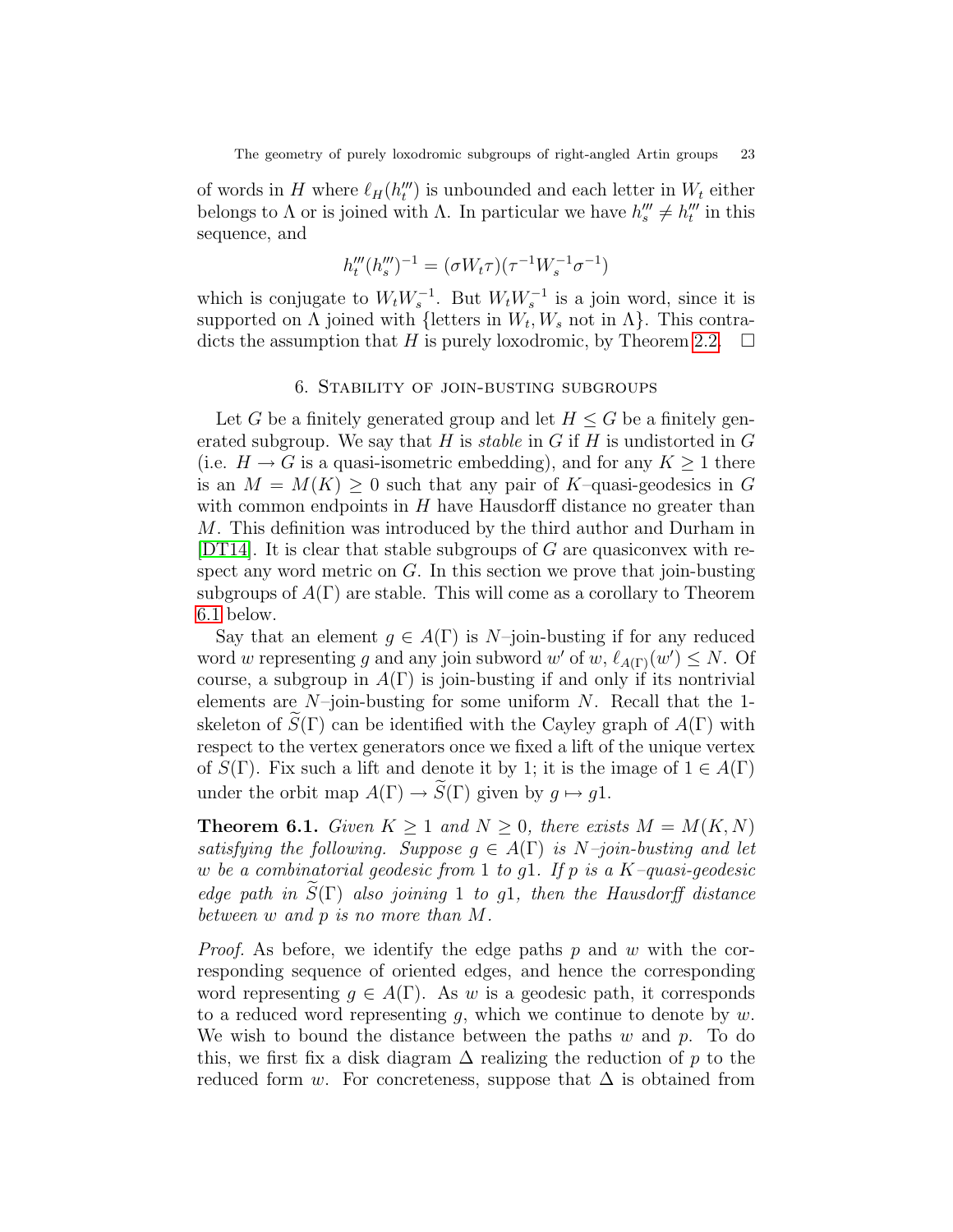a map  $f: D \to S(\Gamma)$  as in Section [3.](#page-11-0) Retaining the same notation, replace f with the lift  $f: D \to \widetilde{S}(\Gamma)$  such that portion of the boundary of D representing p (or w) is mapped to the paths in  $S(\Gamma)$  spelling p (or w). We immediately see that for any two points  $x, y \in \partial D$ , the combinatorial distance between  $f(x)$  and  $f(y)$  is no greater than the number of arcs of  $A$  crossed by any path in  $D$  from  $x$  to  $y$ .

Set  $B = 3N+1$ . Let b and d be oriented edges in w that are separated by no fewer that  $B-2$  edges of w. We first claim that if  $\beta$  and  $\delta$  are the arcs of  $A$  with endpoints in b and d, respectively, then, no arc of  $A$  can intersect both  $\beta$  and  $\delta$ . To see this, let  $w' = b \dots d$  be the length  $\geq B$ subpath (subword) of  $w$  beginning with the edge  $b$  and terminating with the edge d. If there is an arc  $\epsilon \in \mathcal{A}$  meeting both  $\beta$  and  $\delta$  then the subdiagram obtained via surgery corresponding to a concatenation of a portion of  $\beta$ ,  $\epsilon$ , and  $\delta$  shows that  $w' \in \text{st}(\beta) \cdot \text{st}(\epsilon) \cdot \text{st}(\delta)$ . Here, we have continued to use the symbols  $\beta$ ,  $\epsilon$ , and  $\delta$  to denote the vertex generators labeling these arcs. Hence,  $w'$  can be written as a product of 3 join words and since  $|w'| \geq B = 3N + 1$ , one of these join words must have length greater than  $N$ . (Technically, we have that  $w'$  has some reduced spelling that is a product of 3 join words and so one of the join words in this latter spelling has length greater than  $N$ ). This contradicts the assumption that q is  $N$ -join-busting. Hence, no arc of A crosses both  $\beta$  and  $\delta$ . In particular, we see that  $\beta$  and  $\delta$  do not intersect.

This implies that we can decompose the geodesic  $w$  into subpaths as follows:

$$
w = e_1 \cdot w_1 \cdot e_2 \cdot w_2 \cdots e_n \cdot w_n,
$$

where  $\ell(w_i) = B - 1$  for  $1 \leq i \leq n - 1$ ,  $\ell(w_n) \leq B - 1$ ,  $(n - 1)B <$  $l(w) \leq nB$ , and each  $e_i$  is a single edge with the property that if we denote by  $\alpha_i$  the arc of  $\mathcal A$  with endpoint in  $e_i$ , then no arc of  $\mathcal A$  crosses any two of the  $\alpha_i$ . In particular,  $\alpha_i$  and  $\alpha_j$  are disjoint for  $i \neq j$ .

Since the  $\alpha_i \in \mathcal{A}$  have their other endpoint in edges of the path p, we have an induced decomposition:

$$
p = p_0 \cdot e_1 \cdot p_1 \cdot e_2 \cdot p_2 \cdots e_n \cdot p_n.
$$

Set  $l_i = \ell(\alpha_i)$  to be the number of arcs of A that  $\alpha_i$  intersects (i.e. the combinatorial length of the path  $\alpha_i$ ), and set  $l_0, l_{n+1} = 0$ . We have the following basic fact:

<span id="page-23-0"></span>
$$
(1) \qquad \ell(p_k) \ge l_k + l_{k+1} - \ell(w_k),
$$

for all  $0 \leq k \leq n$ . (Here we have set  $w_0$  to be the empty word.) To see this, note that any arc of A which crosses  $\alpha_k$  must terminate at either the path  $p_k$  or  $w_k$ , since the four paths in the above inequality form of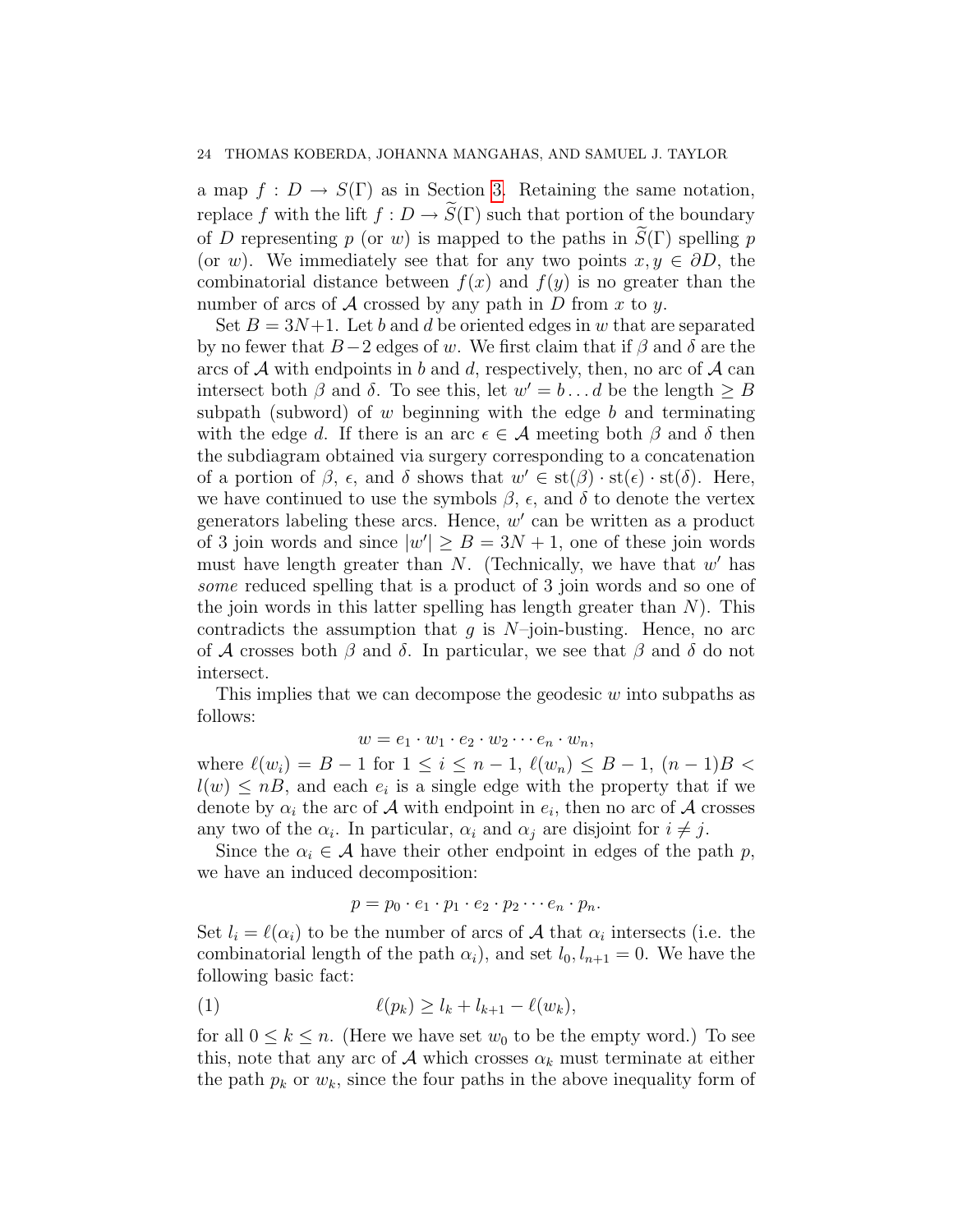subdisk of  $\Delta$  and no arcs cross both  $\alpha_k$  and  $\alpha_{k+1}$ . As the same is true for arcs crossing  $\alpha_{k+1}$ , this proves the inequality.

Now set  $M = 2((K + 1)(B + 1) + K)$  and let  $e_{i+1}, \ldots, e_{j-1}$  be any maximal consecutive sequence for which  $l_{i+1}, \ldots, l_{j-1} > M$ . For future reference, note that any  $e_k$  with  $l_k > M$  lives in such a sequence. If no such  $e_i$  exist then it is easy to see that the paths p and w have Hausdorff distance bounded in terms of  $B, M$ , and  $K$ , and we are done.

For this maximal sequence, consider the subpath of  $w$ 

$$
w' = e_i \cdot w_i \cdot e_{i+1} \cdot w_{i+1} \cdots e_{j-1} \cdot w_{j-1} \cdot e_j
$$

and note that  $l_i, l_j \leq M$  by maximality. Further,  $(j-i-1)B \leq \ell(w') \leq$  $(j - i)(B + 1)$ . The subpath w' induces the following subpath of p

$$
p'=e_i\cdot p_i\cdot e_{i+1}\cdot p_{i+1}\cdots e_{j-1}\cdot p_{j-1}\cdot e_j,
$$

and using the fact that p is a K–quasi-geodesic and  $l_i, l_j \leq M$ , we see that

$$
\ell(p') \le K(2M + \ell(w')) + K
$$
  
\n
$$
\le K\ell(w') + 2MK + K.
$$

However, combining Inequality [\(1\)](#page-23-0) together with the assumption that  $M < l_k$  for  $i + 1 \leq k \leq j - 1$  gives

<span id="page-24-0"></span>(2) 
$$
2M(j - i - 1) \le 2\sum_{k=i+1}^{j-1} l_k
$$

≤ `(p 0 ) + `(w 0 )(3)

(4) 
$$
\leq (K+1)\ell(w') + 2MK + K.
$$

Since  $j - i - 1 \geq 1$ , we have

$$
M \le \frac{K+1}{2} \cdot \frac{\ell(w')}{j-i-1} + K \cdot \frac{M}{j-i-1} + \frac{K}{2(j-i-1)}
$$
  

$$
\le \frac{K+1}{2} \cdot (B+1) \frac{j-i}{j-i-1} + K \cdot \frac{M}{j-i-1} + \frac{K}{2(j-i-1)}
$$
  

$$
\le (K+1)(B+1) + K \cdot \frac{M}{j-i-1} + K.
$$

Since  $M = 2((K + 1)(B + 1) + K)$ , the above inequality implies that

$$
M \le \frac{1}{2}M + K \cdot \frac{M}{j - i - 1},
$$

but this is only possible if  $j - i \leq 2K + 1$ . This imposes the uniform bound,  $\ell(w') \leq (2K + 1)(B + 1)$ . Returning to Inequality [\(2\)](#page-24-0) with this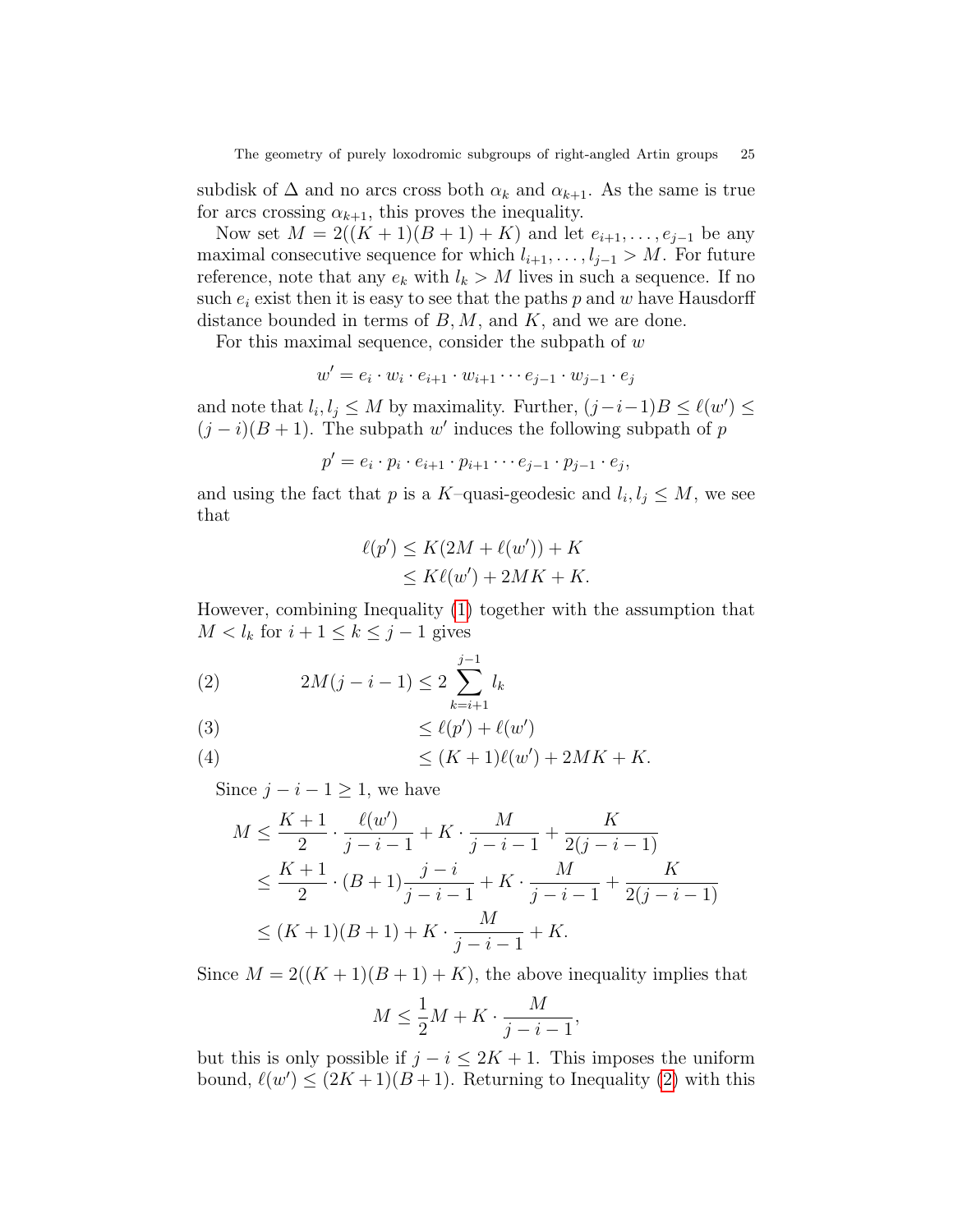new information, we see that

$$
\max_{i \le k \le j} l_k \le \sum_{k=i+1}^{j-1} l_k
$$
  
\n
$$
\le \frac{1}{2}(K+1)\ell(w') + MK + \frac{1}{2}K.
$$
  
\n
$$
\le \frac{1}{2}(K+1)(2K+1)(B+1) + MK + \frac{1}{2}K.
$$

If we denote this last quantity by  $L$ , we see that  $L$  depends only on  $K$ and N. Since any  $1 \leq k \leq n$  with  $l_k > M$  occurs in such a sequence investigated above, we have  $l_k \leq L$ . Hence, for any  $1 \leq k \leq n$ ,

$$
\ell(p_k) \le K(2L + (B-1)) + K.
$$

Hence, any vertex on the path  $p$  lies at distance at most

$$
\frac{1}{2}(K(2L + (B - 1)) + K) + L
$$

from the geodesic  $w$ . Further, any vertex on  $w$  lies at distance at most 1  $\frac{1}{2}(B-1) + L$  from the path p. This completes the proof of the theorem by setting

$$
S = \frac{1}{2}(K(2L + (B - 1)) + K) + L,
$$

where  $B = 3N + 1$  and

$$
L = \frac{1}{2}(K+1)(2K+1)(B+1) + MK + \frac{1}{2}K
$$
  
for  $M = 2((K+1)(B+1) + K)$ .

<span id="page-25-0"></span>**Corollary 6.2** (Join-busting implies stable). Suppose  $H \leq A(\Gamma)$  is a finitely generated, join-busting subgroup. Then H is stable in  $A(\Gamma)$ . In particular, H is combinatorially quasiconvex in  $A(\Gamma)$ .

*Proof.* Suppose that H is  $N$ -join-busting. By Proposition [4.4,](#page-19-2) H is undistorted in  $A(\Gamma)$ . Hence, to prove stability of H in  $A(\Gamma)$  it suffices to show that for any elements  $h_1, h_2 \in H$  there is a geodesic  $\gamma$  in  $A(\Gamma)$ joining  $h_1$  to  $h_2$  such that if  $\alpha$  is a K–quasi-geodesic in  $A(\Gamma)$  also joining  $h_1$  to  $h_2$ , then the Hausdorff distance between  $\alpha$  and  $\gamma$  is bounded by M, depending only on K and N.

To see this, note that  $g = h_1^{-1}h_2 \in H$  is N-join-busting by definition. By Theorem [6.1,](#page-22-1) if we denote by w a geodesic in  $A(\Gamma)$  from 1 to g, then the Hausdorff distance between w and  $h_1^{-1} \cdot \alpha$  is bounded by  $M$ , where  $M$  depends only on  $N$  and  $K$ . Here, we are using the identification between the Cayley graph of  $A(\Gamma)$  with its vertex generators and  $S(\Gamma)^{(1)}$ . Setting  $\gamma = h_1 \cdot w$  completes the proof of the corollary.  $\Box$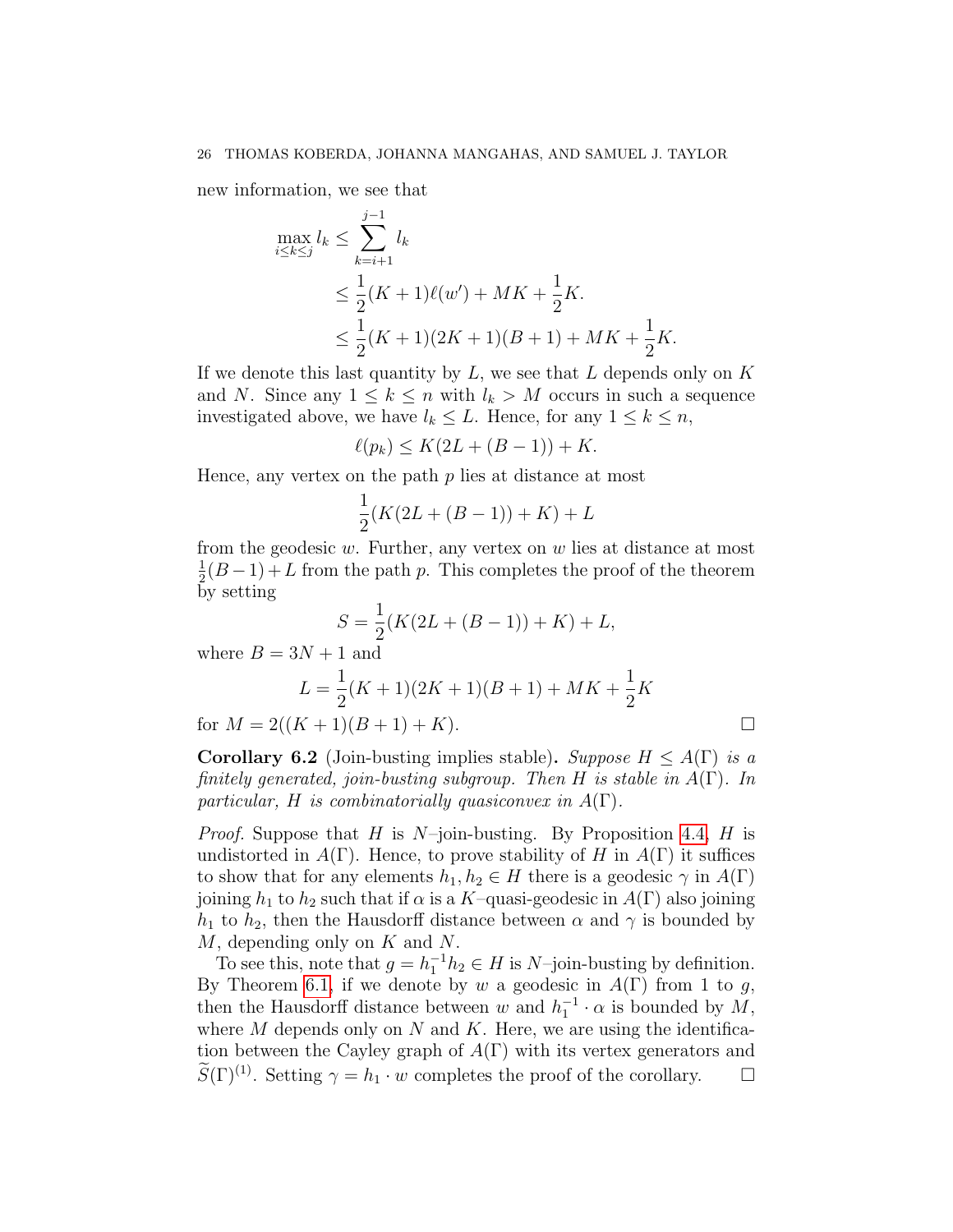The geometry of purely loxodromic subgroups of right-angled Artin groups 27

## 7. Proof of Theorem [1.1](#page-2-0)

<span id="page-26-1"></span>In this section we complete the proof of Theorem [1.1.](#page-2-0)

*Proof.* Suppose  $H < A(\Gamma)$  is finitely generated. First let us prove that  $(3)$  implies  $(1)$ , that is, if H is purely loxodromic then the orbit map of H into  $\Gamma^e$  is a quasi-isometric embedding. By Theorem [5.2,](#page-20-0) we know that, for any element of H written as a geodesic word in  $A(\Gamma)$ , the length of any join subword is bounded. As star subwords are join subwords, this implies that star-length is bi-Lipschitz to  $A(\Gamma)$ -length for elements in H. On the other hand, orbit distance in  $\Gamma^e$  is quasiisometric to star-length [\[KK14a\]](#page-37-7). Moreover, Proposition [4.4](#page-19-2) says that  $|\cdot|_H$  is quasi-isometric to  $|\cdot|_{A(\Gamma)}$  for elements in H. Therefore we may conclude that, for  $H$  a purely loxodromic, finitely generated subgroup of  $A(\Gamma)$ , the orbit map of  $(H, |\cdot|_H)$  into  $\Gamma^e$  is a quasi-isometric embedding. The converse is immediate: if  $H \to \Gamma^e$  is a quasi-isometric embedding, no element of  $H$  can be elliptic, because these have bounded orbit, and right-angled Artin groups are torsion-free.

We have seen in Corollary [6.2](#page-25-0) that join-busting implies stability; this and Theorem [5.2](#page-20-0) proves that (3) implies (2). The converse follows from the observation that, if a subgroup is stable (and thus hyperbolic), then all its Z–subgroups are Morse and therefore stable (compare with Chapter III.Γ, Proposition 3.9 and Corollary 3.10 of [\[BH99\]](#page-36-11)), and is therefore generated by loxodromic elements. To see the lattermost claim, consider the cyclic subgroup generated by an elliptic element  $w$ , whose centralizer contains some nontrivial c with  $\langle c, w \rangle \cong \mathbb{Z} \oplus \mathbb{Z}$ . If we represent  $w$  and  $c$  by reduced words, then the edge paths corresponding to  $c^n w^n c^{-n}$  and  $w^n$  are pairs of K-quasi-geodesics whose Hausdorff distance grows with  $n$ , with  $K$  independent of  $n$ . To see this last claim, we have that  $\langle c, w \rangle$  quasi-isometrically embeds in  $A(\Gamma)$ , as follows from the Flat Torus Theorem (see II.7 of [\[BH99\]](#page-36-11)). It therefore suffices to see that the edge paths corresponding to  $c^n w^n c^{-n}$  and  $w^n$  are pairs of uniform quasi-geodesics in  $\mathbb{Z}^2$ . This is a straightforward computation. Therefore  $\langle w \rangle$  is not stable.

#### 8. The Howson property for star-free subgroups

<span id="page-26-0"></span>In this section we complete the proof of Theorem [1.2.](#page-2-1) Let  $v \in V(\Gamma)$ , and let

$$
G_v = \langle \{ w \mid w \in V(\mathrm{St}(v)) \} \rangle,
$$

i.e. the subgroup of  $A(\Gamma)$  generated by the vertices in the star of v. We say that such a group  $G_v$  is a *star subgroup* of  $A(\Gamma)$ . Let  $H < A(\Gamma)$  be a subgroup. We say that H is *star-free* if for every  $1 \neq q \in H$ , we have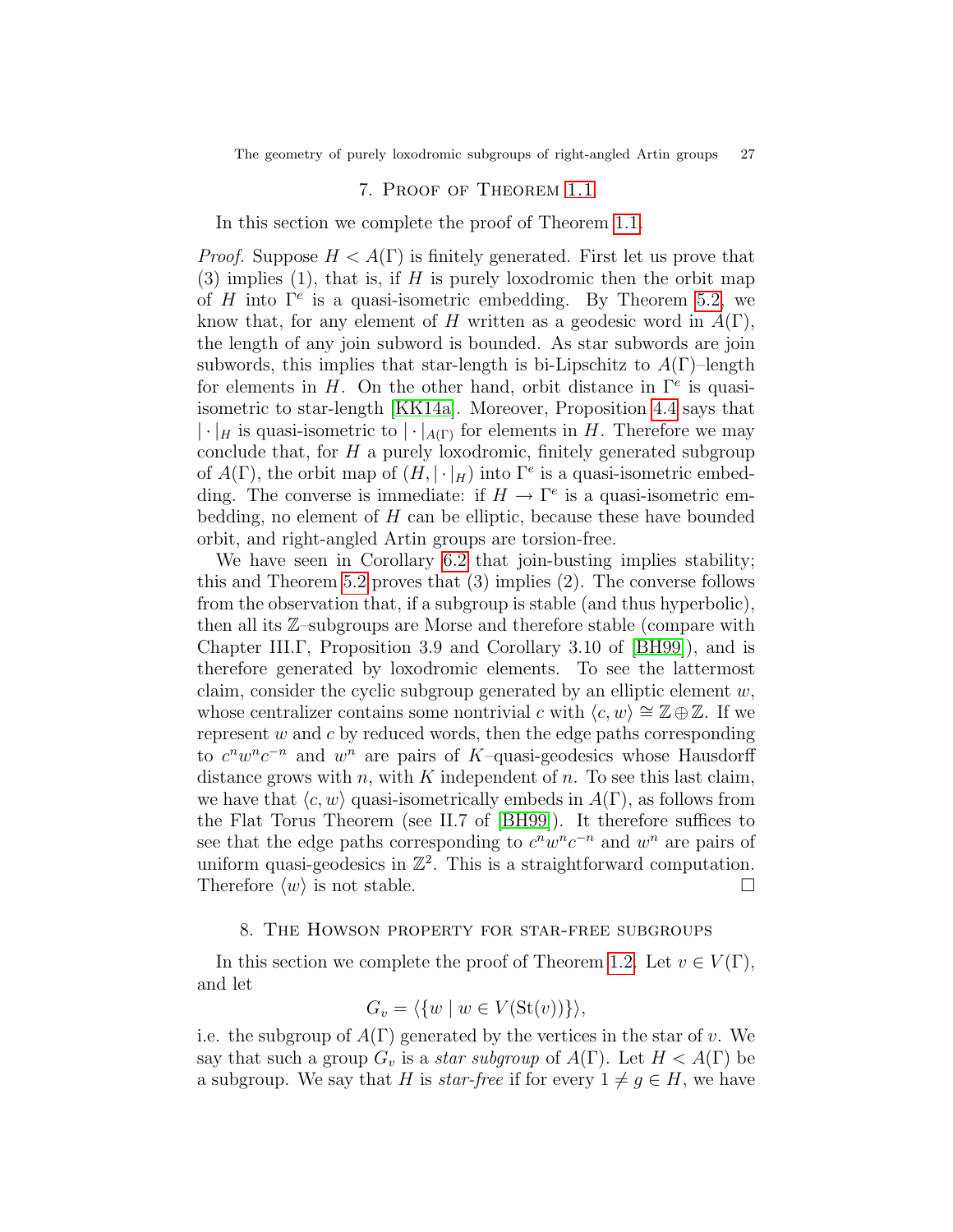that g is not conjugate into a star subgroup of  $A(\Gamma)$ . In other words, there is no choice  $h \in A(\Gamma)$  and  $v \in V(\Gamma)$  such that  $g^h \in G_v$ . In the language of [\[KK14a\]](#page-37-7), H is star-free if for every  $1 \neq g \in H$ , a cyclically reduced conjugate of g always has star length at least two. Here, the star length of an element  $q \in A(\Gamma)$  is the smallest N for which there are elements  $\{h_1, \ldots, h_N\}$  such that each  $h_i$  is contained in a star subgroup of  $A(\Gamma)$ , and such that  $g = h_1 \cdots h_N$ .

Note that a purely loxodromic subgroup of  $A(\Gamma)$  is star-free, but the converse is false. For example, one can take

$$
F_2 \times F_2 \cong \langle a, c \rangle \times \langle b, d \rangle.
$$

If  $\Gamma$  is a square labeled cyclically by the vertices  $\{a, b, c, d\}$ , we have that

$$
A(\Gamma) \cong \langle a, c \rangle \times \langle b, d \rangle.
$$

Note that  $A(\Gamma)$  has no loxodromic elements in this case, but any cyclically reduced word with full support is star-free. The subgroup  $\langle abcd \rangle$ is cyclic, and every element is star-free. The following proposition gives the exact relationship between star-free and purely loxodromic subgroups of  $A(\Gamma)$ :

**Proposition 8.1.** Let  $H \leq A(\Gamma)$  be a finitely generated subgroup. Then H is purely loxodromic if and only if H is star-free and combinatorially quasiconvex.

Proof. If H is purely loxodromic, then it is star-free by definition and quasiconvex (with respect to any generating set) by Theorem [1.1.](#page-2-0)

Now suppose that  $H$  is star-free and combinatorially quasiconvex but not purely loxodromic. Clearly, being star-free is invariant under conjugation. Combinatorial quasiconvexity is also invariant under conjugation for right-angled Artin groups, though this is less obvious. The reader may consult Corollary 2.29 of [\[Hag08\]](#page-37-19), where it is shown that if H is combinatorially quasiconvex, then so is the coset  $H \cdot g \subset A(\Gamma)$ . This in turn implies that  $g^{-1}Hg$  is a combinatorially quasiconvex subgroup of  $A(\Gamma)$ .

We may therefore suppose that there is a join  $J \subset \Gamma$  such that

$$
H_J = H \cap A(J) \neq \langle 1 \rangle.
$$

Since both H and  $A(J)$  are combinatorially quasiconvex in  $A(\Gamma)$ ,  $H_J$ is combinatorially quasiconvex in  $A(J)$ . This last claim follows from the proof of Proposition III.Γ.4.13 in [\[BH99\]](#page-36-11), where the reader may note that the semihyperbolicity assumption is never used. Since J is a join,  $J = X * Y$  where X and Y are nonempty subgraphs of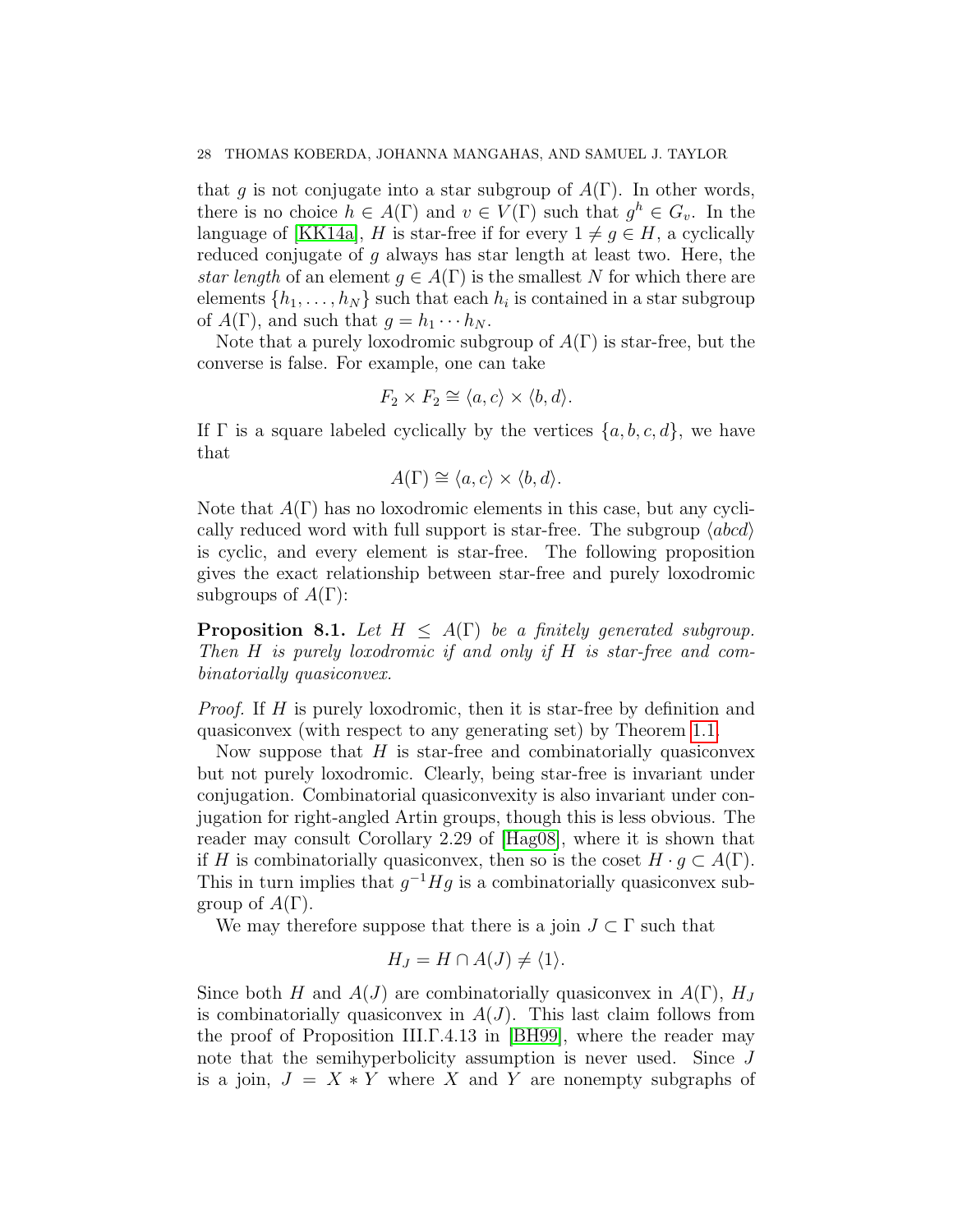Γ each of which is contained in some star of Γ. This implies that  $H_J \leq A(J) = A(X) \times A(Y)$  and

$$
H_J \cap A(X) = H_J \cap A(Y) = \langle 1 \rangle,
$$

because  $H$  is star-free.

Let  $K \geq 0$  be the quasiconvexity constant for  $H_J \leq A(J) = A(X) \times$  $A(Y)$ . If  $h_i \in H_J$  are distinct elements whose word lengths go to infinity, then  $h_i = x_i y_i$  and the lengths of either  $x_i \in A(X)$  or  $y_i \in A(Y)$ also go to infinity. Suppose  $|x_i|_{A(J)} \to \infty$ . Then since the concatenation  $[1, x_i] \cup [x_i, x_i y_i]$  is a geodesic in  $A(J) = A(X) \times A(Y)$  and  $H_J$  is Kquasiconvex, there must be a sequence  $p_i \in A(X)$  and  $q_i \in A(Y)$  with  $p_i q_i \in H_J$ ,  $p_i q_i$  is within K of the point  $x_i$ , and  $|q_i|_{A(Y)} \leq K$ . As there are only finitely many elements of  $A(Y)$  of length no greater than  $K$ , there are  $i \neq j$  with  $q_i = q_j$ . Then

$$
1 \neq p_i q_i (p_j q_j)^{-1} = p_i p_j^{-1} \in H_J \cap A(X),
$$

a contradiction.

Star-free subgroups are always free, even without the assumption of finite generation:

<span id="page-28-0"></span>**Proposition 8.2.** Let  $H < A(\Gamma)$  be a star-free subgroup. Then H is free.

In particular, we obtain part (1) of Theorem [1.2.](#page-2-1) The proof of this proposition is identical to the proof of Theorem 53 in [\[KK14a\]](#page-37-7) [cf. Theorem [2.1,](#page-9-1) item (7)]. We recall a proof for the convenience of the reader.

*Proof of Proposition [8.2.](#page-28-0)* Suppose  $H \neq 1$ . Choose a vertex  $v \in V(\Gamma)$ , and let  $\Gamma_v$  be the subgraph of  $\Gamma$  spanned by  $V(\Gamma) \setminus \{v\}$ . Then we have

$$
A(\Gamma) \cong \langle \text{St}(v) \rangle *_{\langle \text{Lk}(v) \rangle} A(\Gamma_v),
$$

so we get an action of  $A(\Gamma)$  on the tree associated to this splitting. Since H is star-free, the action of H has trivial edge stabilizer, so that H splits as a free product of subgroups of  $A(\Gamma_v)$  with possibly an additional free factor. The proposition follows by induction on  $|V(\Gamma)|$ .

Henceforth in this section, we will fix a finite free generating set  $S$ for H as a subgroup of  $A(\Gamma)$ . We also fix reduced word representatives for each element of S.

Note that Proposition [4.4](#page-19-2) gives part (2) of Theorem [1.2.](#page-2-1) So, we are left with establishing part (3). In the remainder of this section, we will prove: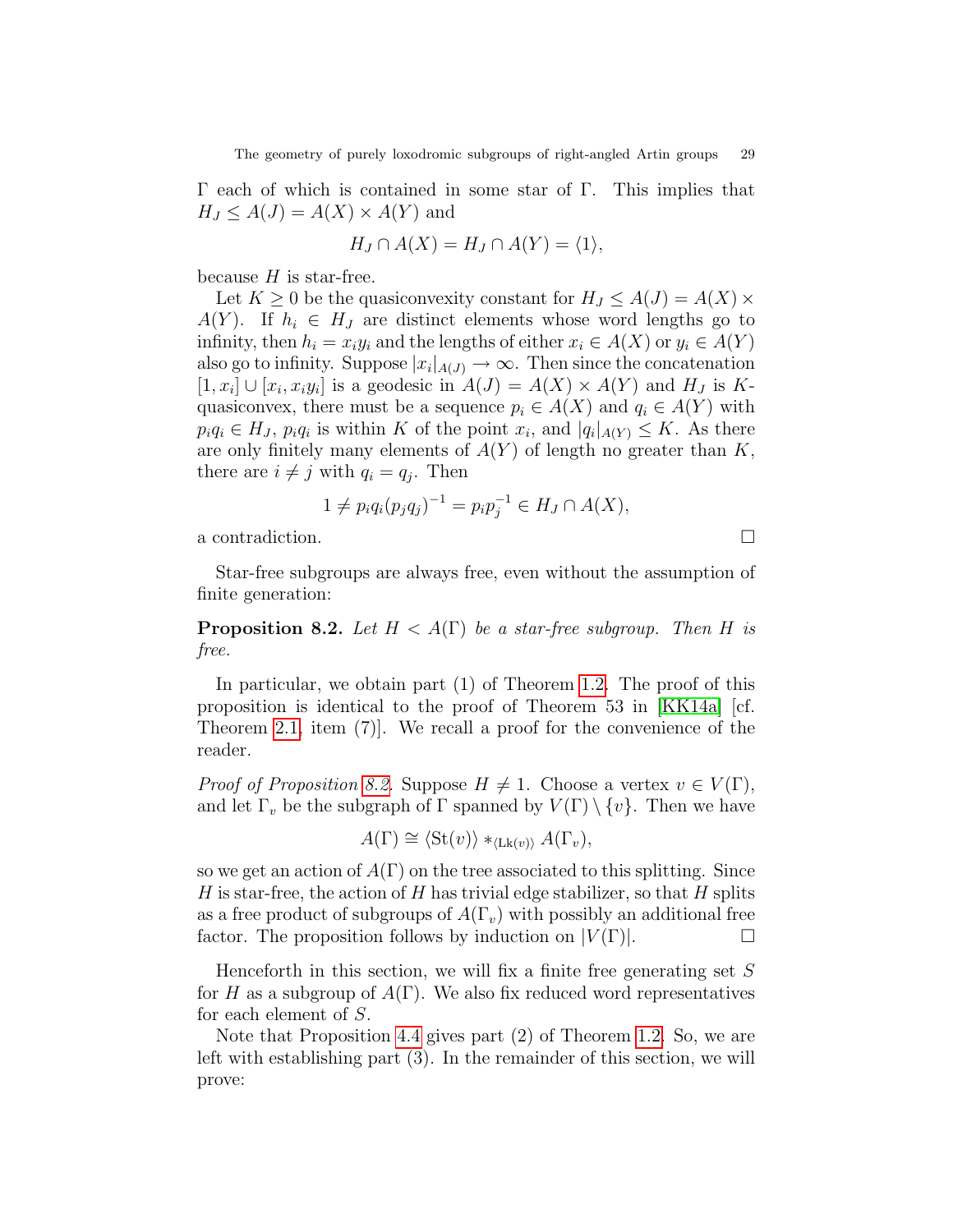<span id="page-29-0"></span>**Theorem 8.3.** Let  $\Gamma$  be a finite simplicial graph,  $\Lambda \subset \Gamma$  an induced subgraph, and let  $H < A(\Gamma)$  be a finitely generated star-free subgroup. Then the group  $H_{\Lambda} = H \cap A(\Lambda)$  is also finitely generated.

Note that Theorem [8.3](#page-29-0) does not exclude the possibility that  $H_{\Lambda}$  is the identity, and this will indeed be the case if  $\Lambda$  is contained in the star of a vertex of  $\Gamma$ . Theorem [8.3](#page-29-0) is false without the assumption that H is star-free, as the following example which the authors learned from M. Sapir will demonstrate. Consider the group  $F_2 \times \mathbb{Z}$ , where the factors are generated by  $\{a, b\}$  and z respectively. This group is  $A(P_3)$ , where  $P_3$  is the path on three vertices, with middle vertex z and end vertices a and b. Consider the subgroup  $H = \langle az, b \rangle$ , which is a free subgroup of  $A(P_3)$ , and let us look at its intersection with  $\langle a, b \rangle$ . We have that a word w in az and b lies in  $\langle a, b \rangle$  if and only if the z exponent of w is zero, i.e. w is in the kernel of the homomorphism  $H \to \mathbb{Z}$  defined by  $az \rightarrow 1$  and  $b \rightarrow 0$ . It follows that  $H \cap \langle a, b \rangle$  is infinitely generated.

In the proof of Theorem [8.3,](#page-29-0) we use the fact that we can control cancellation distance within star-free subgroups in order to produce an explicit finite generating set for  $H_{\Lambda}$ .

8.1. Cancellation patterns. Before proceeding, we must define cancellation patterns of vertices within words in the star-free subgroup H. We will use the disk diagram terminology outlined in Section [3.](#page-11-0) Let  $h \in H$  be an element viewed as a word in the free generating set S for H, and fix a reducing diagram  $\Delta$  for h which realizes h as the reduced word w in  $A(\Gamma)$ . Using Lemma [3.2,](#page-15-1) we will assume the the disk diagram  $\Delta$  and the reduced word w have been chosen so that w is combed in  $\Delta$ . Thus, each letter of h has a co-oriented arc in  $\Delta$  attached to it, which either has both endpoints in the subarc of  $\partial\Delta$  labelled by h (in which case the two vertices cancel), or which has one endpoint in the subarc of  $\partial\Delta$  labelled by w (in which case the vertex does not cancel and in which case we call the arc *contributing*). Arcs in the reducing diagram which are not contributing will be called *non-contributing* arcs. Every arc in  $\Delta$  is labelled by a vertex of  $\Gamma$  or its inverse, depending on the co-orientation of the arc.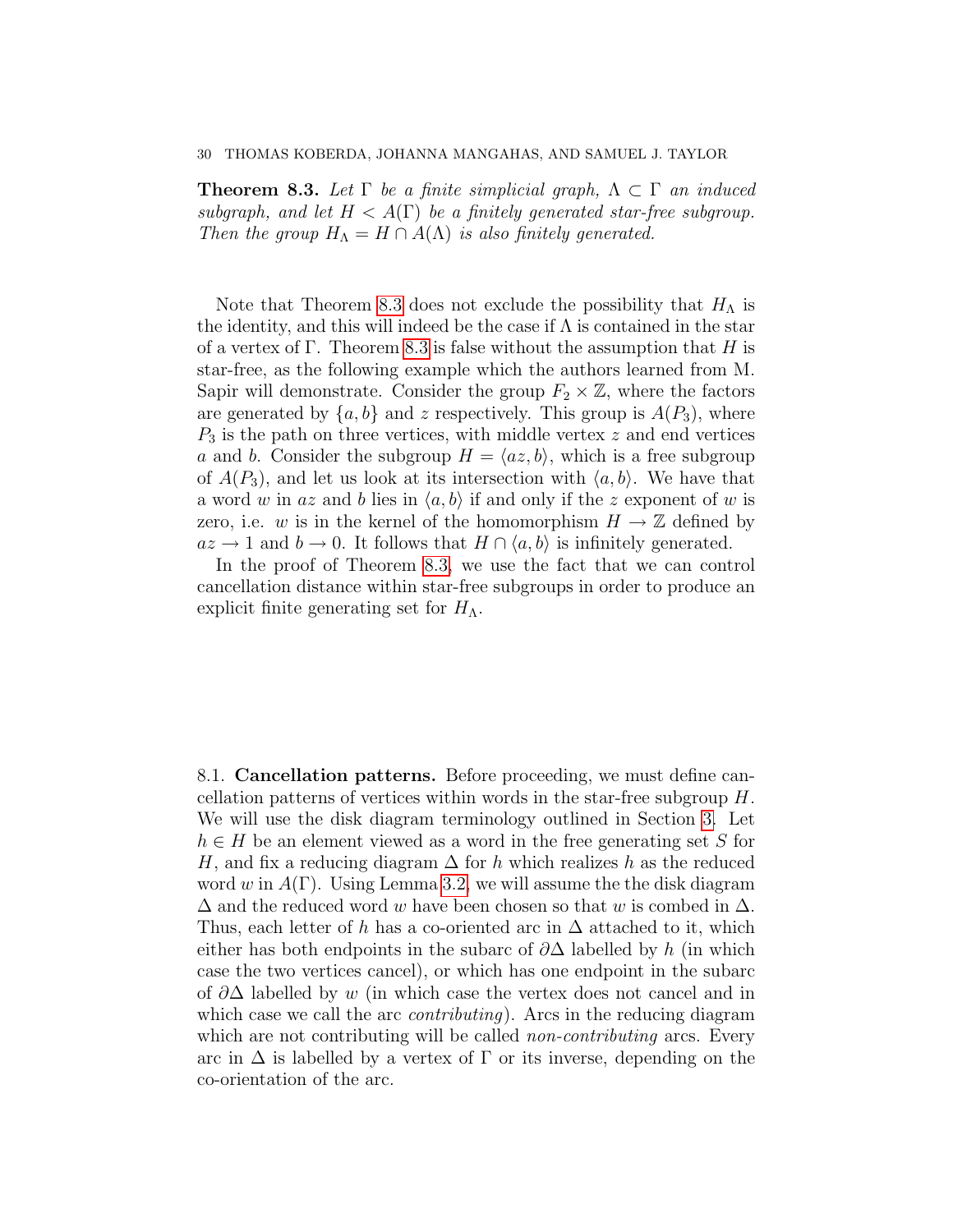The geometry of purely loxodromic subgroups of right-angled Artin groups 31



FIGURE 5. Reducing diagram indicating subword  $h_0$ . Light blue and dark blue arcs have both ends in  $h$ .

Let  $h_0$  be an  $H$ –subword of h, which is to say that if

$$
h=s_1\cdots s_n,
$$

where each  $s_i \in S$ , we have that

$$
h_0 = s_i \cdots s_j
$$

for some  $1 \leq i \leq j \leq n$ . We will often use the notation  $h_0 \leq h$  for a subword of h.

We now fix the H–subword  $h_0 \leq h$  and a reducing diagram  $\Delta$  for h. Suppose  $v \in V(\Gamma)$ . A *v*-cancellation partition for  $h_0$  is a partition of the occurrences of v and  $v^{-1}$  in  $h_0$ , viewed as an unreduced word in the vertex generators of  $A(\Gamma)$ , into eight sets

$$
\{L_v^\pm, R_v^\pm, I_v^\pm, N_v^\pm\},
$$

where a set with a positive exponent only contains copies of the element  $v$  and a set with a negative exponent only contains copies of the element  $v^{-1}$ . Intuitively,  $h_0 \leq h \in H$  is a subword in which occurrences of v cancel in the reducing diagram  $\Delta$ . The sets  $L_v^+$  and  $R_v^+$  correspond to the copies of v which cancel to the left of  $h_0$  and to the right if  $h_0$ , while the sets  $L_v^-$  and  $R_v^-$  play the same respective roles for copies of  $v^{-1}$ . The sets  $I_v^{\pm}$  correspond to copies of v and  $v^{-1}$  which cancel internally within  $h_0$ , and  $N_v^{\pm}$  corresponds to copies of v and  $v^{-1}$  which do not cancel at all when h is reduced within  $A(\Gamma)$ . We will say that two words have the *same cancellation partition* if the corresponding sets

$$
\{L_v^\pm, R_v^\pm, I_v^\pm, N_v^\pm\}
$$

have the same cardinality. If the word  $h_0$  is not clear from context, we will write

 $\{L_v^{\pm}(h_0), R_v^{\pm}(h_0), I_v^{\pm}(h_0), N_v^{\pm}(h_0)\}\$ 

to eliminate any ambiguities.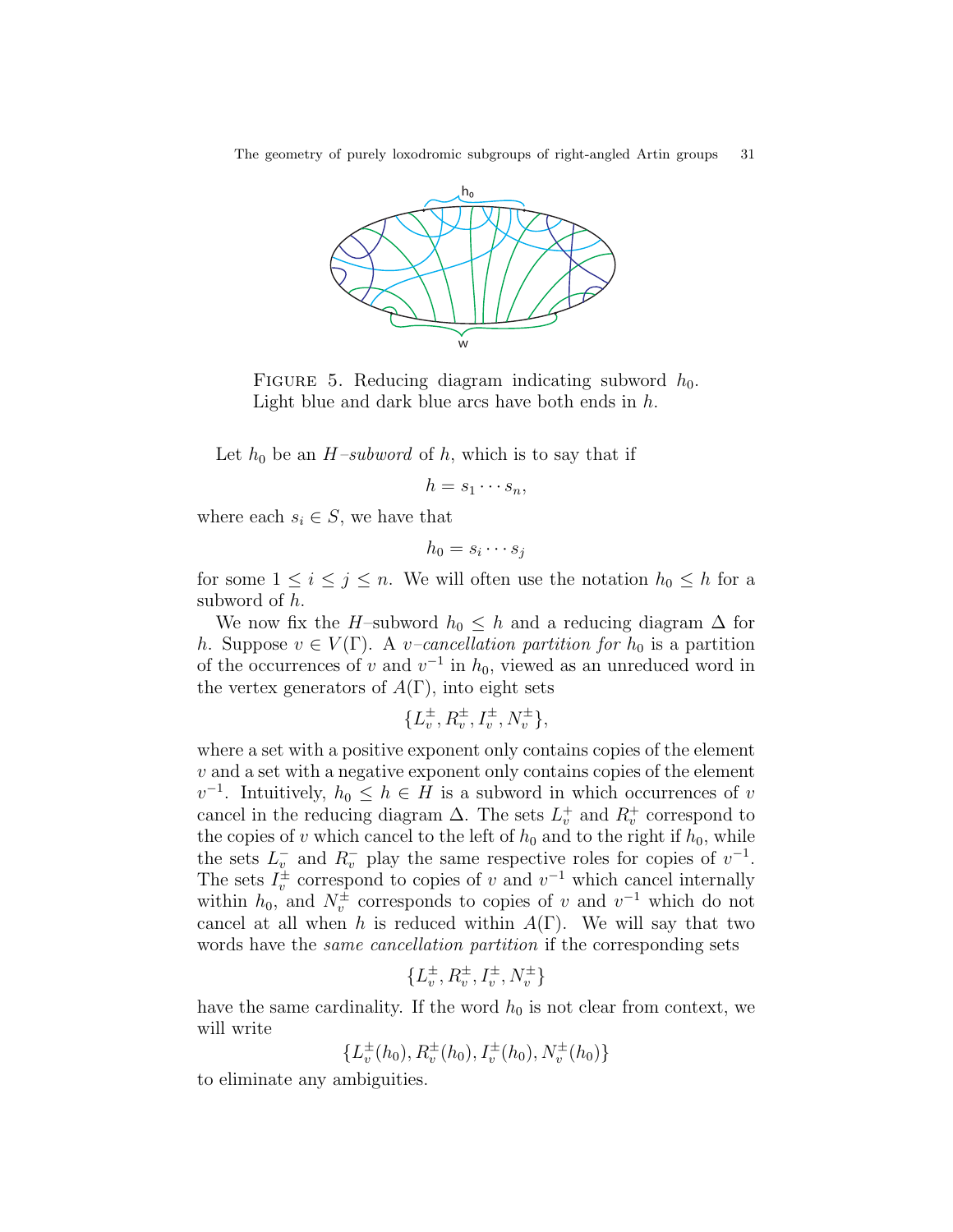In a reducing diagram  $\Delta$  for h, the copies of v and  $v^{-1}$  in  $L_v^+$  and  $L_v^$ have non-contributing arcs emanating from them that move off to the left of  $h_0$ . Similarly, the copies of v and  $v^{-1}$  in  $R_v^+$  and  $R_v^-$  have arcs emanating from them that move off to the right of  $h_0$ . The copies of v and  $v^{-1}$  in  $I_v^+ \cup I_v^-$  are connected by arcs with both endpoints in  $h_0$ , and the copies of v and  $v^{-1}$  in  $N_v^+ \cup N_v^-$  have vertical arcs connecting them to w.

Observe that group inversion relates a cancellation partition for a subword  $h_0 \leq h$  with a cancellation partition for the subword  $h_0^{-1} \leq$  $h^{-1}$ , with respect to the reducing diagram for  $h^{-1}$  induced by the inversely labeled mirror image of the reducing diagram for h. Specifically, we have

$$
I_v^{\pm}(h_0) = I_v^{\mp}(h_0^{-1}), N_v^{\pm}(h_0) = N_v^{\mp}(h_0^{-1}),
$$

and similarly

$$
R_v^{\pm}(h_0) = L_v^{\mp}(h_0^{-1}), L_v^{\pm}(h_0) = R_v^{\mp}(h_0^{-1}).
$$

We are now ready to define the cancellation pattern for a subword  $h_0 \leq h$ . We delete all the arcs in the diagram  $\Delta$  which do not have an endpoint in  $h_0$ , and for the remaining arcs, we retain the original co-orientation. Furthermore, we label each arc by the vertex of its terminal endpoint in  $h_0$ . We then draw two unoriented, simple arcs  $\iota$ and  $\tau$  (for "initial" and "terminal") in  $\Delta$  which satisfy the following conditions:

- (1) The arcs  $\iota$  and  $\tau$  connect the subarc of  $\partial\Delta$  labelled by h to the subarc of  $\partial\Delta$  labelled by w.
- (2) Neither  $\iota$  nor  $\tau$  intersect any arcs of h that contribute to the reduced word w. (This is possible since the word w is combed in  $\Delta$ .)
- (3) If a non-contributing arc has exactly one endpoint in  $h_0$ , then the cancellation arc intersects exactly one of  $\iota$  and  $\tau$  exactly once.
- (4) If  $\alpha$  and  $\alpha'$  are non-contributing arcs that both intersect either  $\iota$  or  $\tau$ , then  $\alpha$  and  $\alpha'$  do not intersect in the region between  $\iota$ and  $\tau$ .

The authors are grateful to the referee for pointing out that with this definition, a cancellation pattern is a well–defined invariant of a subword  $h_0$  of h.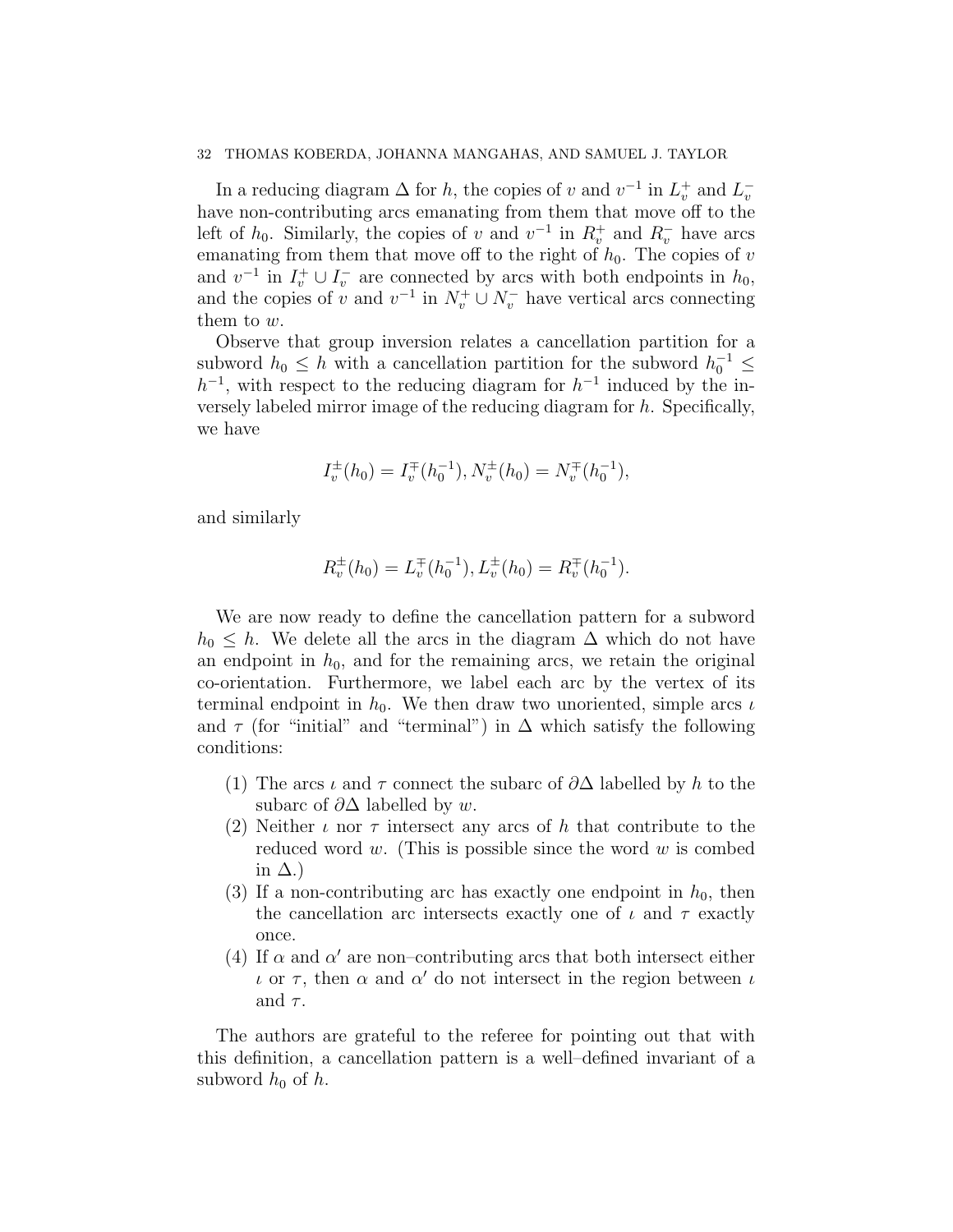The geometry of purely loxodromic subgroups of right-angled Artin groups 33



FIGURE 6. Choice of  $\iota$  and  $\tau$ .

The cancellation pattern  $\mathcal{P}(h_0)$  of  $h_0 \leq h$  with respect to the chosen reducing diagram  $\Delta$  is the closed region of the reducing diagram bounded by the boundary arcs,  $\iota$ , and  $\tau$ , together with the co-oriented, labelled non-contributing arcs. The boundary of  $\mathcal{P}(h_0)$  consists of four arcs, namely  $\iota$ ,  $\tau$ , and the *top and bottom boundary arcs*. The top and bottom boundary arcs are labeled by the letters which occur in  $h_0$  and w respectively. Precisely, the intersection point of a contributing or non–contributing arc and a top or bottom boundary arc is labeled by the corresponding letter.

Two words  $h_1$  and  $h_2$  have the same cancellation pattern if  $\mathcal{P}(h_1)$ is homeomorphic to  $\mathcal{P}(h_2)$  via a homeomorphism which is a label and co-orientation-preserving homeomorphism of the union of the noncontributing arcs, and which preserves the boundary arcs of the cancellation pattern. Informally, two words have the same cancellation pattern if the cancellations of letters in the two words happen "in the same way." It is clear from the pigeonhole principle that a fixed word  $h_0 \leq h$  in H can have only finitely many different cancellation patterns as h varies among all possible words in H which contain  $h_0$  as a subword, up to the equivalence relation of having the same cancellation pattern.

Fixing a reducing diagram  $\Delta$  for h and a subword  $h_0 \leq h$ , a cancellation pattern of  $h_0$  is related to a cancellation pattern for  $h_0^{-1} \leq h^{-1}$ in a manner analogous to that of cancellation partitions. Again, we can build a reducing diagram for  $h^{-1}$  by taking the mirror image of the reducing diagram for  $h$ , inverting all the labels on the top and bottom boundary arcs, and switching all the co-orientations on the non-contributing arcs. Thus, the natural choice for the cancellation pattern  $\mathcal{P}(h_0^{-1})$  in  $h^{-1}$  is just the mirror image of  $\mathcal{P}(h_0)$ , with the labels  $\iota$  and  $\tau$  switched, the labels on boundary arcs inverted, and the co-orientations of the non-contributing arcs switched.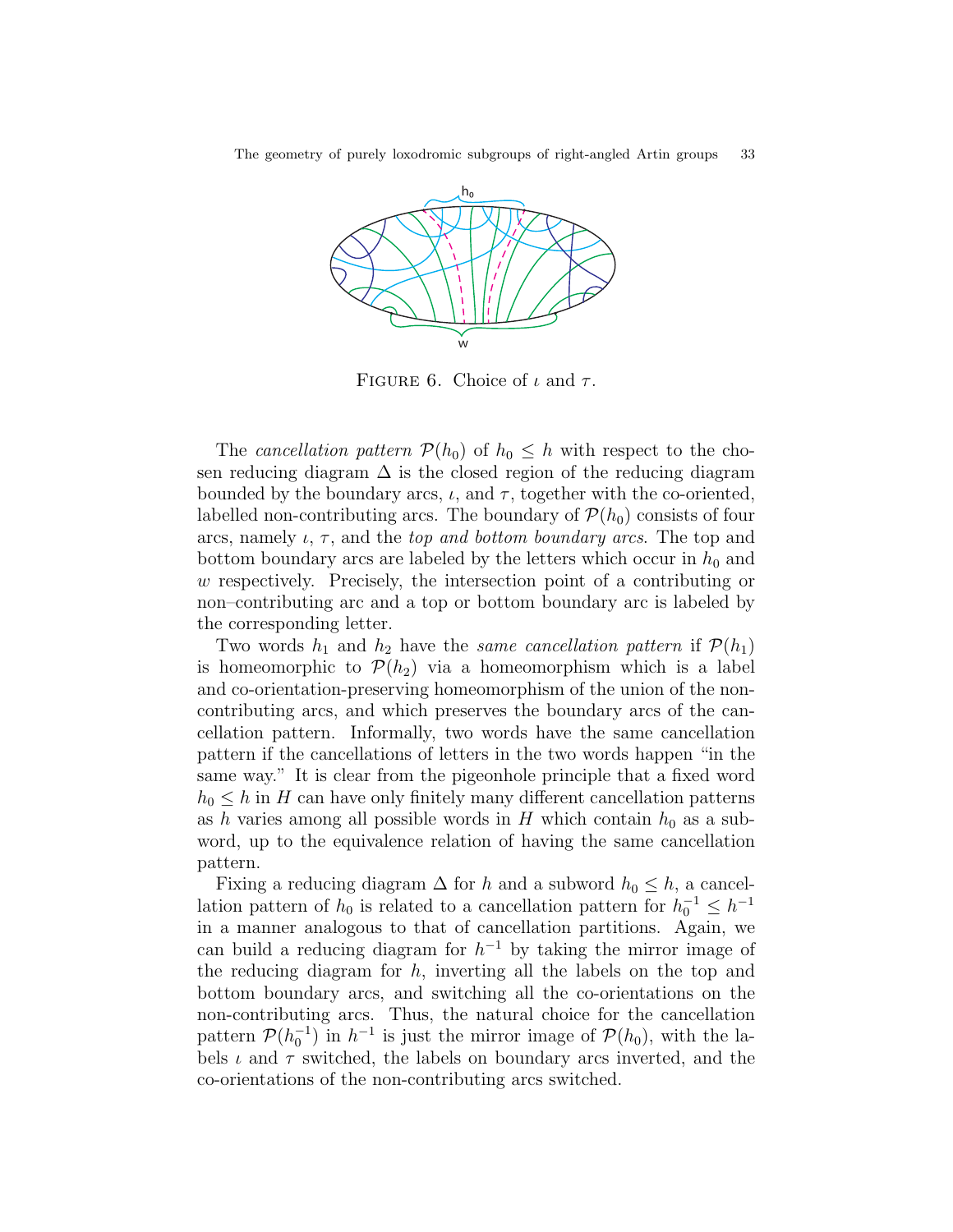

FIGURE 7. Cancellation pattern  $\mathcal{P}(h_0)$ .

We remark briefly that when we define a cancellation pattern for a subword  $h_0 \leq h$ , we keep track of all the non-contributing arcs, not just the ones corresponding to a particular vertex of Γ. This point is essential in the proof of Theorem [8.3.](#page-29-0)

## 8.2. The Howson Property.

*Proof of Theorem [8.3.](#page-29-0)* By induction on  $|V(\Gamma)| - |V(\Lambda)|$ , it suffices to prove the result for  $\Lambda$  equal to  $\Gamma$  with one vertex, say v, deleted. Given  $h \in H_{\Lambda} = H \cap A(\Lambda)$ , we will decompose h into a product of two words  $h = h_1 \cdot h_2$ , where  $h_1, h_2 \in H_\Lambda$ , where  $h_1$  has H-length bounded by  $K = K(H)$ , and where  $h_2$  has H-length shorter than the maximum of K and the H–length of h. Here, the H–length of an element of H is the word length with respect to the free generating set S. This will prove the result, since it will show that h is a product of elements of  $H_{\Lambda}$  of bounded H-length.

Observe that the statement  $h \in H_{\Lambda}$  is just the statement that in some (and hence in every) reducing diagram for  $h$ , every occurrence of v and  $v^{-1}$  cancels. In other words, we have

$$
N_v^+(h_0) \cup N_v^-(h_0) = \emptyset
$$

in the cancellation partition for every subword  $h_0$  of h.

Writing

$$
h=s_1\cdots s_n,
$$

Lemma [4.1](#page-18-0) says that if  $v \in \text{supp } s_i$  cancels with  $v^{-1} \in \text{supp } s_j$ , then  $|j - i| \leq D$ , where D is a constant which depends only on H.

We consider the set  $\{\alpha_i\}$  of initial H–segments of h, which is to say that if

 $h = s_1 \cdots s_n$ 

then

$$
\alpha_i = s_1 \cdots s_i.
$$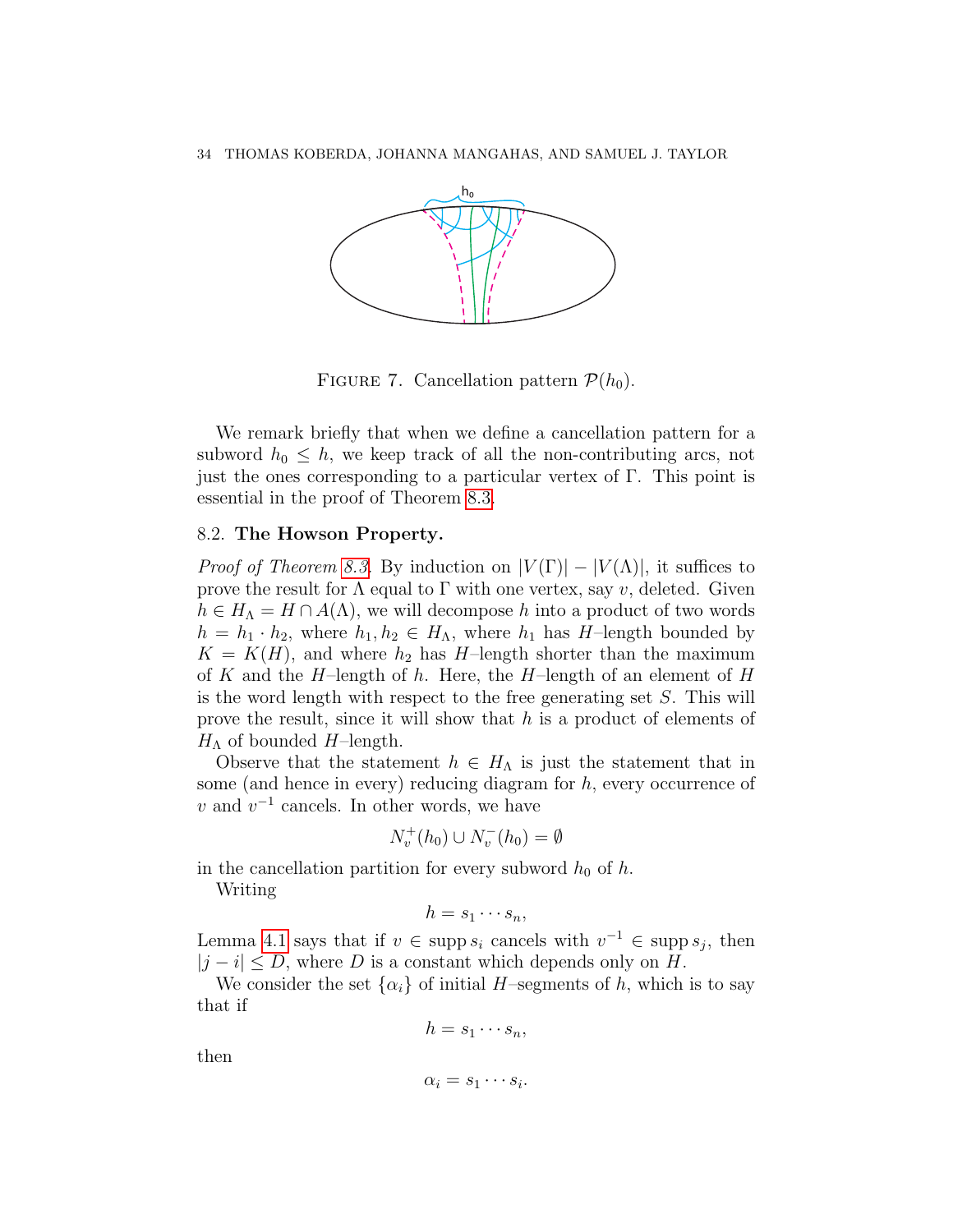Given an initial segment  $\alpha_i$ , we call  $\omega_i = \alpha_i^{-1}h$  the terminal H-segment of h. For notational convenience, we will assume that  $D \leq i \leq n - D$ . Since  $D$  is fixed and depends only on  $H$ , this assumption is valid, since there are only finitely many elements of  $H$  of  $H$ –length bounded by  $D$ .

For each *i*, we write  $b_i$  and  $e_i$  for the terminal H-segment of  $\alpha_i$  of Hlength D, and the initial H–segment of  $\omega_i$  of H–length D, respectively. That is to say, we have

$$
b_i = s_{i-D+1} \cdots s_i,
$$

and

$$
e_i = s_{i+1} \cdots s_{i+D}.
$$

Observe that if  $n \gg 0$  then there are two indices, say i and j with  $i < j$ , for which the segments  $b_i$  and  $b_j$  are equal as words in H, and for which the cancellation patterns are the same.



FIGURE 8. Part of reducing diagram with  $b_i = b_j$  and  $e_j$  indicated; only arcs corresponding to v are shown, although other arcs appear in their cancellation patterns. However, by Lemma [4.1,](#page-18-0) no arcs traverse these three cancellation patterns, since they have  $H$ -length  $D$ .

Since we may assume  $j$  and  $i$  to be bounded in a way which depends only on  $H$  (since we produce i and j via a pigeonhole principle argument), we have that  $\alpha_j \cdot \alpha_i^{-1}$  has universally bounded H-length, say  $K = K(H)$ . Observe that both  $\alpha_j \cdot \alpha_i^{-1}$  $i^{-1}$  and  $\alpha_i \cdot \omega_j$  have H-length shorter than the maximum of that of  $h$  and  $K$ . Moreover, we claim that  $\alpha_j \cdot \alpha_i^{-1}$  $i^{-1}$  and  $\alpha_i \cdot \omega_j$  both lie in  $H_{\Lambda}$ . This last claim will suffice to establish the result.

We consider  $\alpha_j \cdot \alpha_i^{-1}$  first. Observe that we may write  $\alpha_j = \beta_j \cdot b_i$ and  $\alpha_i = \beta_i \cdot b_i$  as reduced words in H, since  $b_i = b_j$ . By Lemma [4.1,](#page-18-0) in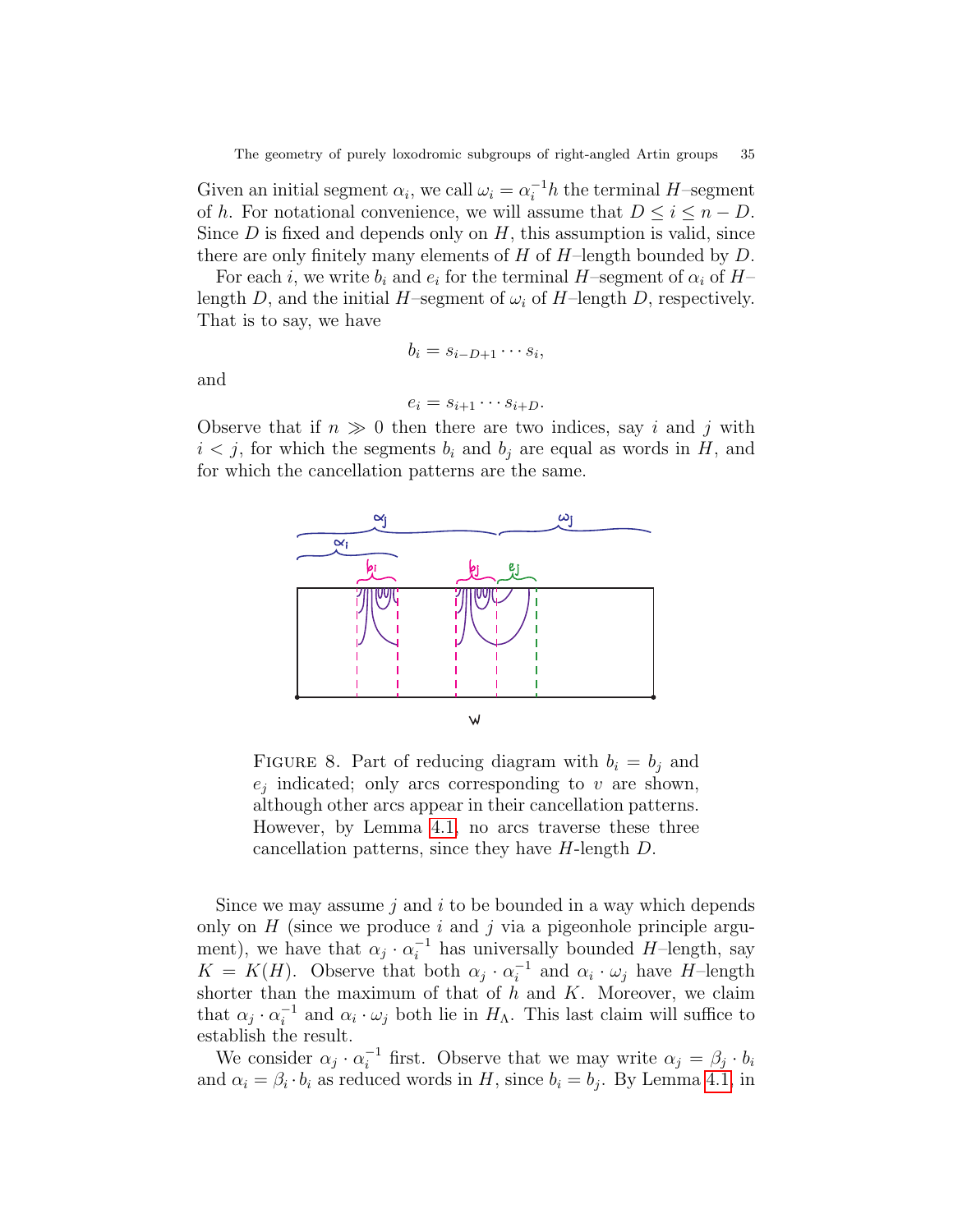any reducing diagram for h, occurrences of v or  $v^{-1}$  in  $\alpha_i$  that cancel to the right of  $\alpha_i$  must lie in  $b_i$ ; likewise for  $\alpha_j$  and  $b_j$ . Furthermore, since  $\alpha_i$  and  $\alpha_j$  are initial segments of  $h \in H_\Lambda$ , no occurrence of v or  $v^{-1}$  cancels to the left. Thus, the only v–cancellation arcs for  $\alpha_i$  which do not have both endpoints in  $\alpha_i$  are precisely the ones coming from the sets  $R_v^{\pm}(b_i)$ , and likewise for  $\alpha_j$  and  $R_v^{\pm}(b_j)$ .

We may now construct a reducing diagram for

$$
\beta_j b_i \cdot b_i^{-1} \beta_i^{-1} = \alpha_j \cdot \alpha_i^{-1}
$$

by placing the cancellation patterns  $\mathcal{P}(b_i)$  and  $\mathcal{P}(b_i^{-1})$  $\binom{-1}{i}$  next to each other, pairing the  $\tau$ -arc of  $\mathcal{P}(b_i)$  with the *i*-arc of  $\mathcal{P}(b_i^{-1})$  $i^{-1}$ ). We then splice the cancellation arcs together by matching arcs with compatible labels and co-orientations. By the choice of  $D$ , no non-contributing arc with an endpoint in  $\beta_j$  traverses  $\mathcal{P}(b_i)$ , and no non-contributing arc with an endpoint in  $\beta_i^{-1}$  $\mathcal{P}_i^{-1}$  traverses  $\mathcal{P}(b_i^{-1})$  $i^{-1}$ ). The result is that every occurrence of v and  $v^{-1}$  in  $\alpha_j \cdot \alpha_i^{-1}$  $i^{-1}$  cancels in  $A(\Lambda)$ , which is to say that  $\alpha_j \cdot \alpha_i^{-1} \in H_\Lambda$ .



FIGURE 9. Part of reducing diagram for  $\alpha_j \cdot \alpha_i^{-1}$  $\frac{-1}{i}$ .

The case of  $\alpha_i \cdot \omega_j$  is similar but simpler. Consider the subword  $b_i \cdot e_j$  of  $\alpha_i \cdot \omega_j$ . Since  $b_i = b_j$  as words in H and since the cancellation patterns of  $b_i$  and  $b_j$  are the same as subwords of h, we have that every  $v \in R_v^+(b_i)$  can be cancelled with a  $v^{-1} \in L_v^-(e_j)$ , and similarly every  $v^{-1} \in R_v^-(b_i)$  can be cancelled with a  $v \in L_v^+(e_j)$ . Observe that every copy of v and  $v^{-1}$  which does not lie in  $R_v^{\pm}(b_i)$  lies in  $I_v^{\pm}(\alpha_i)$ . Similarly, every copy of v and  $v^{-1}$  which does not lie in  $L_v^{\pm}(e_j)$  lies in  $I_v^{\pm}(\omega_j)$ . Thus, every occurrence of v and  $v^{-1}$  cancels in  $\alpha_i \cdot \omega_j$ , so that this element also lies in  $H_{\Lambda}$ .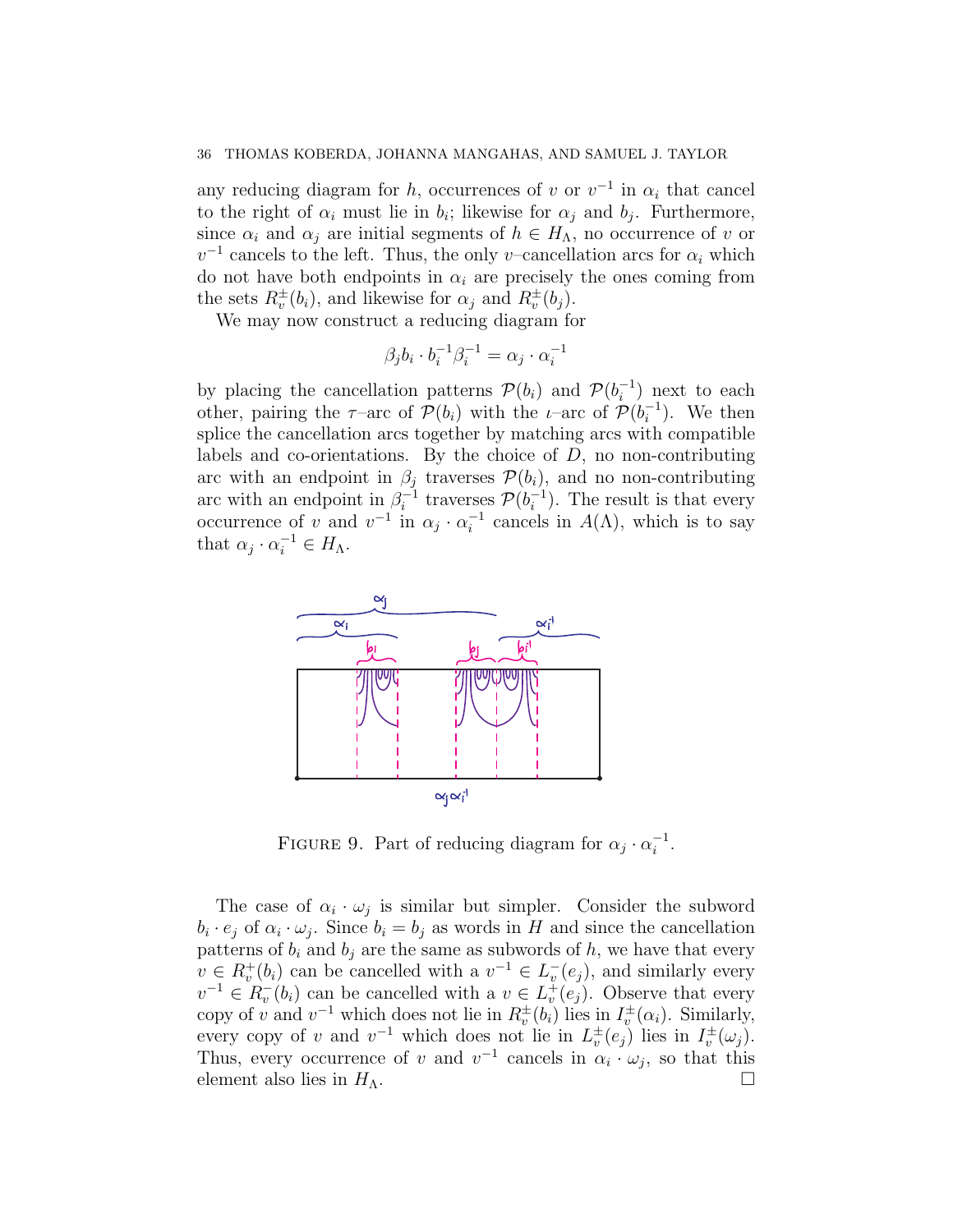The geometry of purely loxodromic subgroups of right-angled Artin groups 37



FIGURE 10. Part of reducing diagram for  $\alpha_i \cdot \omega_j$ .

### **REFERENCES**

- <span id="page-36-1"></span>[Ago13] Ian Agol, The virtual Haken conjecture, Doc. Math. 18 (2013), 1045– 1087, With an appendix by Agol, Daniel Groves, and Jason Manning.
- <span id="page-36-4"></span>[BC12] Jason Behrstock and Ruth Charney, Divergence and quasimorphisms of right-angled Artin groups, Math. Ann.  $352$  (2012), no. 2, 339–356.
- <span id="page-36-6"></span>[Beh06] Jason Behrstock, Asymptotic geometry of the mapping class group and  $Teichmüller space$ , Geom. Topol.  $10$  (2006), 1523–1578.
- <span id="page-36-5"></span>[BF09] Mladen Bestvina and Koji Fujiwara, A characterization of higher rank symmetric spaces via bounded cohomology, Geom. Funct. Anal. 19 (2009), no. 1, 11–40.
- <span id="page-36-11"></span>[BH99] Martin R. Bridson and André Haefliger, Metric spaces of non-positive curvature, Springer-Verlag, Berlin Heidelberg, 1999.
- <span id="page-36-10"></span>[BHS] Jason Behrstock, Mark Hagen, and Alessandro Sisto, Hierarchically hyperbolic spaces I: curve complexes for cubical groups, preprint.
- <span id="page-36-3"></span>[CLM12] Matt T. Clay, Christopher J. Leininger, and Johanna Mangahas, The geometry of right-angled Artin subgroups of mapping class groups, Groups Geom. Dyn. 6 (2012), no. 2, 249–278.
- <span id="page-36-8"></span>[CP14] Ruth Charney and Luis Paris, Convexity of parabolic subgroups in artin groups, Bull. Lond. Math. Soc. 46 (2014), no. 6, 1248-1255.
- <span id="page-36-2"></span>[CW04] John Crisp and Bert Wiest, Embeddings of graph braid and surface groups in right-angled Artin groups and braid groups, Algebr. Geom. Topol. 4 (2004), 439–472.
- <span id="page-36-9"></span>[DGO11] François Dahmani, Vincent Guirardel, and Denis Osin, *Hyperbolically* embedded subgroups and rotating families in groups acting on hyperbolic spaces, arxiv:1111.7048, To appear in Mem. AMS.
- <span id="page-36-7"></span>[DKL14] Spencer Dowdall, Richard P. Kent, IV, and Christopher J. Leininger, Pseudo-anosov subgroups of fibered 3-manifold groups, Groups Geom. Dyn. 8 (2014), no. 4, 1247–1282.
- <span id="page-36-0"></span>[Dro87] Carl Droms, Graph groups, coherence, and three-manifolds, J. Algebra 106 (1987), no. 2, 484–489.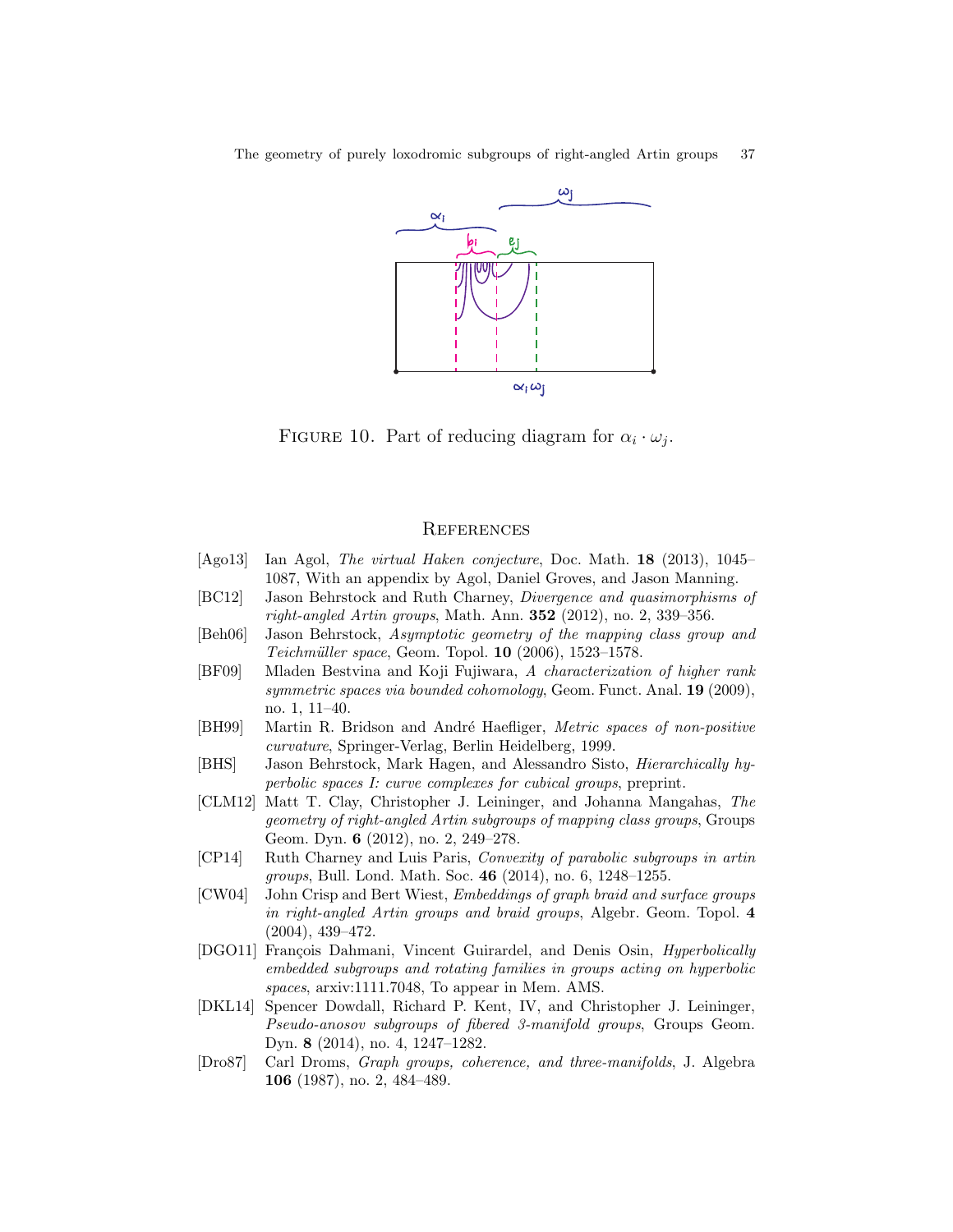- <span id="page-37-8"></span>[DT14] Matthew Gentry Durham and Samuel J. Taylor, Convex cocompactness and stability in mapping class groups, arxiv:1404.4803, To appear in Alg. Geom. Top.
- <span id="page-37-5"></span>[FM02] Benson Farb and Lee Mosher, Convex cocompact subgroups of mapping class groups, Geom. Topol.  $6$  (2002), 91-152 (electronic).
- <span id="page-37-19"></span>[Hag08] Frédéric Haglund, Finite index subgroups of graph products, Geom. Dedicata 135 (2008), 167–209.
- <span id="page-37-12"></span>[Ham05] Ursula Hamenstadt, Word hyperbolic extensions of surface groups, preprint (2005), arXiv:math/0505244.
- <span id="page-37-16"></span>[HM95] Susan Hermiller and John Meier, Algorithms and geometry for graph products of groups, J. Algebra  $171$  (1995), no. 1, 230–257.
- <span id="page-37-9"></span>[HW13] Mark F. Hagen and Daniel T. Wise, Cubulating hyperbolic free-by-cyclic groups: the irreducible case, arxiv:1311.2084, To appear in Duke Math. J.
- <span id="page-37-6"></span>[HW15] , Cubulating hyperbolic free-by-cyclic groups: the general case, Geom. Funct. Anal. 25 (2015), no. 1, 131–179.
- <span id="page-37-17"></span>[Kim08] Sang-hyun Kim, Co-contractions of graphs and right-angled Artin groups, Algebr. Geom. Topol. 8 (2008), no. 2, 849–868.
- <span id="page-37-3"></span>[KK13] Sang-hyun Kim and Thomas Koberda, Embedability between right-angled Artin groups, Geom. Topol. 17 (2013), no. 1, 493–530.
- <span id="page-37-7"></span>[KK14a]  $\qquad \qquad$ , The geometry of the curve graph of a right-angled Artin group, Internat. J. Algebra Comput. 24 (2014), no. 2, 121–169.
- <span id="page-37-4"></span>[KK14b]  $\Box$ , An obstruction to embedding right-angled Artin groups in mapping class groups, Int. Math. Res. Not. IMRN (2014), no. 14, 3912–3918.
- <span id="page-37-14"></span>[KL07] Richard P. Kent, IV and Christopher J. Leininger, Subgroups of mapping class groups from the geometrical viewpoint, In the tradition of Ahlfors-Bers. IV, Contemp. Math., vol. 432, Amer. Math. Soc., Providence, RI, 2007, pp. 119–141.
- <span id="page-37-13"></span>[KL08] Richard P. Kent, IV and Christopher J. Leininger, Shadows of mapping class groups: capturing convex cocompactness, Geom. Funct. Anal. 18 (2008), no. 4, 1270–1325.
- <span id="page-37-15"></span>[KLS09] Richard P. Kent, IV, Christopher J. Leininger, and Saul Schleimer, Trees and mapping class groups, J. Reine Angew. Math.  $637$  (2009), 1-21.
- <span id="page-37-1"></span>[KM12] Jeremy Kahn and Vladimir Markovic, Immersing almost geodesic surfaces in a closed hyperbolic three manifold, Ann. of Math.  $(2)$  175  $(2012)$ , no. 3, 1127–1190.
- <span id="page-37-2"></span>[Kob12] Thomas Koberda, Right-angled Artin groups and a generalized isomorphism problem for finitely generated subgroups of mapping class groups, Geom. Funct. Anal. 22 (2012), no. 6, 1541–1590.
- <span id="page-37-18"></span>[LS01] Roger C. Lyndon and Paul E. Schupp, *Combinatorial group theory*, Classics in Mathematics, Springer-Verlag, Berlin, 2001.
- <span id="page-37-10"></span>[Mah11] Joseph Maher, Random walks on the mapping class group, Duke Math. J. 156 (2011), no. 3, 429–468.
- <span id="page-37-0"></span>[Mih68] K. A. Mihailova, The occurence problem for direct products of groups, Mat. Sb. (N.S.) 75 (1968), no. 117, 199–210.
- <span id="page-37-11"></span>[Min96] Y.N. Minsky, *Quasi-projections in Teichmüller space*, Journal fur die Reine und Angewandte Mathematik (1996), 121–136.